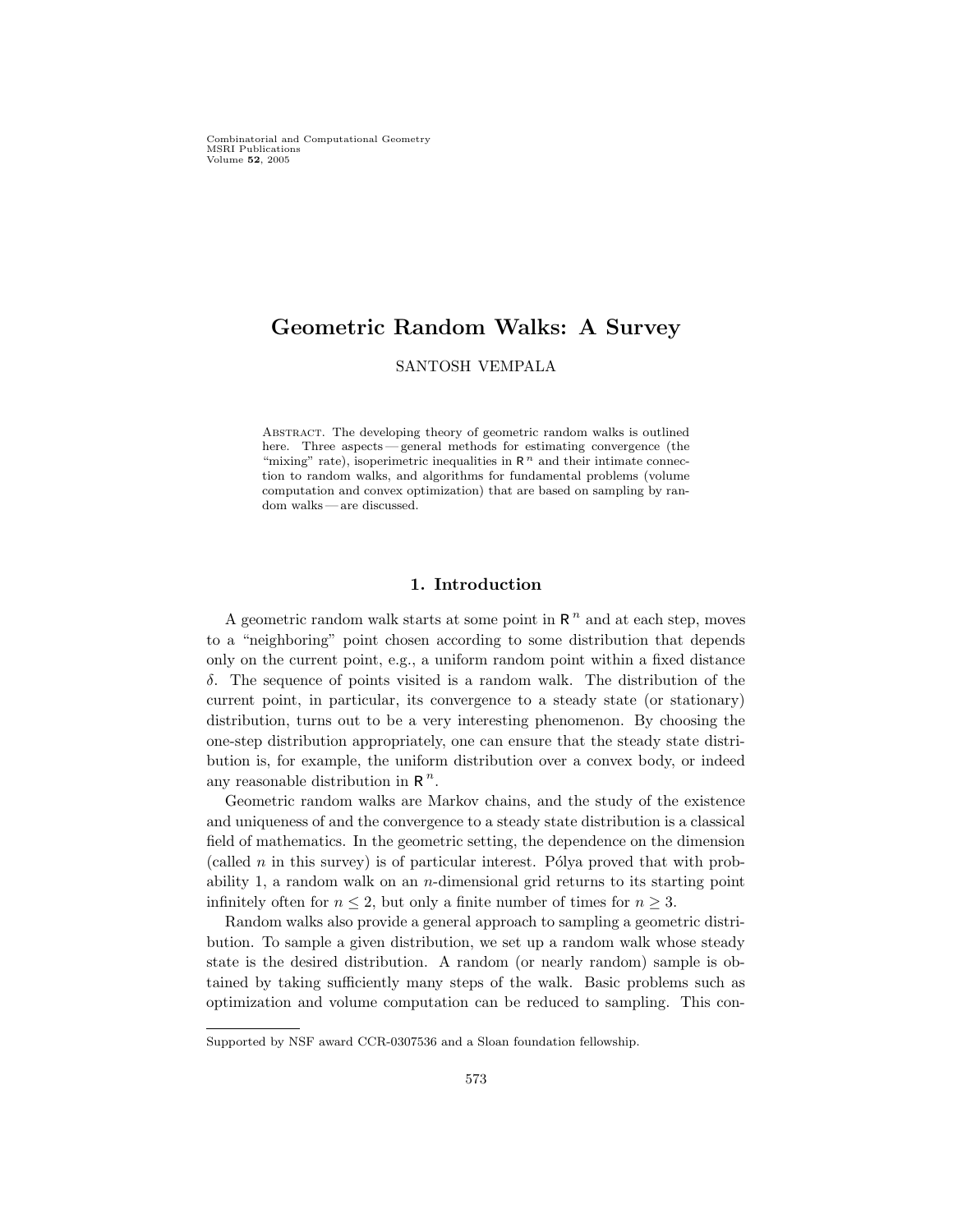nection, pioneered by the randomized polynomial-time algorithm of Dyer, Frieze and Kannan [1991] for computing the volume of a convex body, has lead to many new developments in recent decades.

In order for sampling by a random walk to be efficient, the distribution of the current point has to converge rapidly to its steady state. The first part of this survey (Section 3) deals with methods to analyze this convergence, and describes the most widely used method, namely, bounding the conductance, in detail. The next part of the survey is about applying this to geometric random walks and the issues that arise therein. Notably, there is an intimate connection with geometric isoperimetric inequalities. The classical isoperimetric inequality says that among all measurable sets of fixed volume, a ball of this volume is the one that minimizes the surface area. Here, one is considering all measurable sets. In contrast, we will encounter the following type of question: Given a convex set K, and a number t such that  $0 < t < 1$ , what subset S of volume  $t \cdot \text{vol}(K)$  has the smallest surface area inside  $K$  (i.e., not counting the boundary of  $S$  that is part of the boundary of  $K$ ? The inequalities that arise are interesting in their own right.

The last two sections describe polynomial-time algorithms for minimizing a quasi-convex function over a convex body and for computing the volume of a convex body. The random walk approach can be seen as an alternative to the ellipsoid method. The application to volume computation is rather remarkable in the light of results that no deterministic polynomial-time algorithm can approximate the volume to within an exponential (in  $n$ ) factor. In Section 9, we briefly discuss the history of the problem and describe the latest algorithm.

Several topics related to this survey have been addressed in detail in the literature. For a general introduction to discrete random walks, the reader is referred to [Lovász 1996] or [Aldous and Fill  $\geq 2005$ ]. There is a survey by Kannan [1994] on applications of Markov chains in polynomial-time algorithms. For an in-depth account of the volume problem that includes all but the most recent improvements, there is a survey by Simonovits [2003] and an earlier article by Bollobás [1997].

Three walks. Before we introduce various concepts and tools, let us state precisely three different ways to walk randomly in a convex body  $K$  in  $\mathbb{R}^n$ . It might be useful to keep these examples in mind. Later, we will see generalizations of these walks.

The Grid Walk is restricted to a discrete subset of  $K$ , namely, all points in  $K$ whose coordinates are integer multiples of a fixed parameter  $\delta$ . These points form a grid, and the neighbors of a grid point are the points reachable by changing any one coordinate by  $\pm \delta$ . Let  $e_1, \ldots, e_n$  denote the coordinate vectors in  $\mathbb{R}^n$ ; then the neighbors of a grid point x are  $\{x \pm \delta e_i\}$ . The grid walk tries to move to a random neighboring point.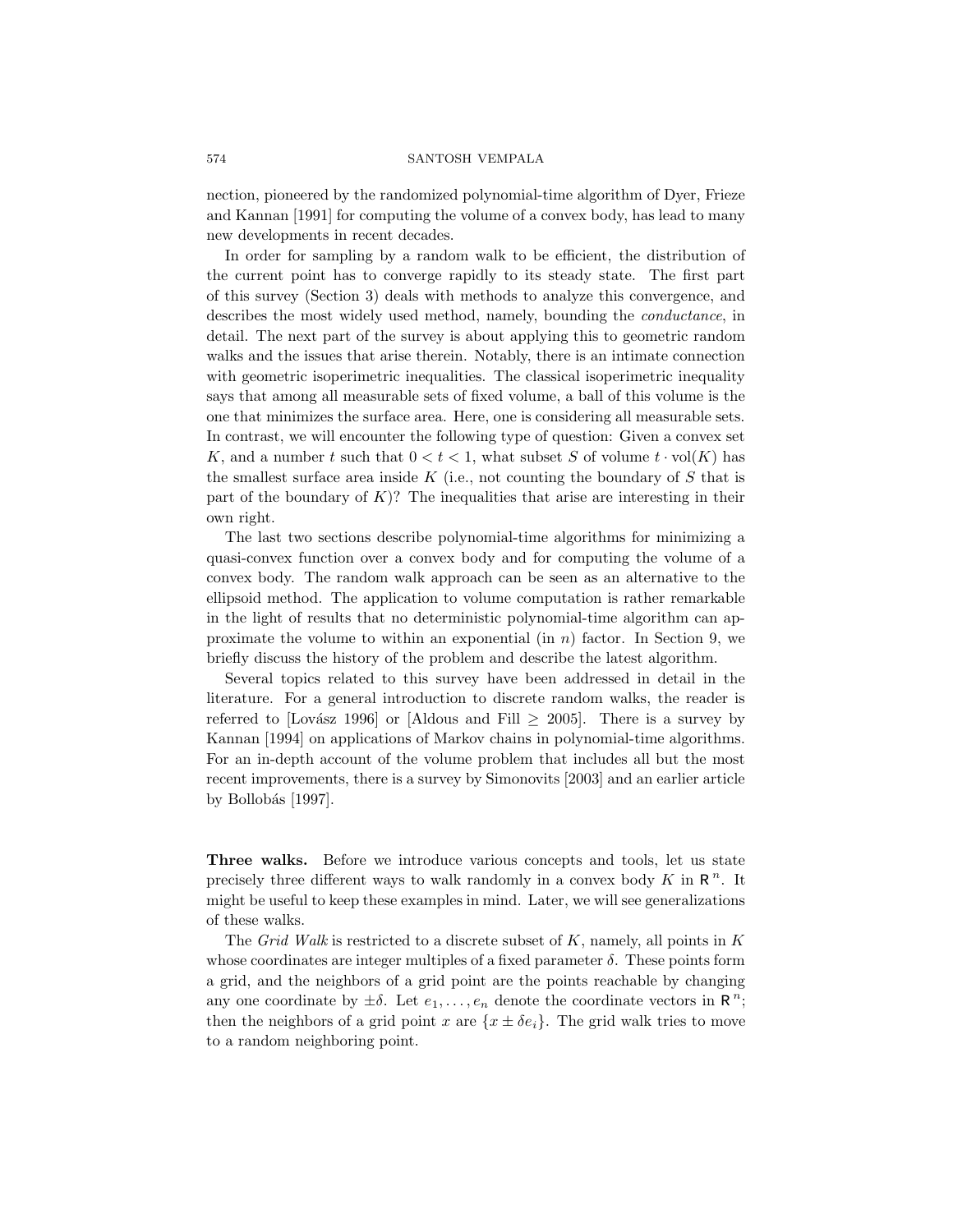# Grid Walk  $(\delta)$

- Pick a grid point y uniformly at random from the neighbors of the current point x.
- If y is in  $K$ , go to y; else stay at x.

The Ball Walk tries to step to a random point within distance  $\delta$  of the current point. Its state space is the entire set  $K$ .

### Ball Walk  $(\delta)$

- Pick a uniform random point y from the ball of radius  $\delta$  centered at the current point x.
- If  $y$  is in  $K$ , go to  $y$ ; else stay at  $x$ .

Hit-and-run picks a random point along a random line through the current point. It does not need a "step-size" parameter. The state space is again all of  $K$ .

### Hit-and-run

- Pick a uniform random line  $\ell$  through the current point x.
- Go to a uniform random point on the chord  $\ell \cap K$ .

To implement the first step of hit-and-run, we can generate  $n$  independent random numbers,  $u_1, \ldots, u_n$  each from the standard Normal distribution, and then the direction of the vector  $u = (u_1, \ldots, u_n)$  is uniformly distributed. For the second step, using the membership oracle for  $K$ , we find an interval  $[a, b]$  that contains the chord through x parallel to u so that  $|a - b|$  is at most twice (say) the length of the chord (this can be done by a binary search with a logarithmic overhead). Then pick random points in [a, b] till we find one in K.

For the first step of the ball walk, in addition to a random direction  $u$ , we generate a number r in the range  $[0, \delta]$  with density  $f(x)$  proportional to  $x^{n-1}$ and then  $z = ru/|u|$  is uniformly distributed in a ball of radius  $\delta$ .

Do these random walks converge to a steady state distribution? If so, what is it? How quickly do they converge? How does the rate of convergence depend on the convex body  $K?$ 

These are some of the questions that we will address in analyzing the walks.

### 2. Basic Definitions

**Markov chains.** A *Markov chain* is defined using a  $\sigma$ -algebra  $(K, A)$ , where K is the state space and A is a set of subsets of K that is closed under complements and countable unions. For each element  $u$  of  $K$ , we have a probability measure  $P_u$  on  $(K, A)$ , i.e., each set  $A \in A$  has a probability  $P_u(A)$ . Informally,  $P_u$  is the distribution obtained on taking one step from u. The triple  $(K, A, \{P_u : u \in K\})$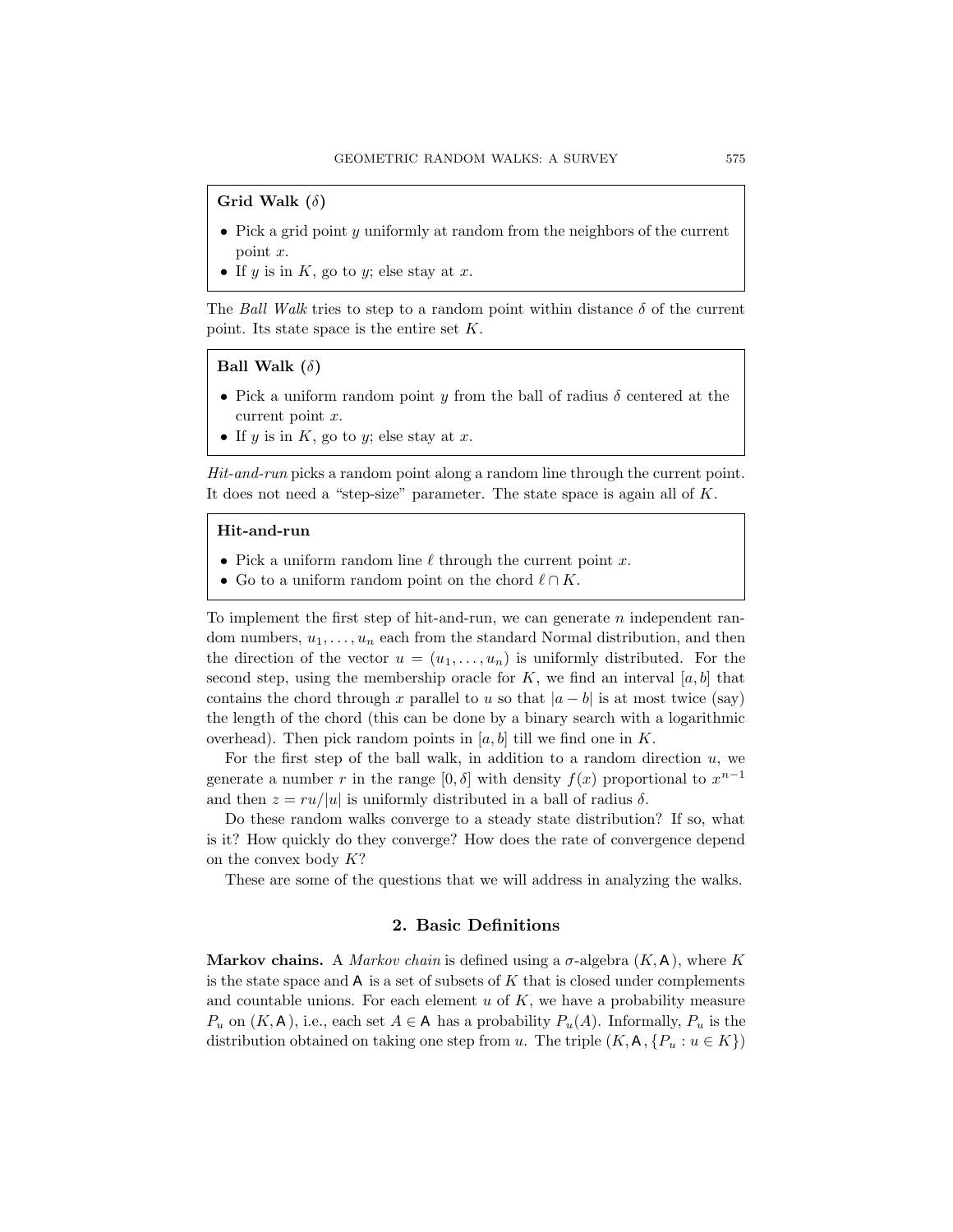along with a starting distribution  $Q_0$  defines a Markov chain, i.e., a sequence of elements of K,  $w_0, w_1, \ldots$ , where  $w_0$  is chosen from  $Q_0$  and each subsequent  $w_i$  is chosen from  $P_{w_{i-1}}$ . Thus, the choice of  $w_{i+1}$  depends only on  $w_i$  and is independent of  $w_0, \ldots, w_{i-1}$ .

A distribution  $Q$  on  $(K, A)$  is called *stationary* if one step from it gives the same distribution, i.e., for any  $A \in A$ ,

$$
\int_A P_u(A) dQ(u) = Q(A).
$$

A distribution Q is atom-free if there is no  $x \in K$  with  $Q(x) > 0$ .

The *ergodic flow* of subset A with respect to the distribution  $Q$  is defined as

$$
\Phi(A) = \int_A P_u(K \setminus A) dQ(u).
$$

It is easy to verify that a distribution Q is stationary iff  $\Phi(A) = \Phi(K \setminus A)$ . The existence and uniqueness of the stationary distribution Q for general Markov chains is a rather technical issue that is not covered in this survey; see [Revuz  $1975$ <sup>1</sup>. In all the chains we study in this survey, the stationary distribution will be given explicitly and can be easily verified. To avoid the issue of uniqueness of the stationary distribution, we only consider lazy Markov chains. In a lazy version of a given Markov chain, at each step, with probability  $1/2$ , we do nothing; with the rest we take a step according to the Markov chain. The next theorem is folklore and will also be implied by convergence theorems that we present later.

THEOREM 2.1. If  $Q$  is stationary with respect to a lazy Markov chain then it is the unique stationary distribution for that Markov chain.

For some additional properties of lazy Markov chains, see [Lovász and Simonovits 1993, Section 1]. We will hereforth assume that the distribution in the definition of  $\Phi$  is the unique stationary distribution.

The *conductance* of a subset A is defined as

$$
\phi(A) = \frac{\Phi(A)}{\min\{Q(A), Q(K \setminus A)\}}
$$

and the conductance of the Markov chain is

$$
\phi = \min_{A} \phi(A) = \min_{0 < Q(A) \le \frac{1}{2}} \frac{\int_{A} P_u(K \setminus A) \, dQ(u)}{Q(A)}.
$$

The *local* conductance of an element u is  $\ell(u) = 1 - P_u({u}).$ 

The following weaker notion of conductance will also be useful. For any  $0 \leq$  $s < \frac{1}{2}$ , the *s*-conductance of a Markov chain is defined as

$$
\phi_s = \min_{A: s < Q(A) \le \frac{1}{2}} \frac{\Phi(A)}{Q(A) - s}.
$$

<sup>&</sup>lt;sup>1</sup>For Markov chains on discrete state spaces, the characterization is much simpler; see [Norris 1998], for example.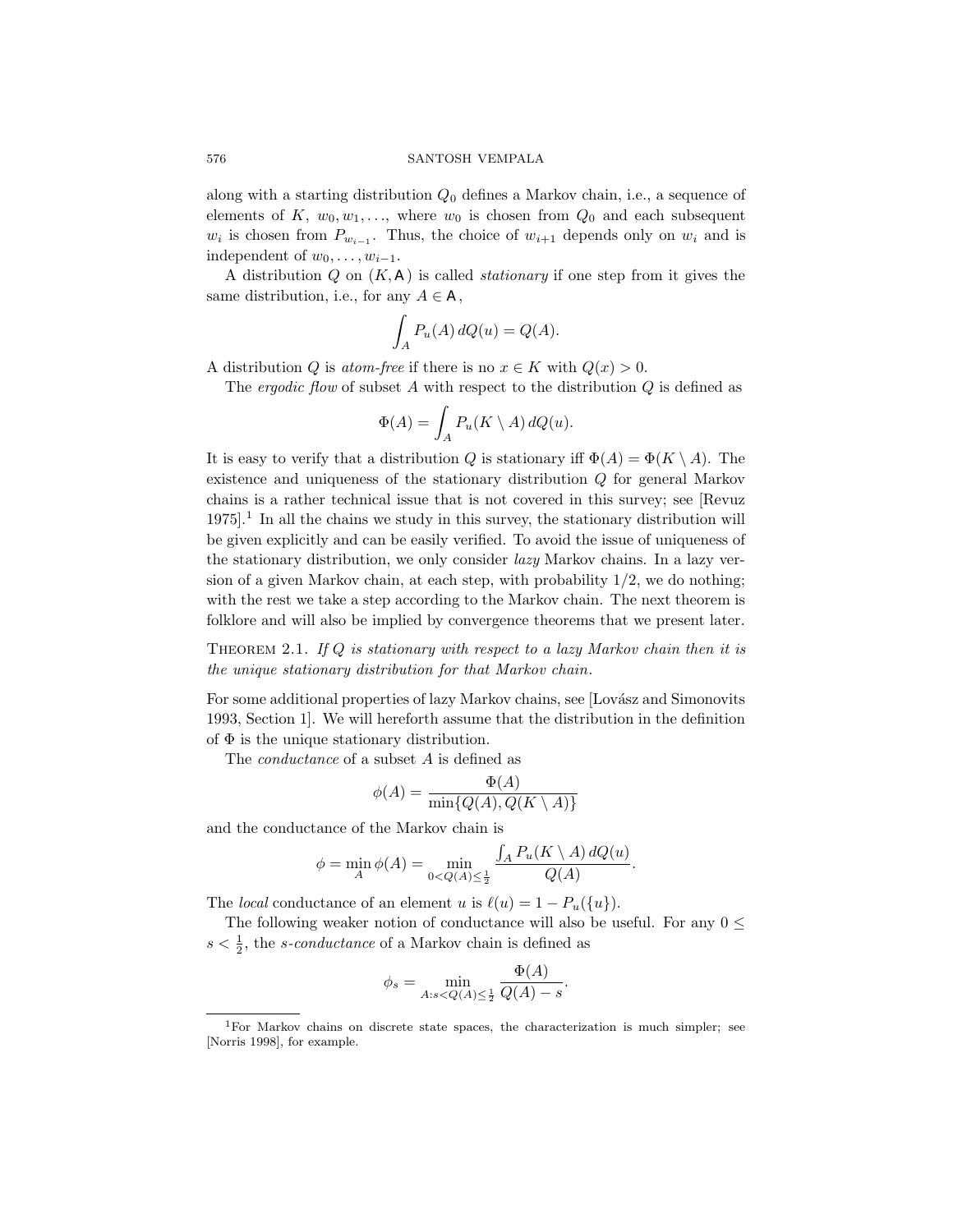Comparing distributions. We will often have to compare two distributions P and Q (typically, the distribution of the current point and the stationary distribution). There are many reasonable ways to do this. Here are three that will come up.

(i) The *total variation distance* of  $P$  and  $Q$  is

$$
||P - Q||_{tv} = \sup_{A \in \mathcal{A}} |P(A) - Q(A)|.
$$

(ii) The  $L_2$  distance of P with respect to Q is

$$
||P/Q|| = \int_K \frac{dP(u)}{dQ(u)} dP(u) = \int_K \left(\frac{dP(u)}{dQ(u)}\right)^2 dQ(u).
$$

(iii)  $P$  is said to be  $M$ -warm with respect to  $Q$  if

$$
M = \sup_{A \in \mathcal{A}} \frac{P(A)}{Q(A)}.
$$

If  $Q_0$  is  $O(1)$ -warm with respect to the stationary distribution  $Q$  for some Markov chain, we say that  $Q_0$  is a warm start for  $Q$ .

Convexity. Convexity plays a key role in the convergence of geometric random walks. The following notation and concepts will be used.

The unit ball in  $\mathbb{R}^n$  is  $B_n$  and its volume is  $\text{vol}(B_n)$ . For two subsets  $A, B$  of  $R^n$ , their Minkowski sum is

$$
A + B = \{x + y : x \in A, y \in B\}.
$$

The Brunn-Minkowski theorem says that if  $A, B$  and  $A+B$  are measurable, then

$$
\text{vol}(A+B)^{1/n} \ge \text{vol}(A)^{1/n} + \text{vol}(B)^{1/n}.\tag{2-1}
$$

Recall that a subset S of R<sup>n</sup> is convex if for any two points  $x, y \in S$ , the interval  $[x, y] \subseteq S$ . A function  $f : \mathbb{R}^n \to \mathbb{R}_+$  is said to be *logconcave* if for any two points  $x, y \in \mathbb{R}^n$  and any  $\lambda \in [0, 1],$ 

$$
f(\lambda x + (1 - \lambda)y) \ge f(x)^{\lambda} f(y)^{1 - \lambda}.
$$

The product and the minimum of two logconcave functions are both logconcave; the sum is not in general. The following fundamental properties, proved by Dinghas [1957], Leindler [1972] and Prékopa [1973; 1971], are often useful.

THEOREM 2.2. All marginals as well as the distribution function of a logconcave function are logconcave. The convolution of two logconcave functions is logconcave.

Logconcave functions have many properties that are reminiscent of convexity. For a logconcave density f, we denote the induced measure by  $\pi_f$  and its centroid by  $z_f = \mathsf{E}_f(X)$ . The second moment of f refers to  $\mathsf{E}_f(|X - z_f|^2)$ . The next three lemmas are chosen for illustration from [Lovász and Vempala 2003c]. The first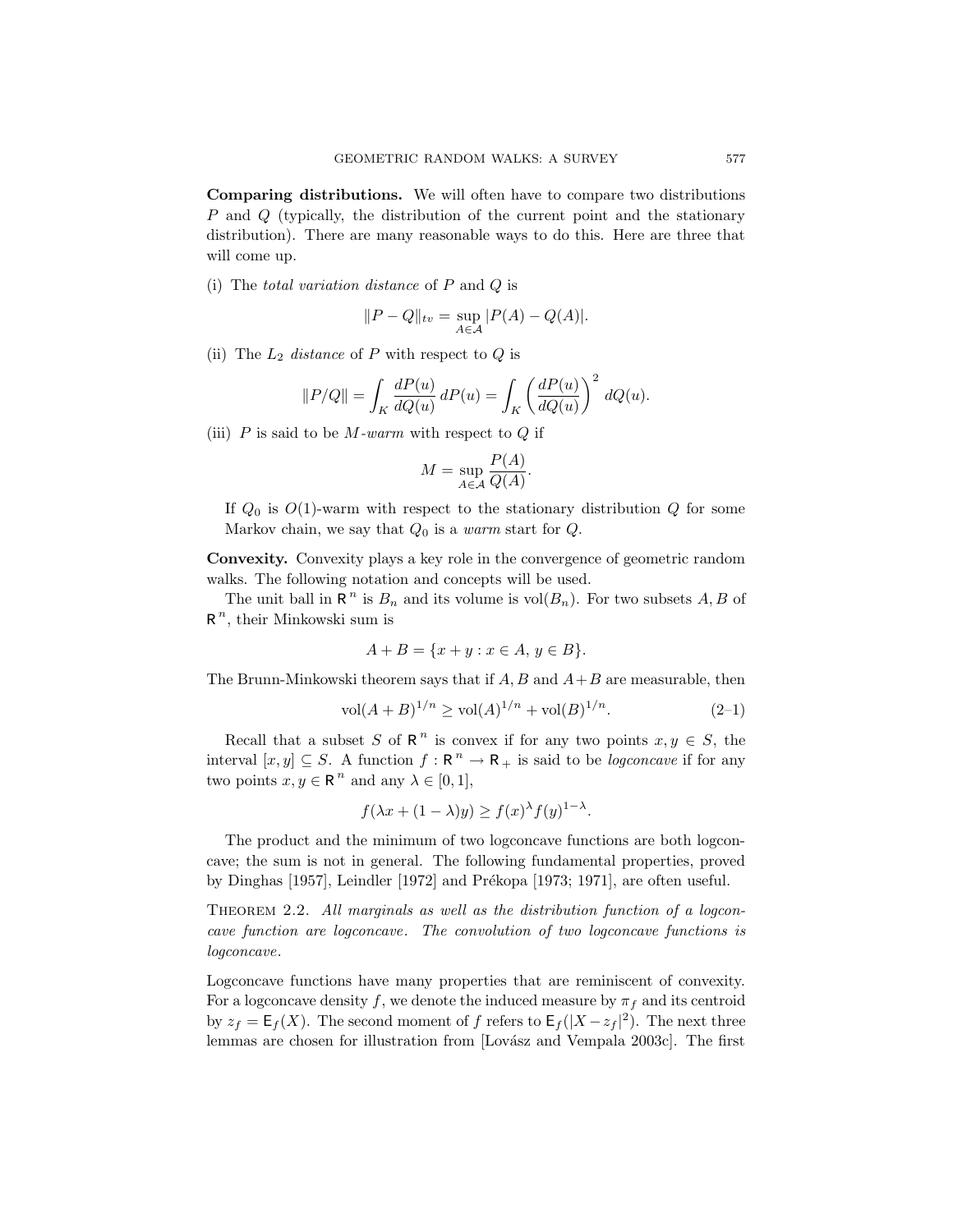one was proved earlier by Grünbaum [1960] for the special case of the uniform density over a convex body. We will later see a further refinement of this lemma that is useful for optimization.

LEMMA 2.3. Let  $f: \mathbb{R}^n \to \mathbb{R}_+$  be a logconcave density function, and let H be any halfspace containing its centroid. Then

$$
\int_H f(x) \, dx \ge \frac{1}{e}.
$$

LEMMA 2.4. If X is drawn from a logconcave distribution in  $\mathbb{R}^n$ , then for any integer  $k > 0$ ,

$$
\mathsf{E}(|X|^k)^{1/k} \le 2k\mathsf{E}(|X|).
$$

Note that this can be viewed as a converse to Hölder's inequality which says that

$$
\mathsf{E}(|X|^k)^{1/k} \ge \mathsf{E}(|X|).
$$

LEMMA 2.5. Let  $X \in \mathbb{R}^n$  be a random point from a logconcave distribution with second moment  $R^2$ . Then  $P(|X| > tR) < e^{-t+1}$ .

A density function  $f: \mathbb{R}^n \to \mathbb{R}_+$  is said to be *isotropic*, if its centroid is the origin, and its covariance matrix is the identity matrix. This latter condition can be expressed in terms of the coordinate functions as

$$
\int_{\mathbb{R}^n} x_i x_j f(x) \, dx = \delta_{ij}
$$

for all  $1 \leq i, j \leq n$ . This condition is equivalent to saying that for every vector  $v \in \mathbb{R}^n$ ,

$$
\int_{\mathbb{R}^n} (v^T x)^2 f(x) \, dx = |v|^2.
$$

In terms of the associated random variable  $X$ , this means that

$$
E(X) = 0 \quad \text{and} \quad E(XX^T) = I.
$$

We say that f is near-isotropic up to a factor of  $C$  or  $C$ -isotropic, if

$$
\frac{1}{C} \le \int_{\mathbb{R}^n} (v^T x)^2 d\pi_f(x) \le C
$$

for every unit vector v. The notions of "isotropic" and "near-isotropic" extend to non-negative integrable functions  $f$ , in which case we mean that the density function  $f/\int_{\mathbb{R}^n} f$  is isotropic. For any full-dimensional integrable function f with bounded second moment, there is an affine transformation of the space bringing it to isotropic position, and this transformation is unique up to an orthogonal transformation of the space. Indeed if  $f$  is not isotropic, we can make the centroid be the origin by a translation. Next, compute  $A = E(XX^T)$  for the associated random variable X. Now A must be positive semi-definite (since each  $XX<sup>T</sup>$  is) and so we can write  $A = BB^T$  for some matrix B. Then the transformation  $B^{-1}$  makes f isotropic.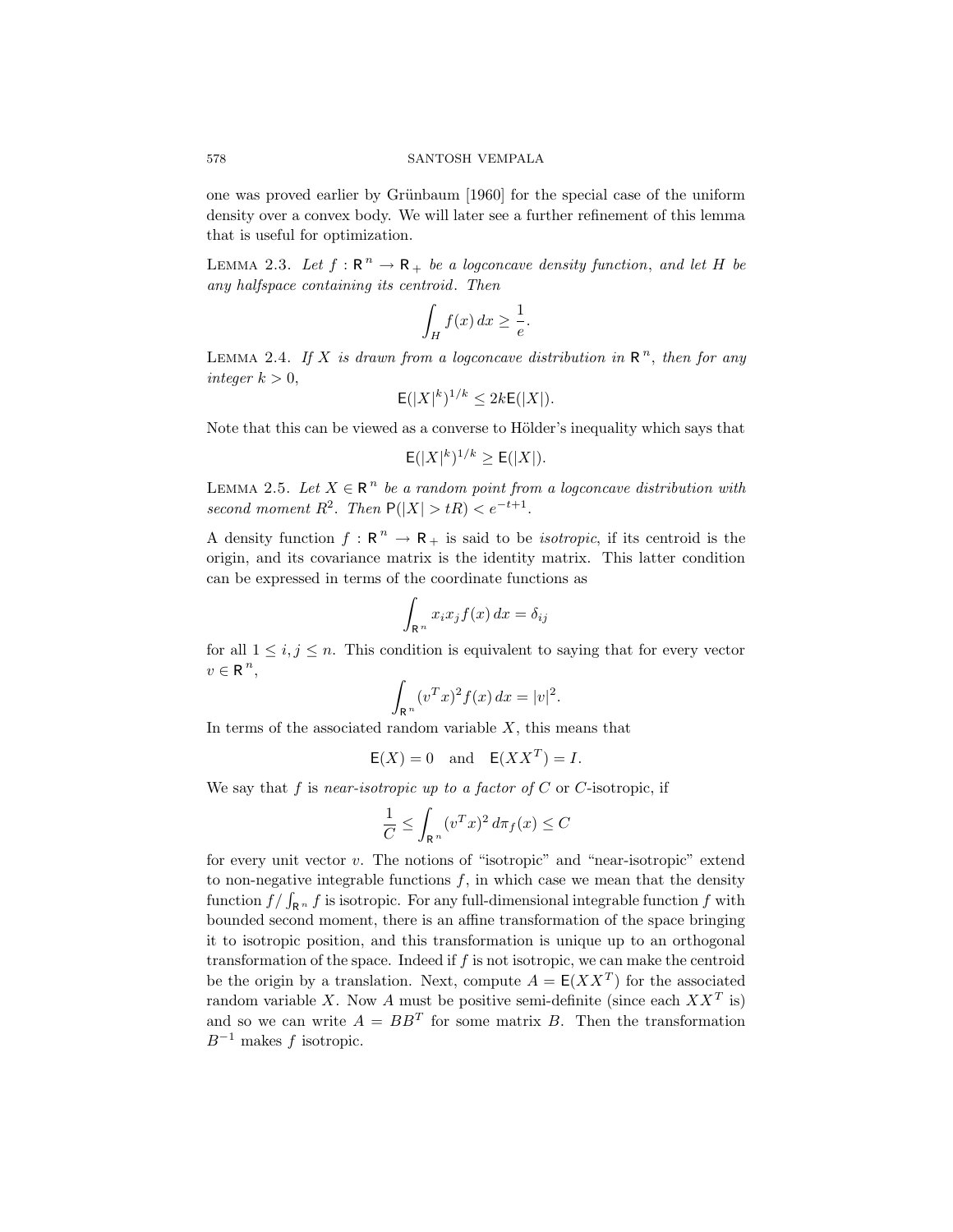It follows that for an isotropic distribution in  $\mathbb{R}^n$ , the second moment is

$$
\mathsf{E}(|X|^2) = \sum_i \mathsf{E}(X_i^2) = n.
$$

Further, Lemma 2.5 implies that for an isotropic logconcave distribution  $f$ ,

$$
\mathsf{P}(X > t\sqrt{n}) < e^{-t},
$$

which means that most of f is contained in a ball of radius  $O(\sqrt{n})$ , and this is sometimes called its effective diameter.

**Computational model.** If the input to an algorithm is a convex body  $K$  in  $R^n$ , we assume that it is given by a *membership oracle* which on input  $x \in R^n$ returns Yes if  $x \in K$  and No otherwise. In addition we will have some bounds on K—typically,  $B_n \subseteq K \subseteq RB_n$ , i.e., K contains a unit ball around the origin and is contained in a ball of given radius. It is enough to have any point  $x$  in  $K$ and the guarantee that a ball of radius r around x is contained in  $K$  and one of radius R contains K (by translation and scaling this is equivalent to the previous condition). Sometimes, we will need a separation oracle for  $K$ , i.e., a procedure which either verifies that a given point  $x$  is in  $K$  or returns a hyperplane that separates x from  $K$ . The complexity of the algorithm will be measured mainly by the number of oracle queries, but we will also keep track of the number of arithmetic operations.

In the case of a logconcave density  $f$ , we have an oracle for  $f$ , i.e., for any point x it returns  $Cf(x)$  where C is an unknown parameter independent of x. This is useful when we know a function proportional to the desired density, but not its integral, e.g., in the case of the uniform density over a bounded set, all we need is the indicator function of the support. In addition, we have a guarantee that the centroid of f satisfies  $|z_f|^2 < Z$  and the eigenvalues of the covariance matrix of  $f$  are bounded from above and below by two given numbers. Again, the complexity is measured by the number of oracle calls. We will say that an algorithm is efficient if its complexity is polynomial in the relevant parameters.

To emphasize the essential dependence on the dimension we will sometimes use the  $O^*(.)$  notation which suppresses logarithmic factors and also the dependence on error parameters. For example,  $n \log n / \varepsilon = O^*(n)$ .

**Examples.** For the ball walk in a convex body, the state space  $K$  is the convex body, and  $A$  is the set of all measurable subsets of  $K$ . Further,

$$
P_u({u}) = 1 - \frac{\text{vol}(K \cap (u + \delta B_n))}{\text{vol}(\delta B_n)}
$$

and for any measurable subset A, such that  $u \notin A$ ,

$$
P_u(A) = \frac{\text{vol}(A \cap (u + \delta B_n))}{\text{vol}(\delta B_n)}.
$$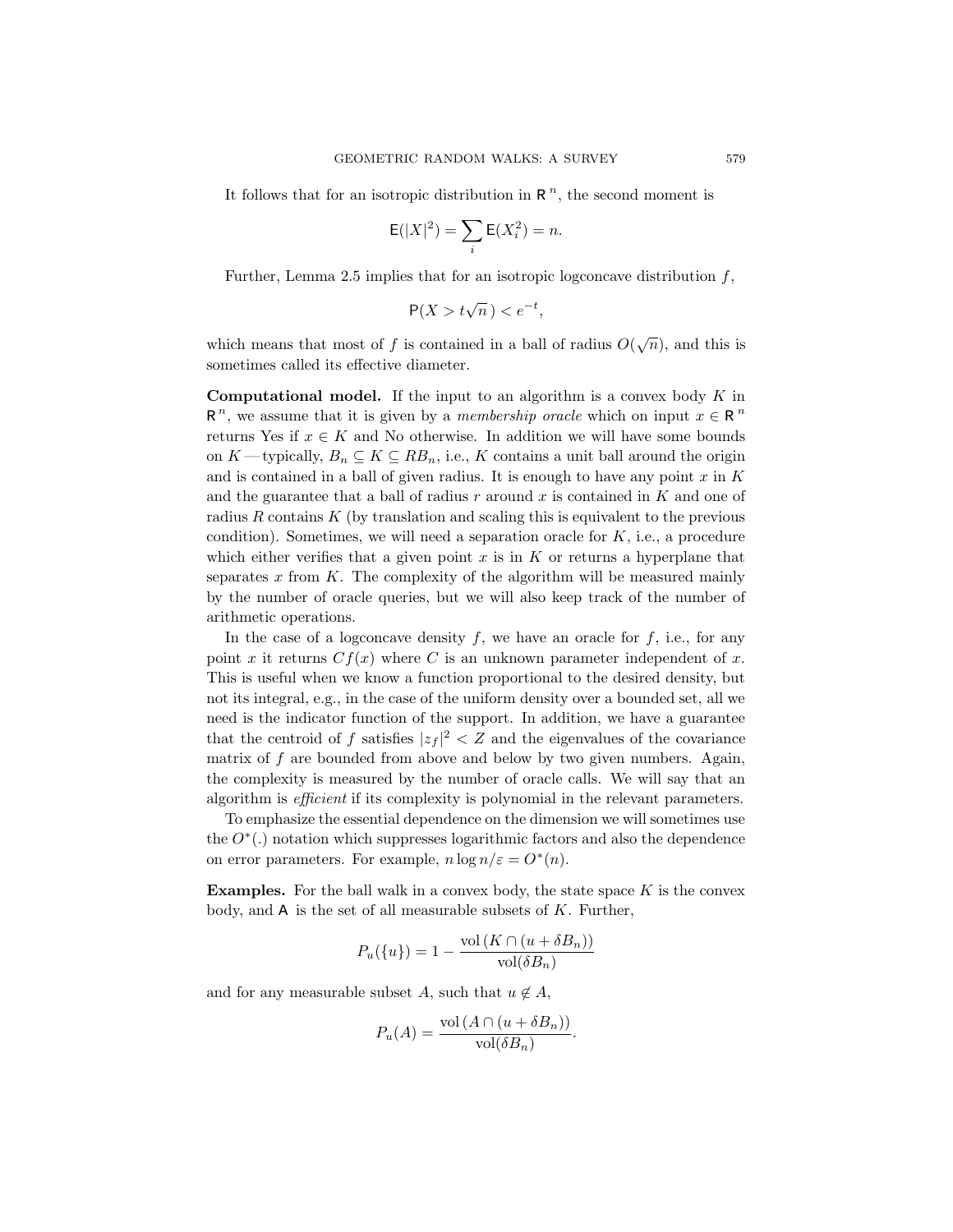If  $u \in A$ , then

$$
P_u(A) = P_u(A \setminus \{u\}) + P_u(\{u\}).
$$

It is straightforward to verify that the uniform distribution is stationary, i.e.,

$$
Q(A) = \frac{\text{vol}(A)}{\text{vol}(K)}.
$$

For hit-and-run, the one-step distribution for a step from  $u \in K$  is given as follows. For any measurable subset  $A$  of  $K$ ,

$$
P_u(A) = \frac{2}{\text{vol}_{n-1}(\partial B_n)} \int_A \frac{dx}{\ell(u,x)|x-u|^{n-1}} \tag{2-2}
$$

where  $\ell(u, x)$  is the length of the chord in K through u and x. The uniform distribution is once again stationary. One way to see this is to note that the one-step distribution has a density function and the density of stepping from  $u$ to  $v$  is the same as that for stepping from  $v$  to  $u$ .

These walks can be modified to sample much more general distributions. Let  $f:\mathop{\rm \mathbf{R}}\nolimits^n\rightarrow\mathop{\rm \mathbf{R}}\nolimits_+$  be a nonnegative integrable function. It defines a measure  $\pi_f$  (on measurable subsets of  $R^n$ ):

$$
\pi_f(A) = \frac{\int_A f(x) \, dx}{\int_{\mathbb{R}^n} f(x) \, dx}.
$$

The following extension of the ball walk, usually called the ball walk with a Metropolis filter has  $\pi_f$  as its stationary distribution (it is a simple exercise to prove, but quite nice that this works).

# Ball walk with Metropolis filter  $(\delta, f)$

- Pick a uniformly distributed random point y in the ball of radius  $\delta$  centered at the current point x.
- Move to y with probability min  $\left\{1, \frac{f(y)}{f(x)}\right\}$  $\left\{\frac{f(y)}{f(x)}\right\}$ ; stay at x with the remaining probability.

Hit-and-run can also be extended to sampling from such a general distribution  $\pi_f$ . For any line  $\ell$  in  $\mathbb{R}^n$ , let  $\pi_{\ell,f}$  be the *restriction* of  $\pi$  to  $\ell$ , i.e.,

$$
\pi_{\ell,f}(S) = \frac{\int_{p+tu \in S} f(p+tu) dt}{\int_{\ell} f(x) dx},
$$

where p is any point on  $\ell$  and u is a unit vector parallel to  $\ell$ .

# Hit-and-run (f)

- Pick a uniform random line  $\ell$  through the current point x.
- Go to a random point y along  $\ell$  chosen from the distribution  $\pi_{\ell,f}$ .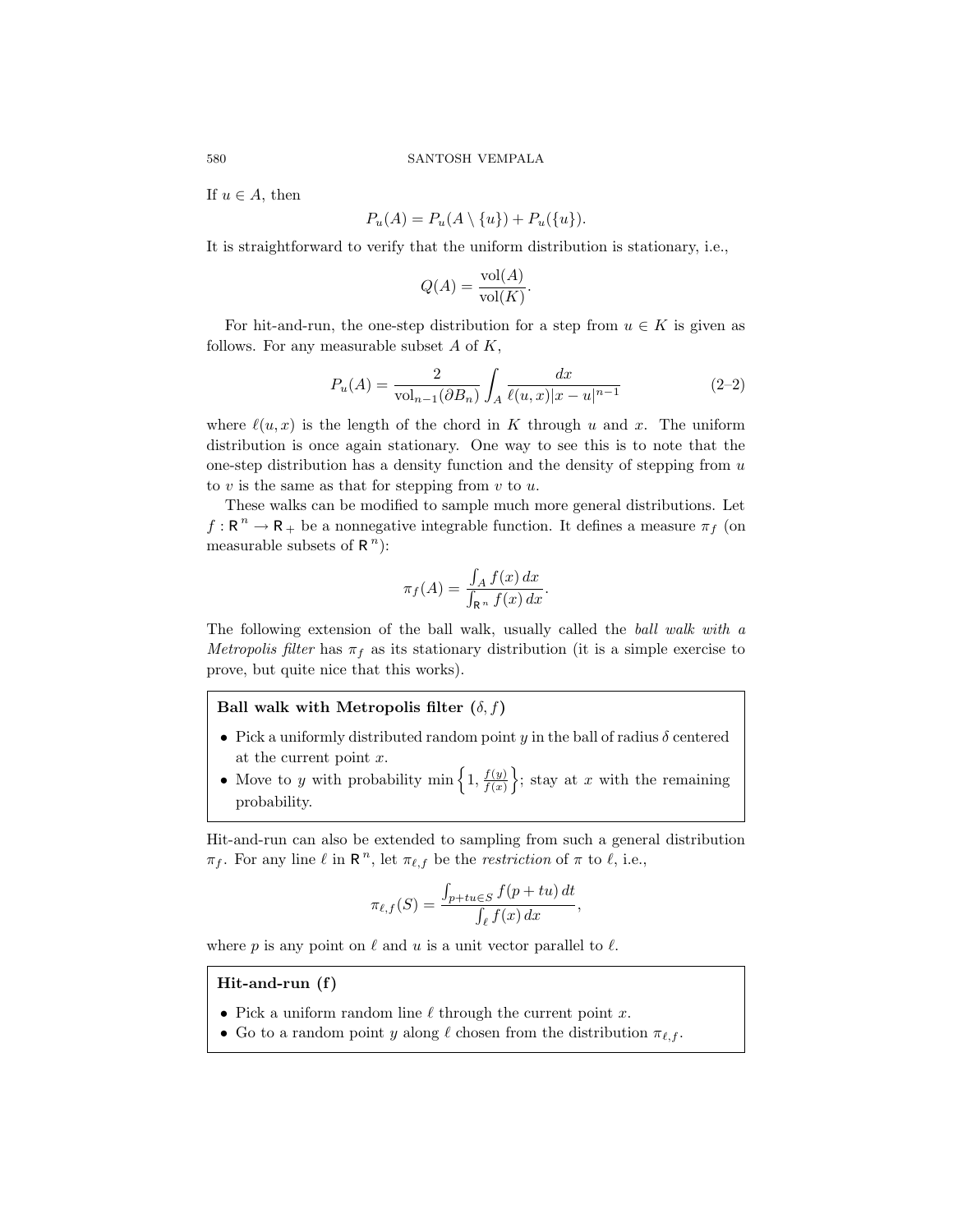Once again, it is easy to verify that  $\pi_f$  is the stationary distribution for this walk. One way to carry out the second step is to use a binary search to find the point  $p$  on  $\ell$  where the function is maximal, and the points a and b on both sides of p on  $\ell$  where the value of the function is  $\varepsilon f(p)$ . We allow a relative error of  $\varepsilon$ , so the number of oracle calls is only  $O(\log(1/\varepsilon))$ . Then select a uniformly distributed random point  $y$  on the segment  $[a, b]$ , and independently a uniformly distributed random real number in the interval [0, 1]. Accept y if  $f(y) > rf(p)$ ; else, reject y and repeat.

# 3. Convergence and Conductance

So far we have seen that random walks can be designed to approach any reasonable distribution in  $\mathbb{R}^n$ . For this to lead to an efficient sampling method, the convergence to the stationary distribution must be fast. This section is devoted to general methods for bounding the rate of convergence.

One way to define the mixing rate of a random walk is the number of steps required to reduce some measure of the distance of the current distribution to the stationary distribution by a factor of 2 (e.g., one of the distance measures from page 577). We will typically use the total variation distance. For a discrete random walk (i.e., the state space is a finite set), the mixing rate is characterized by the *eigenvalues gap* of the transition matrix  $P$  whose *ij*th entry is the probability of stepping from i to j, conditioned on currently being at i. Let  $\lambda_1 \geq \lambda_2 \ldots \geq \lambda_n$  be the eigenvalues of P. The top eigenvalue is 1 (by the definition of stationarity) and let  $\lambda = \max{\{\lambda_2, |\lambda_n|\}}$  (in the lazy version of any walk, all the  $\lambda_i$  are nonnegative and  $\lambda = \lambda_2$ ). Then, for a random walk starting at the point x, with  $Q_t$  being the distribution after t steps, the following bound on the convergence can be derived (see [Lovász 1996], for example). For any point  $y \in K$ ,

$$
|Q_t(y) - Q(y)| \le \sqrt{\frac{Q(y)}{Q(x)}} \lambda^t. \tag{3-1}
$$

Estimating  $\lambda$  can be difficult or impractical even in the discrete setting (if, for example, the state space is too large to write down  $P$  explicitly).

Intuitively, a random walk will "mix" slowly if it has a bottleneck, i.e., a partition  $S, K \setminus S$  of its state space, such that the probability of stepping from S to  $K \setminus S$  (the ergodic flow out of S) is small compared to the measures of S and  $K \setminus S$ . Note that this ratio is precisely the conductance of S,  $\phi(S)$ . It takes about  $1/\phi(S)$  steps in expectation to even go from one side to the other. As we will see in this section, the mixing rate is bounded from above by  $2/\phi^2$ . Thus, conductance captures the mixing rate upto a quadratic factor. This was first proved for discrete Markov chains by Jerrum and Sinclair [1989] who showed that conductance can be related to the eigenvalue gap of the transition matrix. A similar relationship for a related quantity called expansion was found by Alon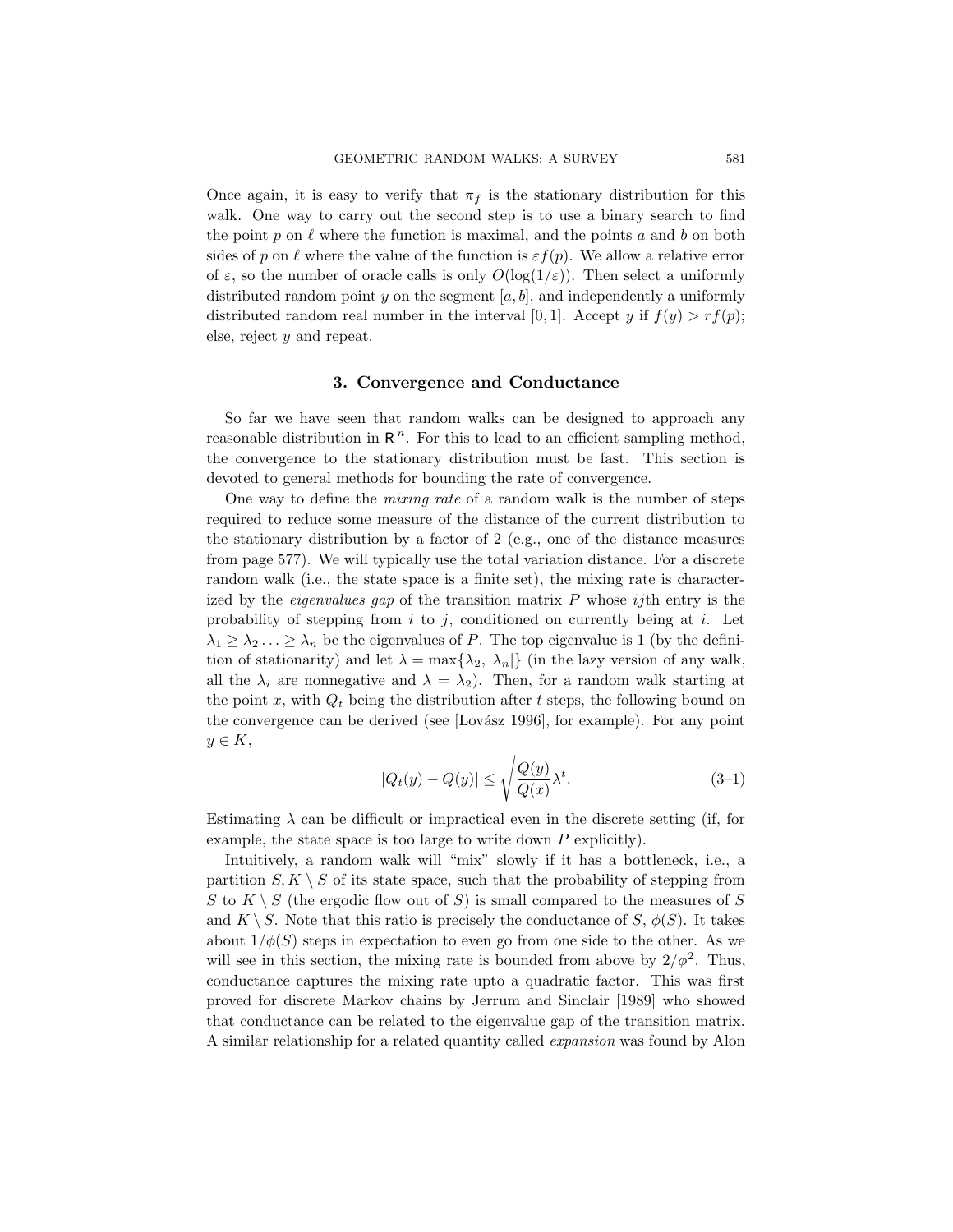[1986] and by Dodziuk and Kendall [1986]. The inequality below is a discrete analogue of Cheeger's inequality in differential geometry.

THEOREM 3.1. 
$$
\frac{\phi^2}{2} \leq 1 - \lambda \leq 2\phi.
$$

As a consequence of this and  $(3-1)$ , we get that for a discrete random walk starting at x, and any point  $y \in K$ ,

$$
|Q_t(y) - Q(y)| \le \sqrt{\frac{Q(y)}{Q(x)}} \left(1 - \frac{\phi^2}{2}\right)^t.
$$
 (3-2)

For the more general continuous setting, Lovász and Simonovits [1993] proved the connection between conductance and convergence. Their proof does not use eigenvalues. We will sketch it here since it is quite insightful, but does not seem to be well-known. It also applies to situations where the conductance can be bounded only for subsets of bounded size (i.e., the s-conductance,  $\phi_s$ , can be bounded from below for some  $s > 0$ . We remind the reader that we have assumed that our Markov chains are lazy.

To show convergence, we need to prove that  $|Q_t(A) - Q(A)|$  falls with t for every measurable subset  $A$  of  $K$ . However, this quantity might converge at different rates for different subsets. So we consider

$$
\sup_{A:Q(A)=x} Q_t(A) - Q(A)
$$

for each  $x \in [0, 1]$ . A bound for every x would imply what we want. To prove inductively that this quantity decreases with  $t$ , Lovász and Simonovits define the following formal upper bound. Let  $G_x$  be the set of functions defined as

$$
G_x = \left\{ g : K \to [0,1] : \int_{u \in K} g(u) \ dQ(u) = x \right\}.
$$

Using this, define

$$
h_t(x) = \sup_{g \in \mathbb{G}_x} \int_{u \in K} g(u) \left( dQ_t(u) - dQ(u) \right) = \sup_{g \in \mathbb{G}_x} \int_{u \in K} g(u) \, dQ_t(u) - x,
$$

It is clear that for A with  $Q(A) = x$ ,  $h_t(x) \ge Q_t(A) - Q(A)$  since the indicator function of A is in  $G_x$ . The function  $h_t(x)$  has the following properties.

LEMMA 3.2. Let  $t$  be a positive integer.

- a. The function  $h_t$  is concave.
- b. If Q is atom-free, then  $h_t(x) = \sup_{A: Q(A)=x} Q_t(A) Q(A)$  and the supremum is achieved by some subset.
- c. Let Q be atom-free and  $t \geq 1$ . For any  $0 \leq x \leq 1$ , let  $y = \min\{x, 1 x\}$ . Then,

$$
h_t(x) \le \frac{1}{2}h_{t-1}(x - 2\phi y) + \frac{1}{2}h_{t-1}(x + 2\phi y).
$$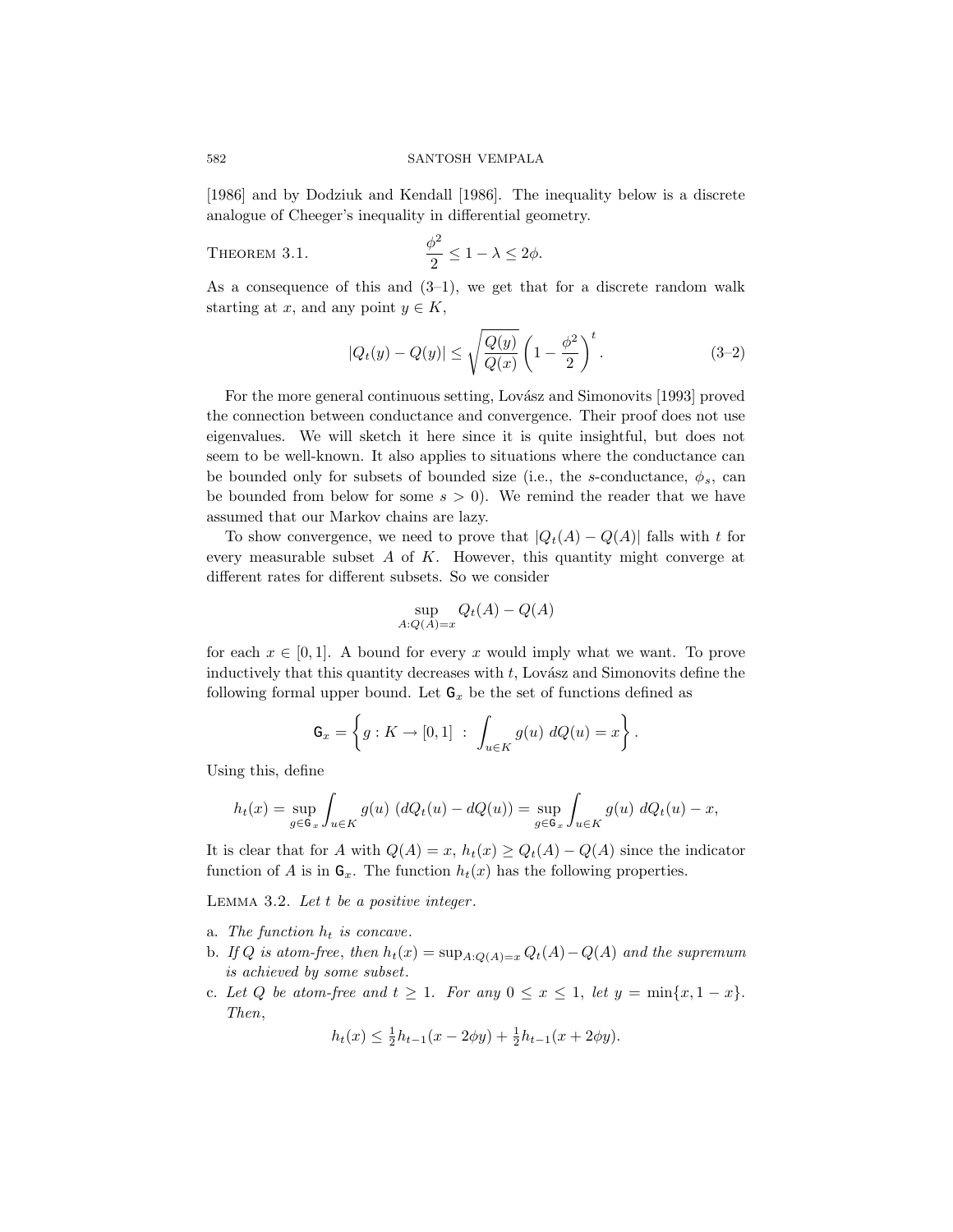The first part of the lemma is easily verified. We sketch the second part: to maximize  $h_t$ , we should use a function g that puts high weight on points u with  $dQ_t(u)/dQ(u)$  as high as possible. Let A be a subset with  $Q(A) = x$ , so that for any point y not in A, the value of  $dQ_t(y)/dQ(y)$  is no more than the value for any point in  $A$  (i.e.,  $A$  consists of the top  $x$  fraction of points according to  $dQ_t(u)/dQ(u)$ . Let g be the corresponding indicator function. These points give the maximum payoff per unit of weight, so it is optimal to put as much weight on them as possible. We mention in passing that the case when Q has atoms is a bit more complicated, namely we might need to include one atom fractionally (so that  $Q(A) = x$ ). In the general case,  $h_t(x)$  can be achieved by a function q that is  $0 - 1$  valued everywhere except for at most one point.

The third part of the lemma, which is the key to convergence, is proved below.

PROOF OF LEMMA 3.2C. Assume that  $0 \le x \le \frac{1}{2}$ . The other range is proved in a similar way. We will construct two functions,  $g_1$  and  $g_2$ , and use these to bound  $h_t(x)$ . Let A be a subset to be chosen later with  $Q(A) = x$ . Let

$$
g_1(u) = \begin{cases} 2P_u(A) - 1 & \text{if } u \in A, \\ 0 & \text{if } u \notin A, \end{cases} \quad \text{and} \quad g_2(u) = \begin{cases} 1 & \text{if } u \in A, \\ 2P_u(A) & \text{if } u \notin A. \end{cases}
$$

First, note that  $\frac{1}{2}(g_1+g_2)(u) = P_u(A)$  for all  $u \in K$ , which means that

$$
\frac{1}{2} \int_{u \in K} g_1(u) \, dQ_{t-1}(u) + \frac{1}{2} \int_{u \in K} g_2(u) \, dQ_{t-1}(u) = \int_{u \in K} P_u(A) \, dQ_{t-1}(u) = Q_t(A) \tag{3-3}
$$

By the laziness of the walk  $(P_u(A) \geq \frac{1}{2}$  iff  $u \in A$ ), the range of the functions  $g_1$ and  $g_2$  is between 0 and 1 and if we let

$$
x_1 = \int_{u \in K} g_1(u) \, dQ(u)
$$
 and  $x_2 = \int_{u \in K} g_2(u) \, dQ(u)$ ,

then  $g_1 \in \mathsf{G}_{x_1}$  and  $g_2 \in \mathsf{G}_{x_2}$ . Further,

$$
\frac{1}{2}(x_1 + x_2) = \frac{1}{2} \int_{u \in K} g_1(u) \ dQ(u) + \frac{1}{2} \int_{u \in K} g_2(u) \ dQ(u)
$$

$$
= \int_{u \in K} P_u(A) \ dQ(u) = Q(A) = x
$$

since Q is stationary. Next, since Q is atom-free, there is a subset  $A \subseteq K$  that achieves  $h_t(x)$ . Using this and  $(3-3)$ ,

$$
h_t(x) = Q_t(A) - Q(A)
$$
  
=  $\frac{1}{2} \int_{u \in K} g_1(u) dQ_{t-1}(u) + \frac{1}{2} \int_{u \in K} g_2(u) dQ_{t-1}(u) - Q(A)$   
=  $\frac{1}{2} \int_{u \in K} g_1(u) (dQ_{t-1}(u) - dQ(u)) + \frac{1}{2} \int_{u \in K} g_2(u) (dQ_{t-1}(u) - dQ(u))$   
 $\leq \frac{1}{2} h_{t-1}(x_1) + \frac{1}{2} h_{t-1}(x_2).$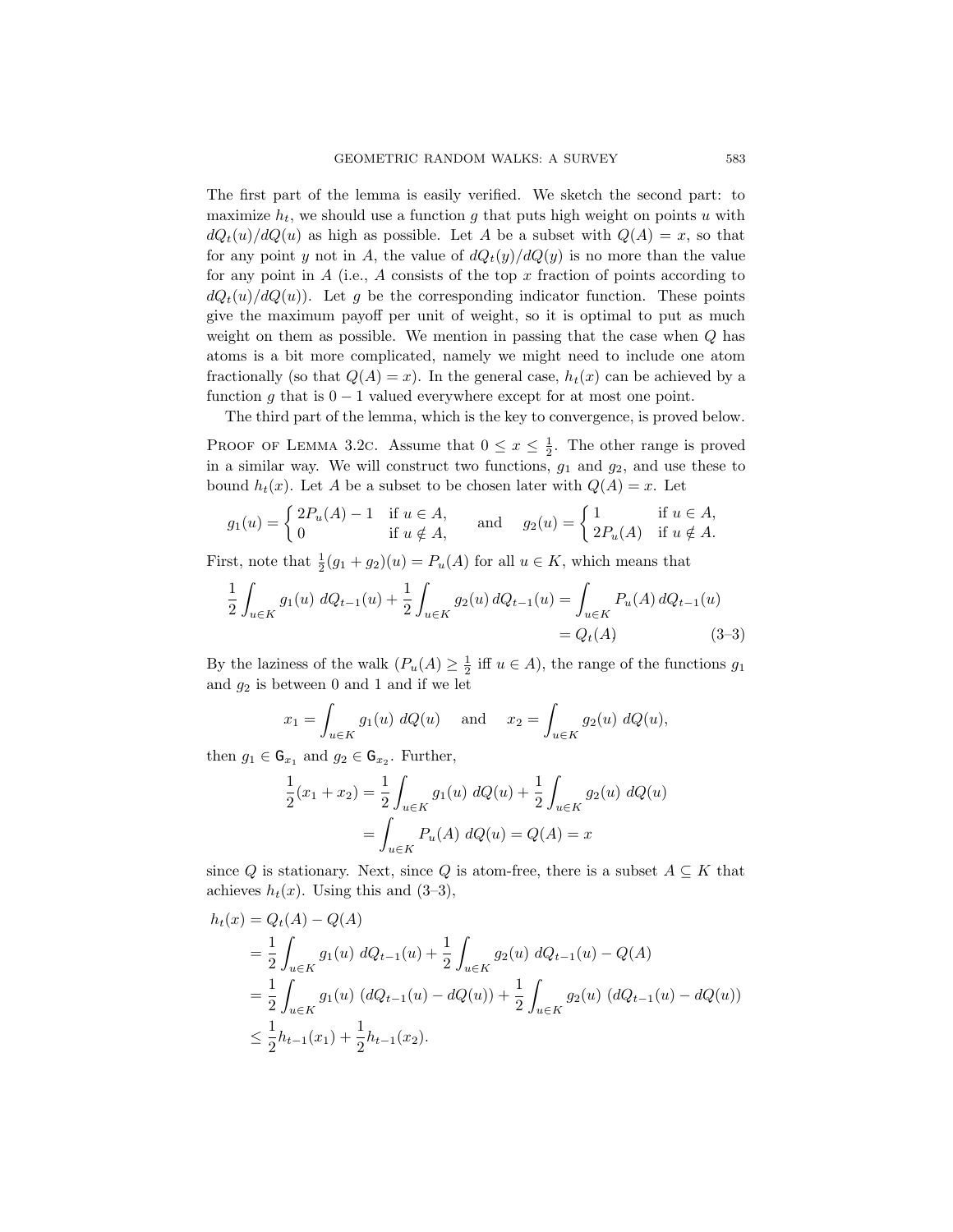

Figure 1. Bounding  $h_t$ .

We already know that  $x_1 + x_2 = 2x$ . In fact,  $x_1$  and  $x_2$  are separated from x.

$$
x_1 = \int_{u \in K} g_1(u) dQ(u)
$$
  
=  $2 \int_{u \in A} P_u(A) dQ(u) - \int_{u \in A} dQ(u)$   
=  $2 \int_{u \in A} (1 - P_u(K \setminus A)) dQ(u) - x$   
=  $x - 2 \int_{u \in A} P_u(K \setminus A) dQ(u)$   
=  $x - 2\Phi(A)$   
 $\leq x - 2\phi x$   
=  $x(1 - 2\phi).$ 

(In the penultimate step, we used the fact that  $x \leq \frac{1}{2}$ .) Thus we have,

$$
x_1 \le x(1 - 2\phi) \le x \le x(1 + 2\phi) \le x_2.
$$

Since  $h_{t-1}$  is concave, the chord from  $x_1$  to  $x_2$  on  $h_{t-1}$  lies below the chord from  $x(1-2\phi)$  to  $x(1+2\phi)$  (see Figure 1). Therefore,

$$
h_t(x) \le \frac{1}{2}h_{t-1}(x(1-2\phi)) + \frac{1}{2}h_{t-1}(x(1+2\phi))
$$

which is the conclusion of the lemma.

In fact, a proof along the same lines implies the following generalization of part (c).

LEMMA 3.3. Let Q be atom-free and  $0 \leq s \leq 1$ . For any  $s \leq x \leq 1-s$ , let  $y = \min\{x - s, 1 - x - s\}$ . Then for any integer  $t > 0$ ,

$$
h_t(x) \le \frac{1}{2}h_{t-1}(x - 2\phi_s y) + \frac{1}{2}h_{t-1}(x + 2\phi_s y).
$$

Given some information about  $Q_0$ , we can now bound the rate of convergence to the stationary distribution. We assume that  $Q$  is atom-free in the next theorem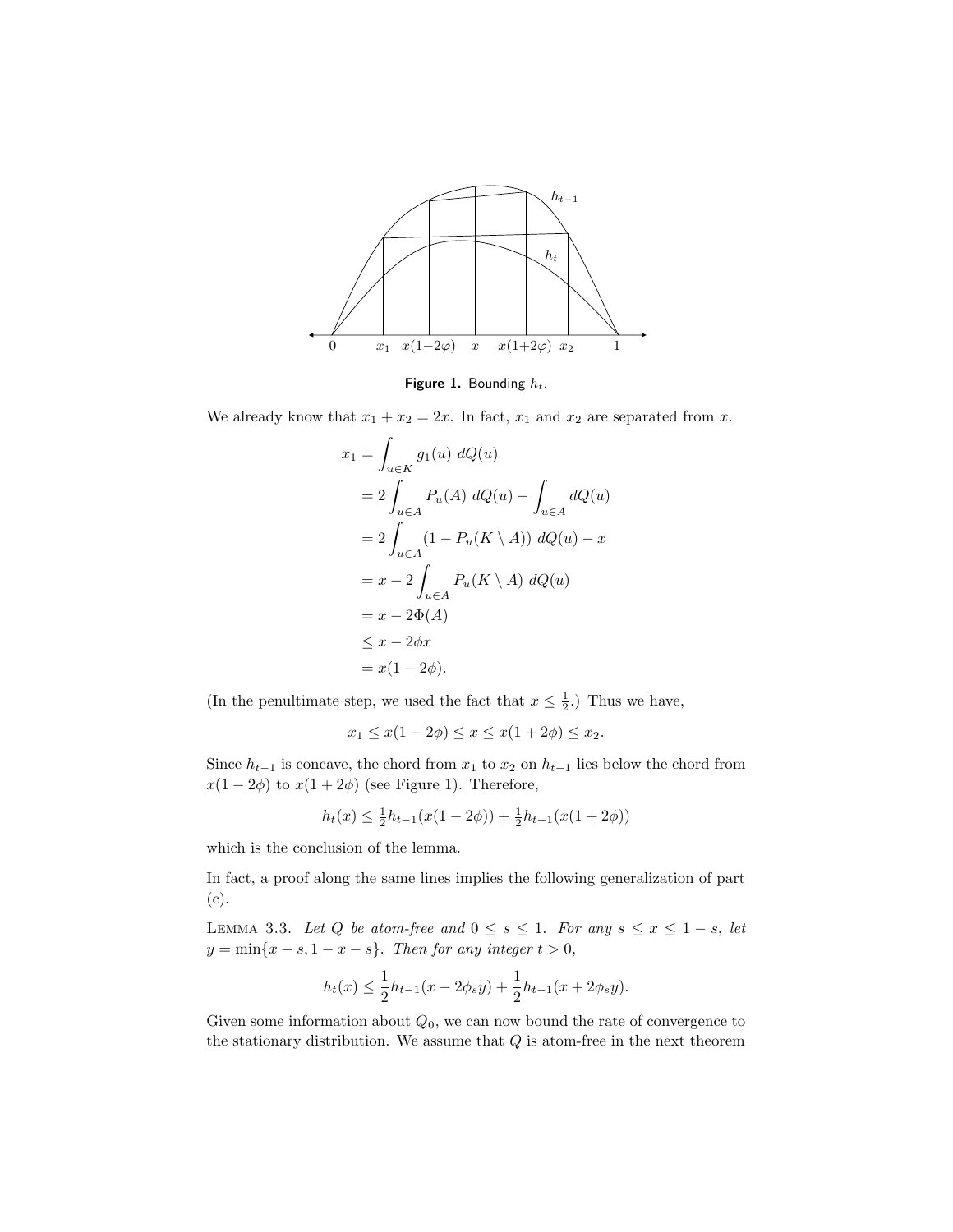and its corollary. These results can be extended to the case when Q has atoms with slightly weaker bounds [Lovász and Simonovits 1993].

THEOREM 3.4. Let  $0 \leq s \leq 1$  and  $C_0$  and  $C_1$  be such that

$$
h_0(x) \le C_0 + C_1 \min\{\sqrt{x-s}, \sqrt{1-x-s}\}.
$$

Then

$$
h_t(x) \leq C_0 + C_1 \min\{\sqrt{x-s}, \sqrt{1-x-s}\}\left(1-\frac{\phi_s^2}{2}\right)^t.
$$

PROOF. By induction on t. The inequality is true for  $t = 0$  by the hypothesis. Now, suppose it holds for all values less than t. Assume  $s = 0$  (for convenience) and without loss of generality that  $x \leq 1/2$ . From Lemma 3.3, we know that

$$
h_t(x) \leq \frac{1}{2} h_{t-1}(x(1-2\phi)) + \frac{1}{2} h_{t-1}(x(1+2\phi))
$$
  
\n
$$
\leq C_0 + \frac{1}{2} C_1 \left( \sqrt{x(1-2\phi)} + \sqrt{x(1+2\phi)} \right) \left( 1 - \frac{\phi^2}{2} \right)^{t-1}
$$
  
\n
$$
= C_0 + \frac{1}{2} C_1 \sqrt{x} \left( \sqrt{1-2\phi} + \sqrt{1+2\phi} \right) \left( 1 - \frac{\phi^2}{2} \right)^{t-1}
$$
  
\n
$$
\leq C_0 + C_1 \sqrt{x} \left( 1 - \frac{\phi^2}{2} \right)^t.
$$

Here we have used  $\sqrt{1-2\phi} + \sqrt{1+2\phi} \leq 2(1-\frac{\phi^2}{2})$  $\frac{p}{2}$ ).

The following corollary, about convergence from various types of "good" starting distributions, gives concrete implications of the theorem.

COROLLARY 3.5. a. Let  $M = \sup_A Q_0(A)/Q(A)$ . Then,

$$
||Q_t - Q||_{tv} \le \sqrt{M} \left(1 - \frac{\phi^2}{2}\right)^t.
$$

b. Let  $0 < s \leq \frac{1}{2}$  and  $H_s = \sup\{|Q_0(A) - Q(A)| : Q(A) \leq s\}$ . Then,

$$
||Q_t - Q||_{tv} \le H_s + \frac{H_s}{s} \left(1 - \frac{\phi_s^2}{2}\right)^t.
$$

c. Let  $M = ||Q_0/Q||$ . Then for any  $\varepsilon > 0$ ,

$$
||Q_t - Q||_{tv} \le \varepsilon + \sqrt{\frac{M}{\varepsilon}} \left( 1 - \frac{\phi^2}{2} \right)^t.
$$

PROOF. The first two parts are straightforward. For the third, observe that the  $L_2$  norm,

$$
||Q_0/Q|| = \mathsf{E}_{Q_0}\left(\frac{dQ_0(x)}{dQ(x)}\right).
$$

So, for  $1-\varepsilon$  of  $Q_0$ ,  $dQ_0(x)/dQ(x) \leq M/\varepsilon$ . We can view the starting distribution as being generated as follows: with probability  $1 - \varepsilon$  it is a distribution with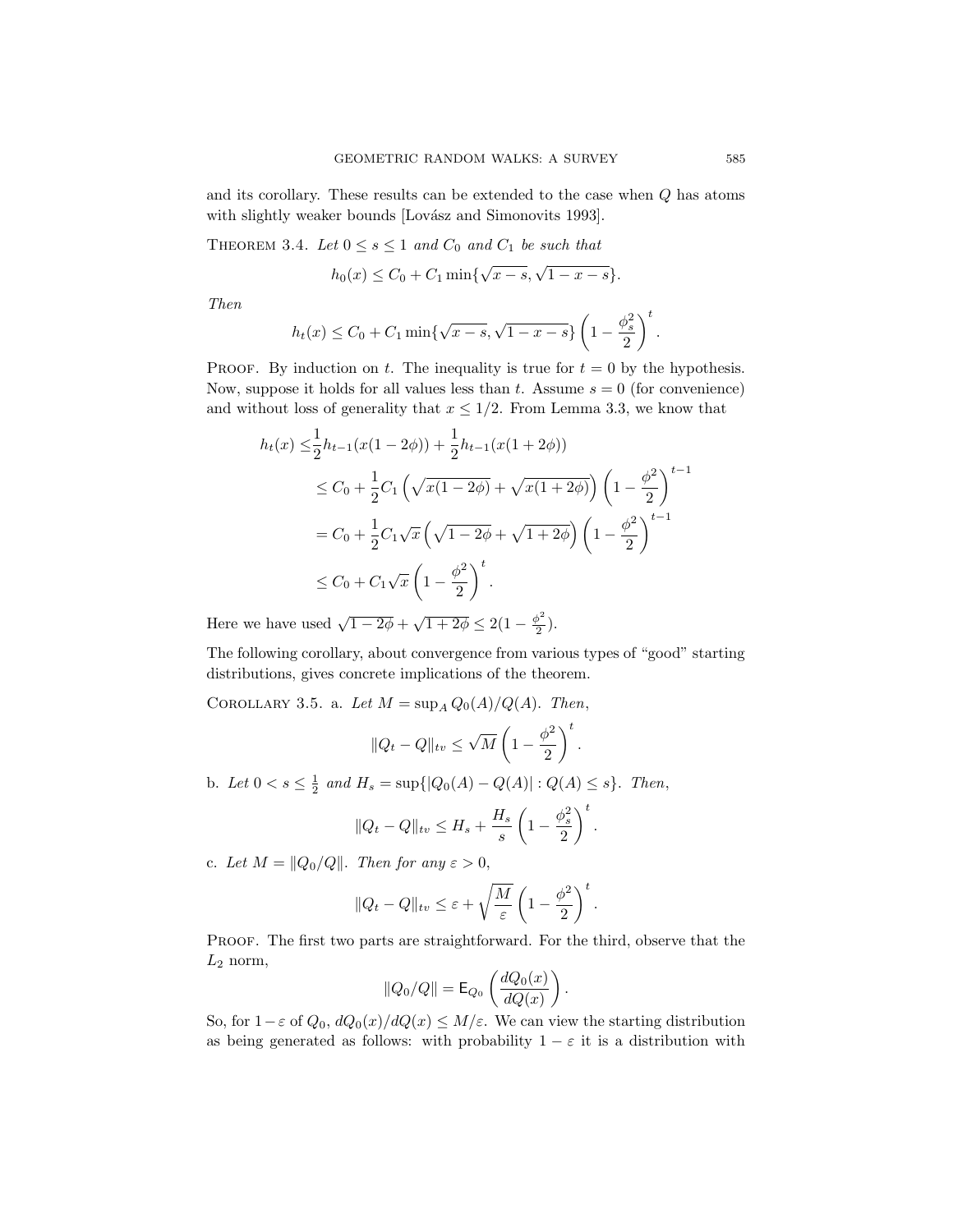$\sup Q_0(A)/Q(A) \leq M/\varepsilon$ ; with probability  $\varepsilon$  it is some other distribution. Now using part (a) implies part (c).

Conductance and s-conductance are not the only known ways to bound the rate of convergence. Lovász and Kannan [1999] have extended conductance to the notion of *blocking conductance* which is a certain type of average of the conductance over various subset sizes (see also [Kannan et al. 2004]). In some cases, it provides a sharper bound than conductance. Let  $\phi(x)$  denote the minimum conductance over all subsets of measure x. Then one version of their main theorem is the following.

THEOREM 3.6. Let  $\pi_0$  be the measure of the starting point. Then, after

$$
t > C \ln\left(\frac{1}{\varepsilon}\right) \int_{\pi_0}^{\frac{1}{2}} \frac{dx}{x \phi(x)^2}
$$

steps, where C is an absolute constant, we have  $||Q_t - Q||_{tv} \leq \varepsilon$ .

The theorem can be extended to continuous Markov chains. Another way to bound convergence which we do not describe here is via the *log-Sobolev* inequalities [Diaconis and Saloff-Coste 1996].

# 4. Isoperimetry

How to bound the conductance of a geometric random walk? To show that the conductance is large, we have to prove that for any subset  $A \subset K$ , the probability that a step goes out of A is large compared to  $Q(A)$  and  $Q(K \setminus A)$ . To be concrete, consider the ball walk. For any particular subset  $S$ , the points that are likely to "cross over" to  $K \setminus S$  are those that are "near" the boundary of S inside K. So, showing that  $\phi(S)$  is large seems to be closely related to showing that there is a large volume of points near the boundary of  $S$  inside  $K$ . This section is devoted to inequalities which will have such implications and will play a crucial role in bounding the conductance.

To formulate an isoperimetric inequality for convex bodies, we consider a partition of a convex body K into three sets  $S_1, S_2, S_3$  such that  $S_1$  and  $S_2$  are "far" from each other, and the inequality bounds the minimum possible volume of  $S_3$  relative to the volumes of  $S_1$  and  $S_2$ . We will consider different notions of distance between subsets. Perhaps the most basic is the Euclidean distance:

$$
d(S_1, S_2) = \min\{|u - v| : u \in S_1, v \in S_2\}.
$$

Suppose  $d(S_1, S_2)$  is large. Does this imply that the volume of  $S_3 = K \setminus (S_1 \cup S_2)$ is large? The classic counterexample to such a theorem is a dumbbell—two large subsets separated by very little. Of course, this is not a convex set!

The next theorem, proved in [Dyer and Frieze 1991] (improving on a theorem in [Lovász and Simonovits 1992] by a factor of 2; see also [Lovász and Simonovits 1993]) asserts that the answer is yes.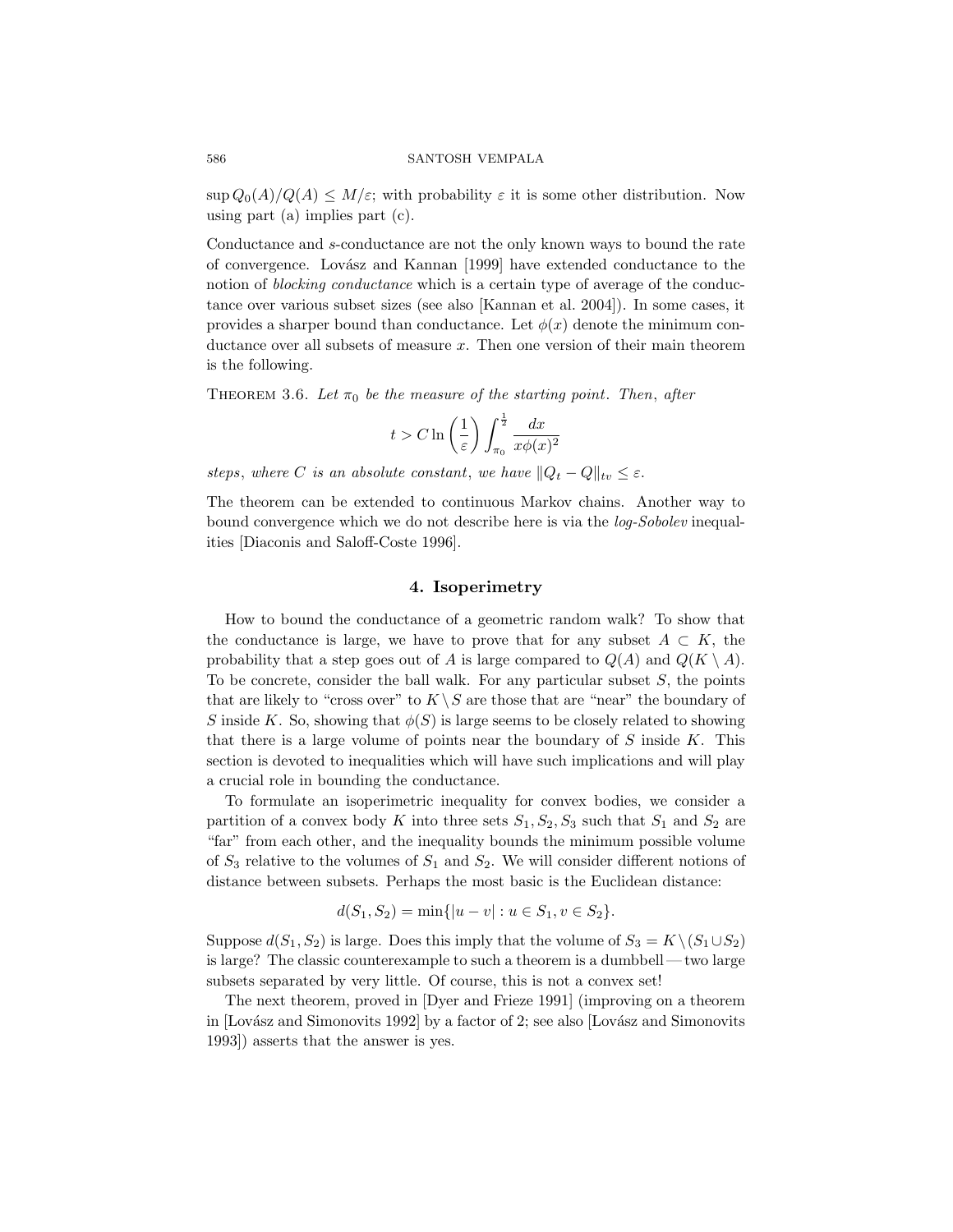THEOREM 4.1. Let  $S_1, S_2, S_3$  be a partition into measurable sets of a convex body K of diameter D. Then,

$$
vol(S_3) \ge \frac{2d(S_1, S_2)}{D} \min\{vol(S_1), vol(S_2)\}.
$$

A limiting version of this inequality is the following: For any subset  $S$  of a convex body of diameter D,

$$
\text{vol}_{n-1}(\partial S\cap K)\geq \frac{2}{D}\min\{\text{vol}(S),\text{vol}(K\setminus S)\}
$$

which says that the surface area of  $S$  inside  $K$  is large compared to the volumes of S and  $K \setminus S$ . This is in direct analogy with the classical isoperimetric inequality, which says that the surface area to volume ratio of any measurable set is at least the ratio for a ball.

How does one prove such an inequality? In what generality does it hold? (i.e., for what measures besides the uniform measure on a convex set?) We will address these questions in this section. We first give an overview of known inequalities and then outline the proof technique.

Theorem 4.1 can be generalized to arbitrary logconcave measures. Its proof is very similar to that of 4.1 and we will presently give an outline.

THEOREM 4.2. Let  $f$  be a logconcave function whose support has diameter  $D$ and let  $\pi_f$  be the induced measure. Then for any partition of  $\mathbb{R}^n$  into measurable sets  $S_1, S_2, S_3,$ 

$$
\pi_f(S_3) \ge \frac{2d(S_1, S_2)}{D} \min{\{\pi_f(S_1), \pi_f(S_2)\}}.
$$

In terms of diameter, this inequality is the best possible, as shown by a cylinder. A more refined inequality is obtained in [Kannan et al. 1995; Lovász and Vempala 2003c] using the average distance of a point to the center of gravity (in place of diameter). It is possible for a convex body to have much larger diameter than average distance to its centroid (e.g., a cone). In such cases, the next theorem provides a better bound.

THEOREM 4.3. Let f be a logconcave density in  $R^n$  and  $\pi_f$  be the corresponding measure. Let  $z_f$  be the centroid of f and define  $M(f) = E_f(|x - z_f|)$ . Then, for any partition of  $\mathbb{R}^n$  into measurable sets  $S_1, S_2, S_3$ ,

$$
\pi_f(S_3) \ge \frac{\ln 2}{M(f)} d(S_1, S_2) \pi_f(S_1) \pi_f(S_2).
$$

For an isotropic density,  $M(f)^2 \leq \mathsf{E}_f(|x - z_f|^2) = n$  and so  $M(f) \leq \sqrt{n}$ . The diameter could be unbounded (e.g., an isotropic Gaussian).

A further refinement, based on isotropic position, has been conjectured in [Kannan et al. 1995]. Let  $\lambda$  be the largest eigenvalue of the inertia matrix of f,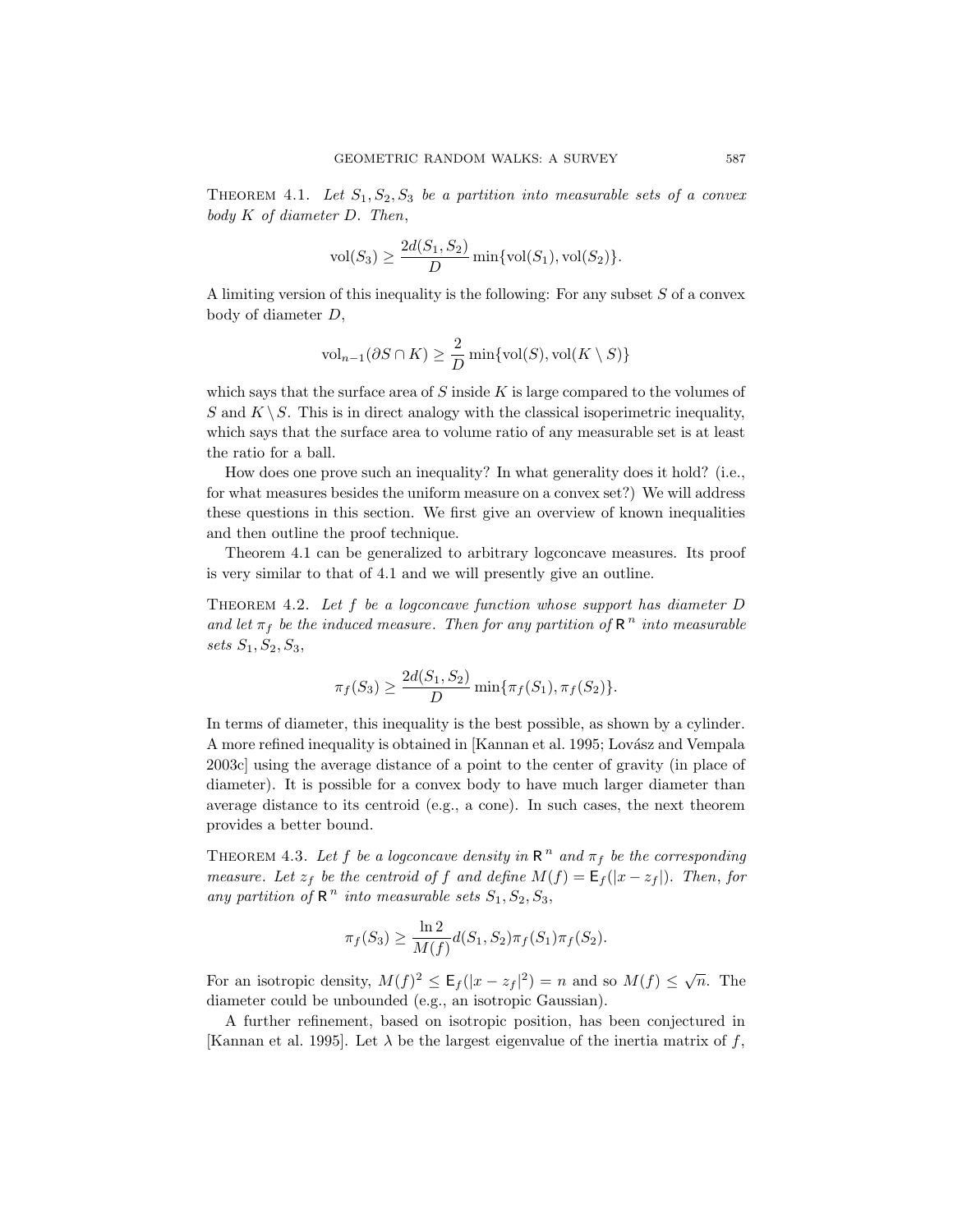i.e.,

$$
\lambda = \max_{v:|v|=1} \int_{\mathbb{R}^n} f(x) (v^T x)^2 dx.
$$
 (4-1)

Then the conjecture says that there is an absolute constant  $c$  such that

$$
\pi_f(S_3) \ge \frac{c}{\sqrt{\lambda}} d(S_1, S_2) \pi_f(S_1) \pi_f(S_2).
$$

Euclidean distance and isoperimetric inequalities based on it are relevant for the analysis of "local" walks such as the ball walk. Hit-and-run, with its nonlocal moves, is connected with a different notion of distance.

The cross-ratio distance between two points  $u, v$  in a convex body K is computed as follows: Let  $p, q$  be the endpoints of the chord in K through u and v such that the points occur in the order  $p, u, v, q$ . Then

$$
d_K(u,v) = \frac{|u-v||p-q|}{|p-u||v-q|} = (p:v:u:q).
$$

where  $(p : v : u : q)$  denotes the classical cross-ratio. We can now define the cross-ratio distance between two sets  $S_1, S_2$  as

$$
d_K(S_1, S_2) = \min\{d_K(u, v) : u \in S_1, v \in S_2\}.
$$

The next theorem was proved in [Lovász 1999] for convex bodies and extended to logconcave densities in [Lovász and Vempala 2003d].

THEOREM 4.4. Let f be a logconcave density in  $R^n$  whose support is a convex body K and let  $\pi_f$  be the induced measure. Then for any partition of  $\mathbb{R}^n$  into measurable sets  $S_1, S_2, S_3$ ,

$$
\pi_f(S_3) \ge d_K(S_1, S_2) \pi_f(S_1) \pi_f(S_2).
$$

All the inequalities so far are based on defining the distance between  $S_1$  and  $S_2$ by the minimum over pairs of some notion of pairwise distance. It is reasonable to think that perhaps a much sharper inequality can be obtained by using some average distance between  $S_1$  and  $S_2$ . Such an inequality was proved in [Lovász and Vempala 2004]. As we will see in Section 6, it leads to a radical improvement in the analysis of random walks.

THEOREM 4.5. Let K be a convex body in  $\mathbb{R}^n$ . Let  $f: K \to \mathbb{R}_+$  be a logconcave density with corresponding measure  $\pi_f$  and  $h: K \to \mathbb{R}_+$ , an arbitrary function. Let  $S_1, S_2, S_3$  be any partition of K into measurable sets. Suppose that for any pair of points  $u \in S_1$  and  $v \in S_2$  and any point x on the chord of K through u and v,

$$
h(x) \le \frac{1}{3} \min(1, d_K(u, v)).
$$

Then

$$
\pi_f(S_3) \ge \mathsf{E}_f(h(x)) \min \{ \pi_f(S_1), \pi_f(S_2) \}.
$$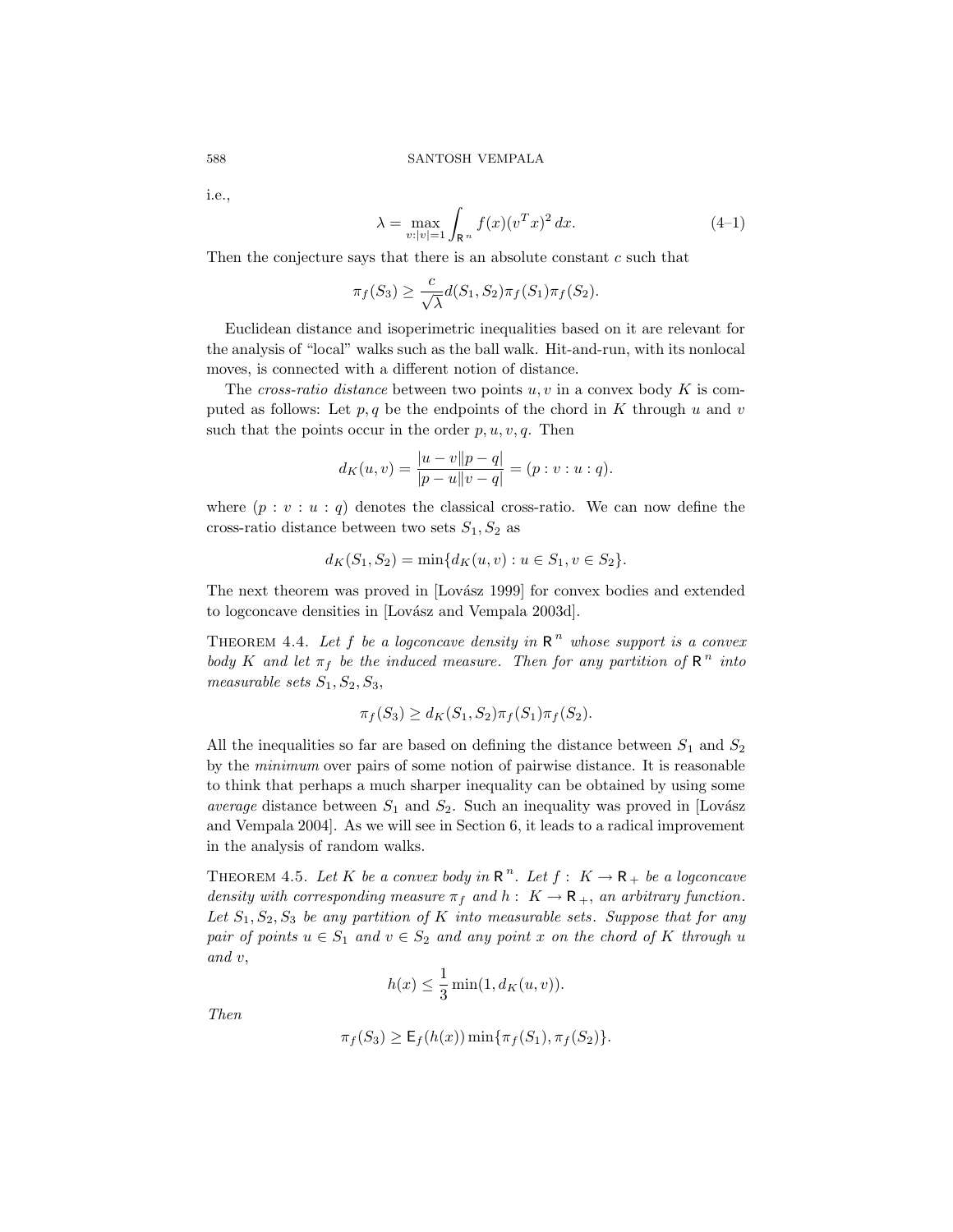The coefficient on the RHS has changed from a "minimum" to an "average". The weight  $h(x)$  at a point x is restricted only by the minimum cross-ratio distance between pairs  $u, v$  from  $S_1, S_2$  respectively, such that x lies on the line between them (previously it was the overall minimum). In general, it can be much higher than the minimum cross-ratio distance between  $S_1$  and  $S_2$ .

The localization lemma. The proofs of these inequalities are based on an elegant idea: integral inequalities in  $R<sup>n</sup>$  can be reduced to one-dimensional inequalities! Checking the latter can be tedious but is relatively easy. We illustrate the main idea by sketching the proof of Theorem 4.2.

For a proof of Theorem 4.2 by contradiction, let us assume the converse of its conclusion, i.e., for some partition  $S_1, S_2, S_3$  of  $\mathbb{R}^n$  and logconcave density f,

$$
\int_{S_3} f(x) dx < C \int_{S_1} f(x) dx
$$
 and  $\int_{S_3} f(x) dx < C \int_{S_2} f(x) dx$ 

where  $C = 2d(S_1, S_2)/D$ . This can be reformulated as

$$
\int_{\mathbb{R}^n} g(x) dx > 0 \quad \text{and} \quad \int_{\mathbb{R}^n} h(x) dx > 0 \tag{4-2}
$$

where

$$
g(x) = \begin{cases} Cf(x) & \text{if } x \in S_1, \\ 0 & \text{if } x \in S_2, \\ -f(x) & \text{if } x \in S_3. \end{cases} \quad \text{and} \quad h(x) = \begin{cases} 0 & \text{if } x \in S_1, \\ Cf(x) & \text{if } x \in S_2, \\ -f(x) & \text{if } x \in S_3. \end{cases}
$$

These inequalities are for functions in  $R<sup>n</sup>$ . The main tool to deal with them is the *localization lemma* [Lovász and Simonovits 1993] (see also [Kannan et al. 1995] for extensions and applications).

LEMMA 4.6. Let  $g, h : \mathbb{R}^n \to \mathbb{R}$  be lower semi-continuous integrable functions such that

$$
\int_{\mathbb{R}^n} g(x) dx > 0 \quad \text{and} \quad \int_{\mathbb{R}^n} h(x) dx > 0.
$$

Then there exist two points  $a, b \in \mathbb{R}^n$  and a linear function  $\ell : [0, 1] \to \mathbb{R}_+$  such that

$$
\int_0^1 \ell(t)^{n-1} g((1-t)a + tb) dt > 0 \quad and \quad \int_0^1 \ell(t)^{n-1} h((1-t)a + tb) dt > 0.
$$

The points a, b represent an interval A and one may think of  $l(t)^{n-1}dA$  as the cross-sectional area of an infinitesimal cone with base area  $dA$ . The lemma says that over this cone truncated at  $a$  and  $b$ , the integrals of  $g$  and  $h$  are positive. Also, without loss of generality, we can assume that  $a, b$  are in the union of the supports of q and  $h$ .

The main idea behind the lemma is the following. Let  $H$  be any halfspace such that

$$
\int_H g(x) \, dx = \frac{1}{2} \int_{\mathbb{R}^n} g(x) \, dx.
$$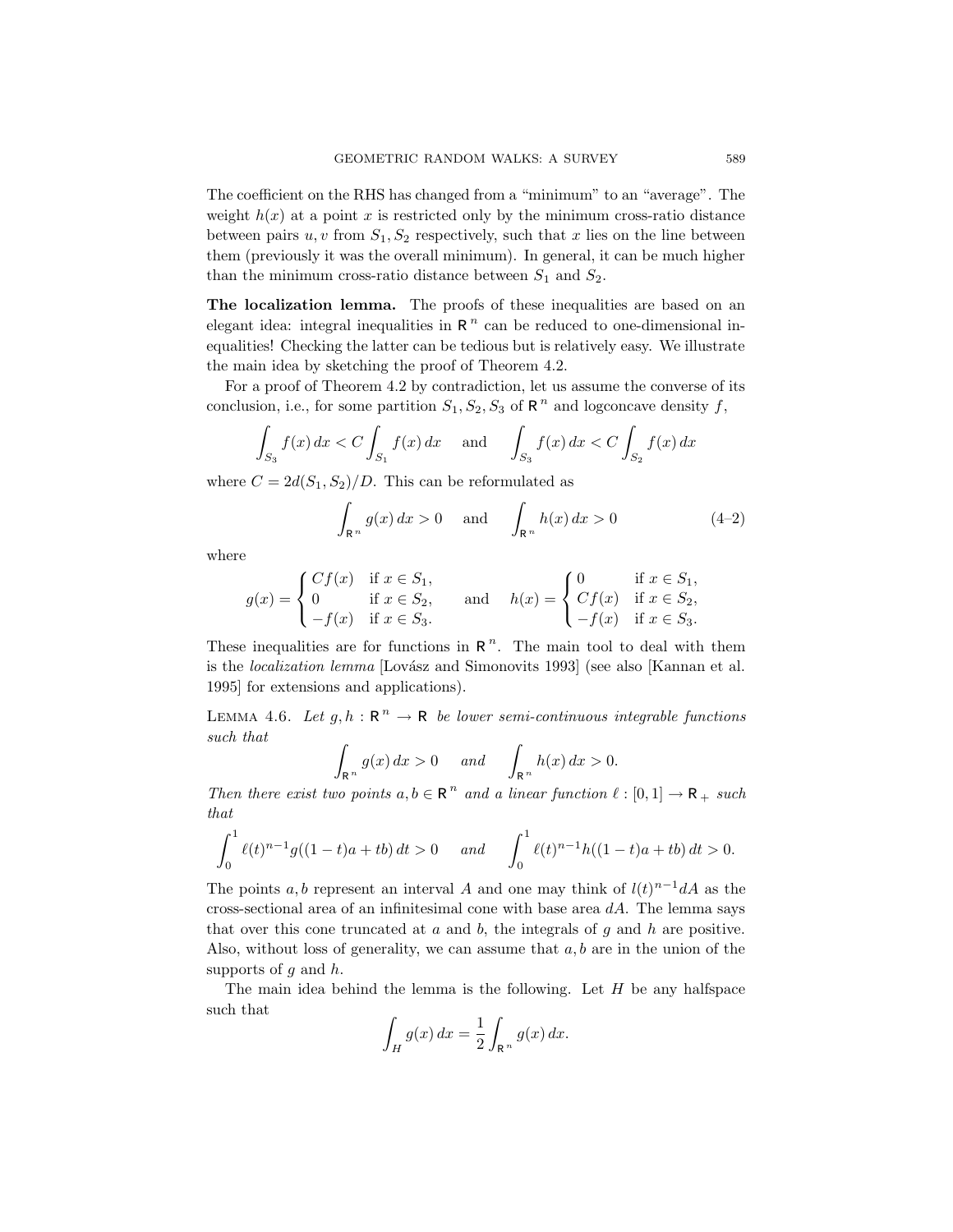Let us call this a bisecting halfspace. Now either

$$
\int_H h(x) dx > 0 \quad \text{or} \quad \int_{R^n \setminus H} h(x) dx > 0.
$$

Thus, either  $H$  or its complementary halfspace will have positive integrals for both g and h. Thus we have reduced the domains of the integrals from  $R<sup>n</sup>$  to a halfspace. If we could repeat this, we might hope to reduce the dimensionality of the domain. But do there even exist bisecting halfspaces? In fact, they are aplenty: for any  $(n-2)$ -dimensional affine subspace, there is a bisecting halfspace with  $A$  contained in its bounding hyperplane. To see this, let  $H$  be halfspace containing  $A$  in its boundary. Rotating  $H$  about  $A$  we get a family of halfspaces with the same property. This family includes  $H'$ , the complementary halfspace of H. Now the function  $\int_H g - \int_{R^n \setminus H} g$  switches sign from H to H'. Since this is a continuous family, there must be a halfspace for which the function is zero, which is exactly what we want (this is sometimes called the "ham sandwich" theorem).

If we now take all  $(n-2)$ -dimensional affine subspaces given by some  $x_i = r_1$ ,  $x_i = r_2$  where  $r_1, r_2$  are rational, then the intersection of all the corresponding bisecting halfspaces is a line (by choosing only rational values for  $x_i$ , we are considering a countable intersection). As long as we are left with a two or higher dimensional set, there is a point in its interior with at least two coordinates that are rational, say  $x_1 = r_1$  and  $x_2 = r_2$ . But then there is a bisecting halfspace H that contains the affine subspace given by  $x_1 = r_1, x_2 = r_2$  in its boundary, and so it properly partitions the current set. With some additional work, this leads to the existence of a concave function on an interval (in place of the linear function  $\ell$  in the theorem) with positive integrals. Simplifying further from concave to linear takes quite a bit of work.

Going back to the proof sketch of Theorem 4.2, we can apply the lemma to get an interval [a, b] and a linear function  $\ell$  such that

$$
\int_0^1 \ell(t)^{n-1} g((1-t)a + tb) dt > 0 \quad \text{and} \quad \int_0^1 \ell(t)^{n-1} h((1-t)a + tb) dt > 0.
$$
\n(4-3)

(The functions  $g, h$  as we have defined them are not lower semi-continuous. However, this can be easily achieved by expanding  $S_1$  and  $S_2$  slightly so as to make them open sets, and making the support of  $f$  an open set. Since we are proving strict inequalities, we do not lose anything by these modifications).

Let us partition [0, 1] into  $Z_1, Z_2, Z_3$ .

$$
Z_i = \{ t \in [0,1] : (1-t)a + tb \in S_i \}.
$$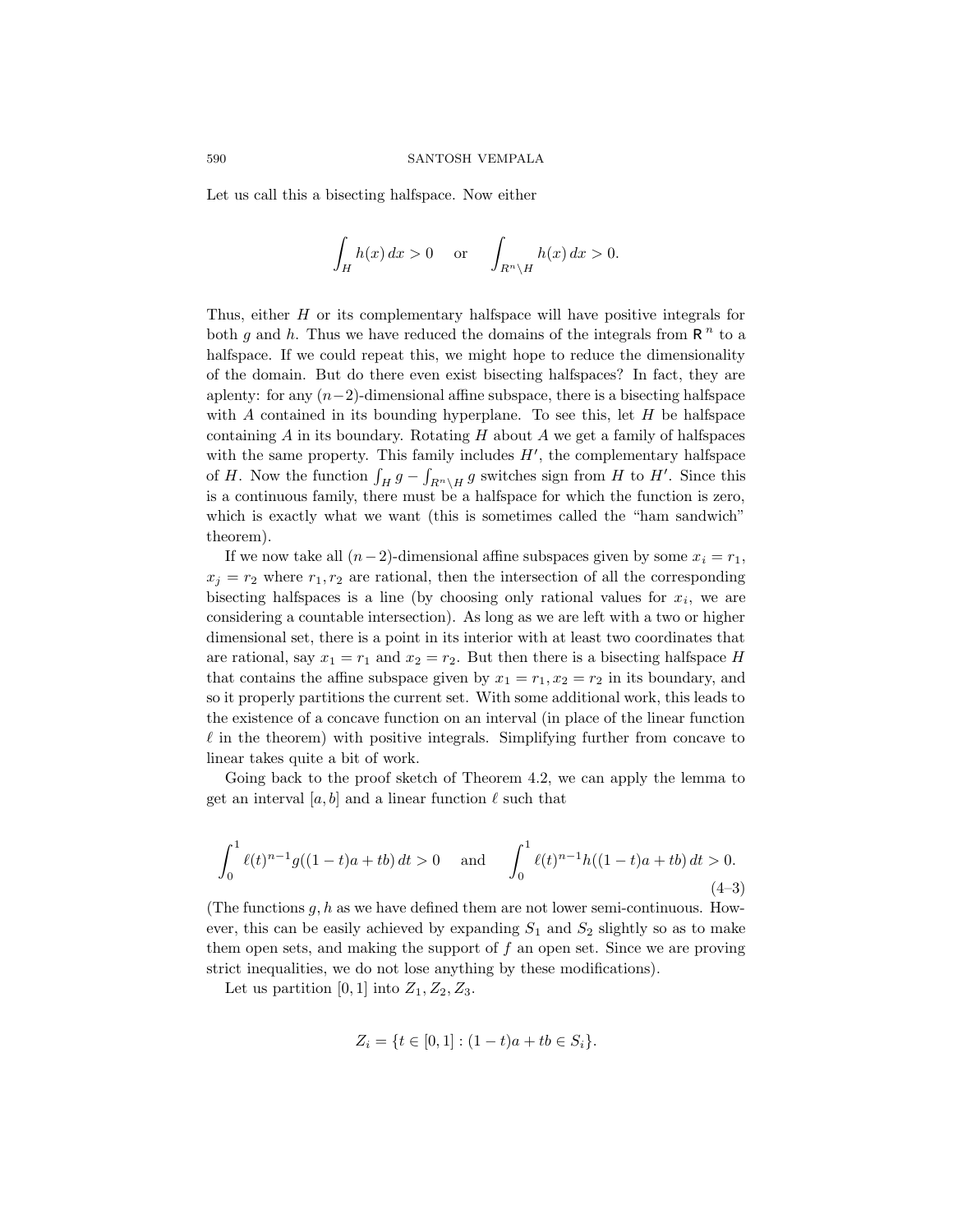Note that for any pair of points  $u \in Z_1, v \in Z_2, |u - v| \geq d(S_1, S_2)/D$ . We can rewrite (4–3) as

$$
\int_{Z_3} \ell(t)^{n-1} f((1-t)a + tb) dt < C \int_{Z_1} \ell(t)^{n-1} f((1-t)a + tb) dt
$$

and

$$
\int_{Z_3} \ell(t)^{n-1} f((1-t)a + tb) dt < C \int_{Z_2} \ell(t)^{n-1} f((1-t)a + tb) dt.
$$

The functions f and  $\ell(.)^{n-1}$  are both logconcave, so  $F(t) = \ell(t)^{n-1}f((1-t)a+tb)$ is also logconcave. We get,

$$
\int_{Z_3} F(t) dt < C \min \left\{ \int_{Z_1} F(t) dt, \int_{Z_2} F(t) dt \right\}.
$$
 (4-4)

Now consider what Theorem 4.2 asserts for the function  $F(t)$  over the interval [0, 1] and the partition  $Z_1, Z_2, Z_3$ :

$$
\int_{Z_3} F(t) dt \ge 2d(Z_1, Z_2) \min \left\{ \int_{Z_1} F(t) dt, \int_{Z_2} F(t) dt \right\}.
$$
 (4-5)

We have substituted 1 for the diameter of the interval [0, 1]. Also,  $d(Z_1, Z_2)$  >  $d(S_1, S_2)/D = C/2$ . Thus, Theorem 4.2 applied to the function  $F(t)$  contradicts (4–4) and to prove the theorem in general, it suffices to prove it in the onedimensional case.

In fact, it will be enough to prove  $(4-5)$  for the case when each  $Z_i$  is a single interval. Suppose we can do this. Then, for each maximal interval  $(c, d)$  contained in  $Z_3$ , the integral of F over  $Z_3$  is at least C times the smaller of the integrals to its left  $[0, c]$  and to its right  $[d, 1]$  and so one of these intervals is "accounted" for. If all of  $Z_1$  or all of  $Z_2$  is accounted for, then we are done. If not, there is an unaccounted subset U that intersects both  $Z_1$  and  $Z_2$ . But then, since  $Z_1$  and  $Z_2$  are separated by at least  $d(S_1, S_2)/D$ , there is an interval of  $Z_3$ of length at least  $d(S_1, S_2)/D$  between  $U \cap Z_1$  and  $U \cap Z_2$  which can account for more.

We are left with proving  $(4-5)$  when each  $Z_i$  is an interval. Without the factor of two, this is trivial by the logconcavity of  $F$ . To get  $C$  as claimed, one can reduce this to the case when  $F(t) = e^{ct}$  and verify it for this function [Lovász and Simonovits 1993. The main step is to show that there is a choice of  $c$  so that when the current  $F(t)$  is replaced by  $e^{ct}$ , the LHS of (4–5) does not increase and the RHS does not decrease.

### 5. Mixing of the Ball Walk

With the isoperimetric inequalities at hand, we are now ready to prove bounds on the conductance and hence on the mixing time. In this section, we focus on the ball walk in a convex body  $K$ . Assume that  $K$  contains the unit ball.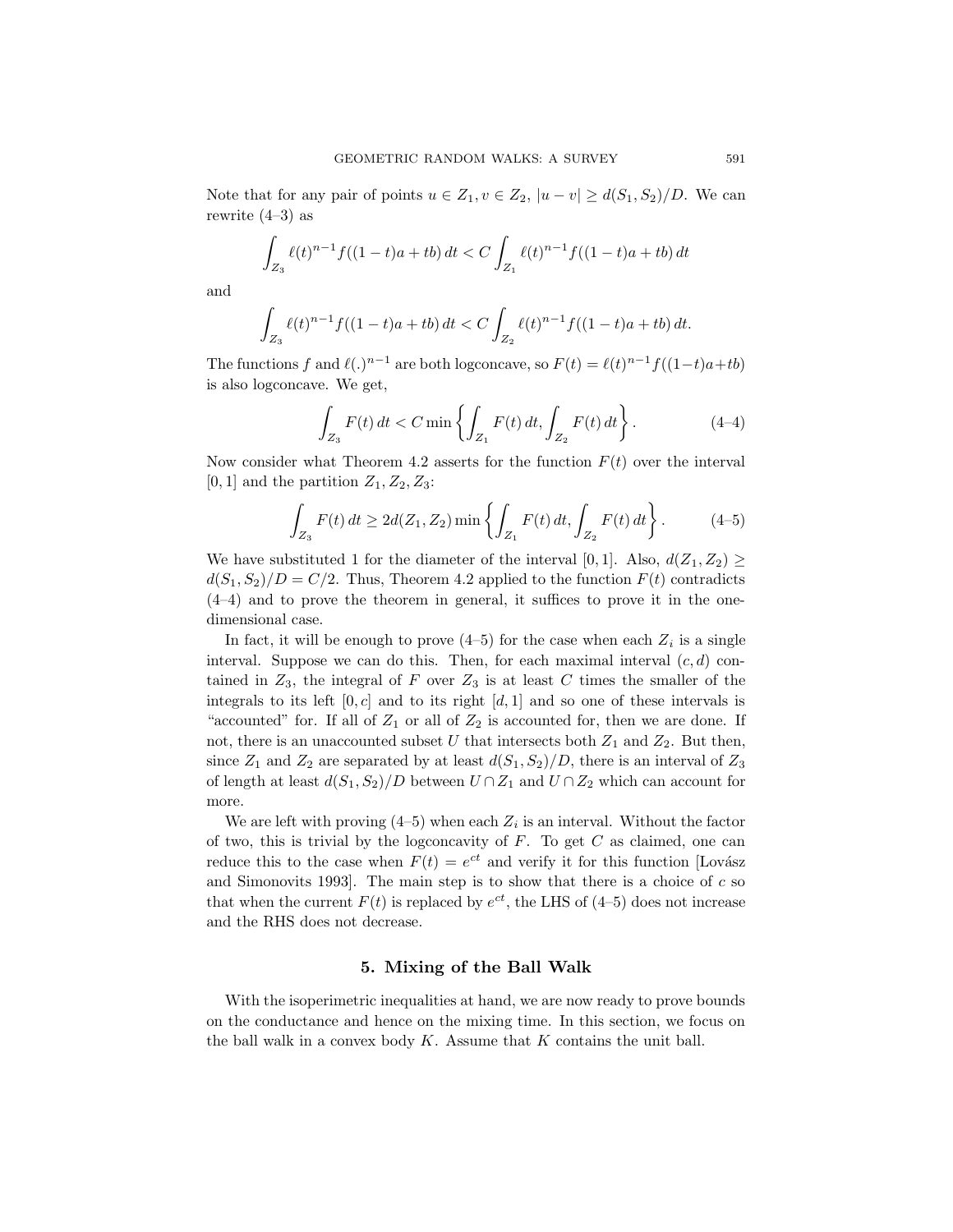A geometric random walk is said to be rapidly mixing if its conductance is bounded from below by an inverse polynomial in the dimension. By Corollary 3.5, this implies that the number of steps to halve the variation distance to stationary is a polynomial in the dimension. The conductance of the ball walk in a convex body  $K$  can be exponentially small. Consider, for example, starting at point x near the apex of a rotational cone in  $\mathbb{R}^n$ . Most points in a ball of radius  $\delta$  around x will lie outside the cone (if x is sufficiently close to the apex) and so the local conductance is arbitrarily small. So, strictly speaking, the ball walk is not rapidly mixing.

There are two ways to get around this. For the purpose of sampling uniformly from K, one can expand K a little bit by considering  $K' = K + \alpha B_n$ , i.e., adding a ball of radius  $\alpha$  around every point in K. Then for  $\alpha > 2\delta\sqrt{n}$ , it is not hard to see that  $\ell(u)$  is at least 1/8 for every point  $u \in K'$ . We can now consider the ball walk in  $K'$ . This fix comes at a price. First, we need a membership oracle for K'. This can be constructed as follows: given a point  $x \in \mathbb{R}^n$ , we find a point  $y \in K$  such that  $|x - y|$  is minimum. This is a convex program and can be solved using the ellipsoid algorithm [Grötschel et al. 1988] and the membership oracle for K, Second, we need to ensure that  $vol(K')$  is comparable to  $vol(K)$ . Since K contains a unit ball,  $K' \subseteq (1 + \alpha)K$  and so with  $\alpha < 1/n$ , we get that  $vol(K') < evol(K)$ . Thus, we would need  $\delta < 1/2n\sqrt{n}$ .

Does large local conductance imply that the conductance is also large? We will prove that the answer is yes. The next lemma about one-step distributions of nearby points will be useful.

LEMMA 5.1. Let  $u, v$  be such that  $|u - v| \leq \frac{t\delta}{\sqrt{n}}$  and  $\ell(u), \ell(v) \geq \ell$ . Then,  $||P_u - P_v||_{tv} \leq 1 + t - \ell.$ 

Roughly speaking, the lemma says that if two points with high local conductance are close in Euclidean distance, then their one-step distributions have a large overlap. Its proof follows from a computation of the overlap volume of the balls of radius  $\delta$  around u and v.

We can now state and prove a bound on the conductance of the ball walk.

THEOREM 5.2. Let  $K$  be a convex body of diameter  $D$  so that for every point  $u$ in K, the local conductance of the ball walk with  $\delta$  steps is at least  $\ell$ . Then,

$$
\phi \ge \frac{\ell^2 \delta}{16\sqrt{n}D}.
$$

The structure of most proofs of conductance is similar and we will illustrate it by proving this theorem.

PROOF. Let  $K = S_1 \cup S_2$  be a partition into measurable sets. We will prove that

$$
\int_{S_1} P_x(S_2) dx \ge \frac{\ell^2 \delta}{16\sqrt{n}D} \min\{\text{vol}(S_1), \text{vol}(S_2)\}\tag{5-1}
$$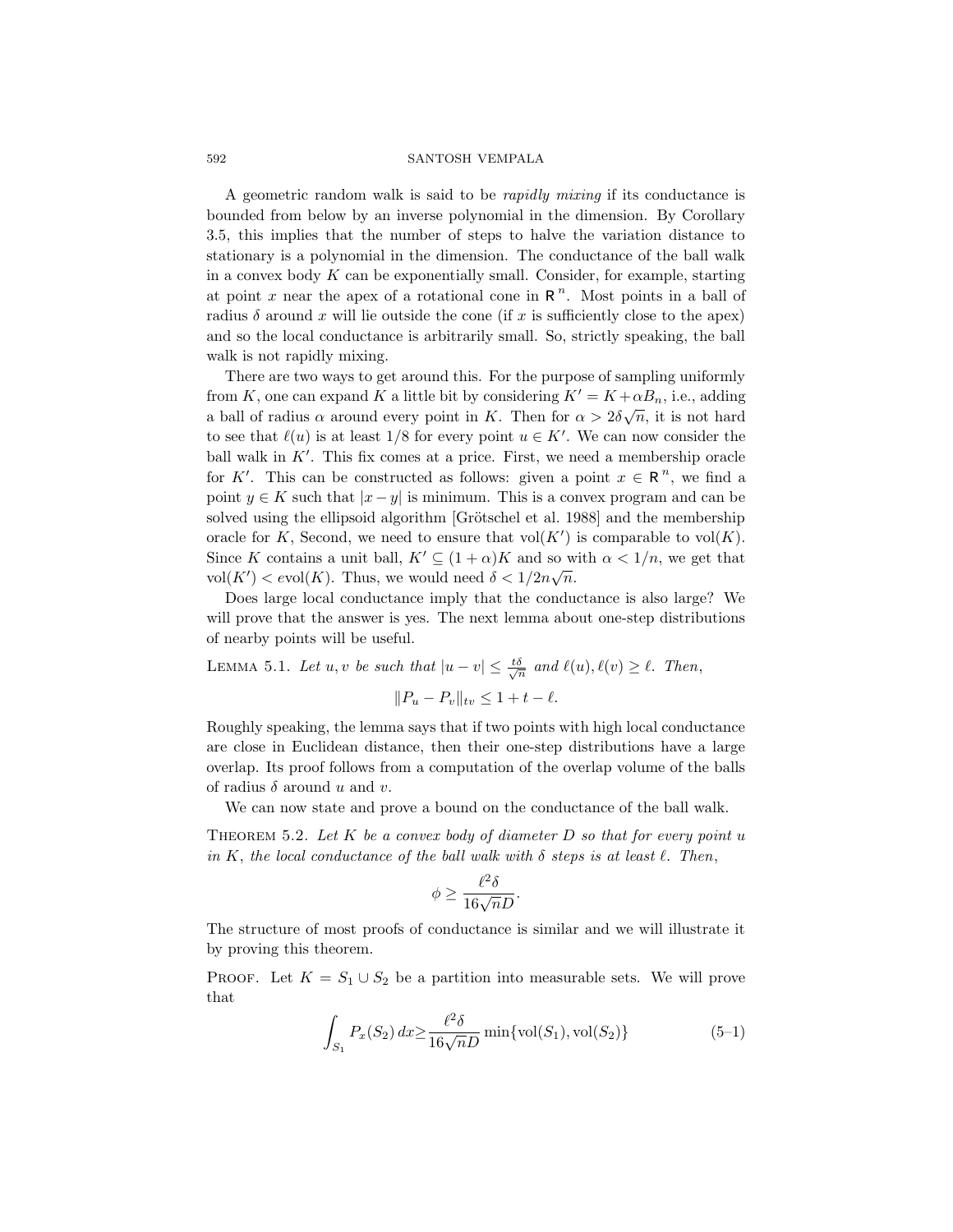Note that since the uniform distribution is stationary,

$$
\int_{S_1} P_x(S_2) \, dx = \int_{S_2} P_x(S_1) \, dx.
$$

Consider the points that are "deep" inside these sets, i.e. unlikely to jump out of the set (see Figure 2):

$$
S_1' = \left\{ x \in S_1 : P_x(S_2) < \frac{\ell}{4} \right\}
$$

and

$$
S_2' = \left\{ x \in S_2 : P_x(S_1) < \frac{\ell}{4} \right\}.
$$

Let  $S'_3$  be the rest i.e.,  $S'_3 = K \setminus S'_1 \setminus S'_2$ .



Figure 2. The conductance proof. The dark line is the boundary between  $S_1$ and  $S_2$ .

Suppose  $vol(S'_1) < vol(S_1)/2$ . Then

$$
\int_{S_1} P_x(S_2) dx \ge \frac{\ell}{4} \text{vol}(S_1 \setminus S_1') \ge \frac{\ell}{8} \text{vol}(S_1)
$$

which proves  $(5-1)$ .

So we can assume that  $vol(S'_1) \ge vol(S_1)/2$  and similarly  $vol(S'_2) \ge vol(S_2)/2$ . Now, for any  $u \in S'_1$  and  $v \in S'_2$ ,

$$
||P_u - P_v||_{tv} \ge 1 - P_u(S_2) - P_v(S_1) > 1 - \frac{\ell}{2}.
$$

Applying Lemma 5.1 with  $t = \ell/2$ , we get that

$$
|u - v| \ge \frac{\ell \delta}{2\sqrt{n}}.
$$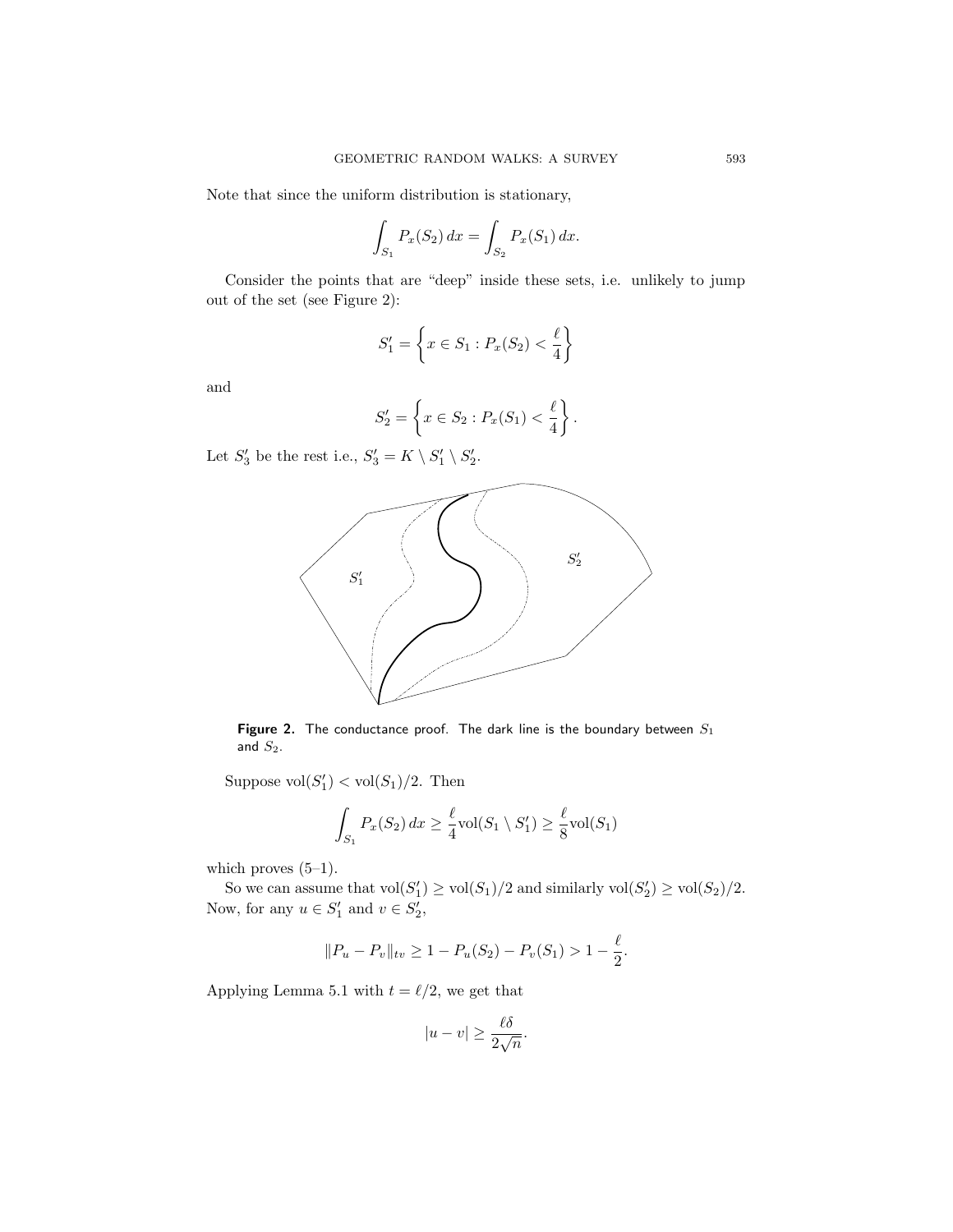Thus  $d(S_1, S_2) \ge \ell \delta / 2\sqrt{n}$ . Applying Theorem 4.1 to the partition  $S'_1, S'_2, S'_3$ , we have

$$
\text{vol}(S'_3) \ge \frac{\ell \delta}{\sqrt{n}D} \min\{\text{vol}(S'_1), \text{vol}(S'_2)\}
$$

$$
\ge \frac{\ell \delta}{2\sqrt{n}D} \min\{\text{vol}(S_1), \text{vol}(S_2)\}
$$

We can now prove  $(5-1)$  as follows:

$$
\int_{S_1} P_x(S_2) dx = \frac{1}{2} \int_{S_1} P_x(S_2) dx + \frac{1}{2} \int_{S_2} P_x(S_1) dx \ge \frac{1}{2} \text{vol}(S_3') \frac{\ell}{4}
$$
  

$$
\ge \frac{\ell^2 \delta}{16\sqrt{n}D} \min{\{\text{vol}(S_1), \text{vol}(S_2)\}}.
$$

As observed earlier, by going to  $K' = K + (1/n)B_n$  and using  $\delta = 1/2n\sqrt{n}$ , we have  $\ell \ge 1/8$ . Thus, for the ball walk in  $K'$ ,  $\phi = \Omega(1/n^2D)$ . Using Corollary 3.5, the mixing rate is  $O(n^4D^2)$ .

We mentioned earlier that there are two ways to get around the fact that the ball walk can have very small local conductance. The second, which we describe next, is perhaps a bit cleaner and also achieves a better bound on the mixing rate. It is based on the observation that only a small fraction of points can have small local conductance. Define the points of high local conductance as

$$
K_{\delta} = \left\{ u \in K : \ell(u) \ge \frac{3}{4} \right\}
$$

LEMMA 5.3. Suppose that K is a convex body containing a unit ball in  $\mathbb{R}^n$ .

a.  $K_{\delta}$  is a convex set. b. vol $(K_{\delta}) \geq (1 - 2\delta\sqrt{n})\text{vol}(K)$ .

The first part follows from the Brunn-Minkowski inequality  $(2-1)$ . The second is proved by estimating the average local conductance [Kannan et al. 1997] and has the following implication: if we set  $\delta \leq \varepsilon/2\sqrt{n}$ , we get that at least  $(1 - \varepsilon)$ fraction of points in  $K$  have large local conductance. Using this, we can prove the following theorem.

THEOREM 5.4. For any  $0 \le s \le 1$ , we can choose the step-size  $\delta$  for the ball walk in a convex body K of diameter D so that

$$
\phi_s \ge \frac{s}{200nD}.
$$

PROOF. The proof is quite similar to that of Theorem 5.2. Let  $S_1, S_2$  be a partition of  $K$ . First, since we are proving a bound on the s-conductance, we can assume that  $\text{vol}(S_1)$ ,  $\text{vol}(S_2) \geq \text{vol}(K)$ . Next, we choose  $\delta = s/4\sqrt{n}$  so that by Lemma 5.3,

$$
\text{vol}(K_{\delta}) \ge (1 - \frac{1}{2}s)\text{vol}(K).
$$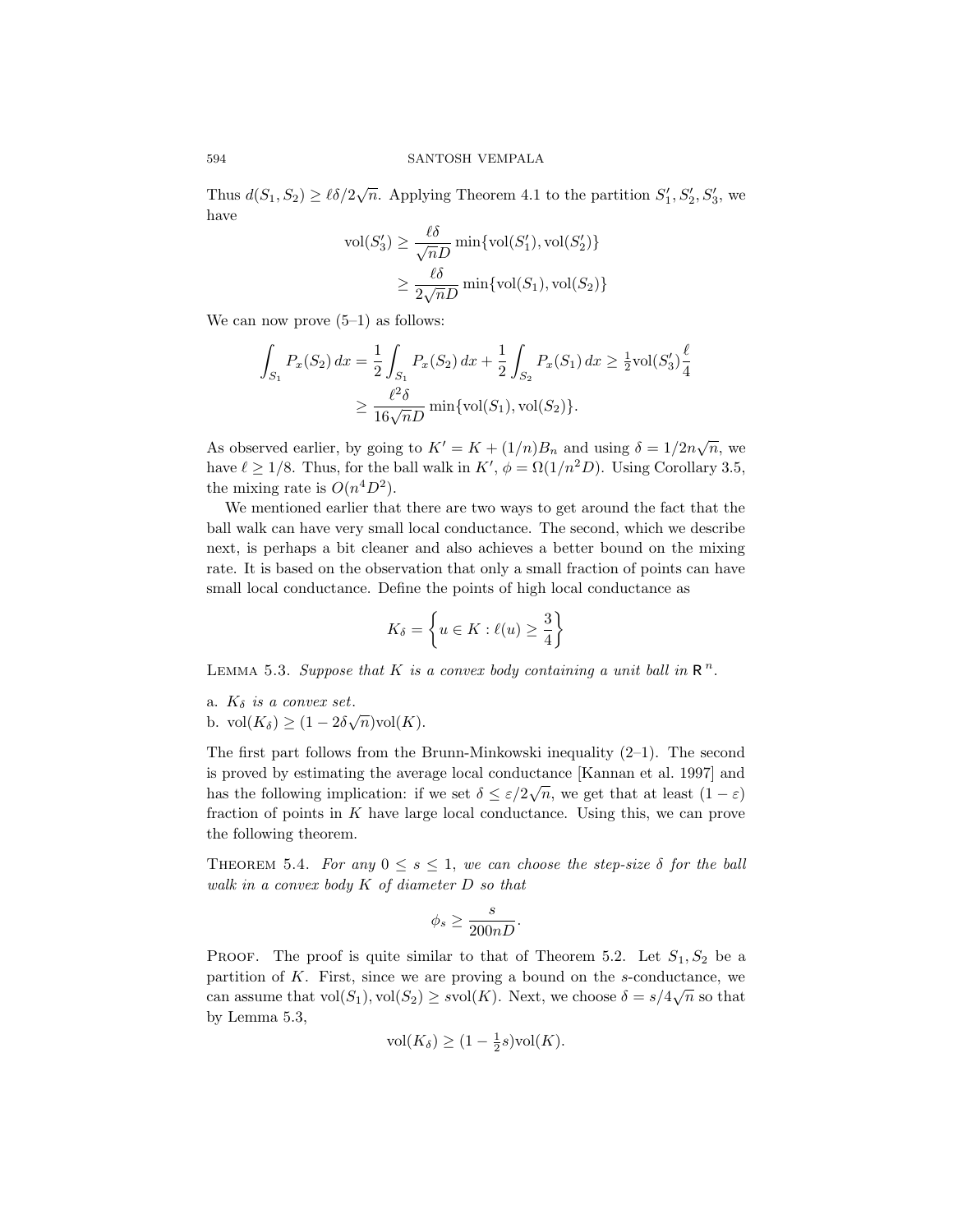So only an  $s/2$  fraction of K has small local conductance and we will be able to ignore it. Define

$$
S'_1 = \left\{ x \in S_1 \cap K_\delta : P_x(S_2) < \frac{3}{16} \right\},
$$
  
\n
$$
S'_2 = \left\{ x \in S_2 \cap K_\delta : P_x(S_1) < \frac{3}{16} \right\}.
$$

As in the proof of Theorem 5.2, these points are "deep" in  $S_1$  and  $S_2$  respectively and they are also restricted to be in  $K_{\delta}$ . Recall that the local conductance of every point in  $K_{\delta}$  is at least 3/4. We can assume that  $vol(S'_1) \ge vol(S_1)/3$ . Otherwise,

$$
\int_{S_1} P_x(S_2) dx \ge (\frac{2}{3} \text{vol}(S_1) - \frac{1}{2} \text{vol}(K)) \frac{3}{16} \ge \frac{1}{32} \text{vol}(S_1).
$$

which implies the theorem. Similarly, we can assume that  $\text{vol}(S'_2) \ge \text{vol}(S_2)/3$ . For any  $u \in S'_1$  and  $v \in S'_2$ ,

$$
||P_u - P_v||_{tv} \ge 1 - P_u(S_2) - P_v(S_1) > 1 -
$$

Applying Lemma 5.1 with  $t = 3/8$ , we get that

$$
|u - v| \ge \frac{3\delta}{8\sqrt{n}}.
$$

Thus  $d(S_1, S_2) \geq 3\delta/8\sqrt{n}$ . Let  $S_3' = K_{\delta} \setminus (S_1' \cup S_2')$  Applying Theorem 4.1 to the partition  $S'_1, S'_2, S'_3$  of  $K_\delta$ , we have

$$
\text{vol}(S'_3) \ge \frac{3\delta}{4\sqrt{n}D} \min\{\text{vol}(S'_1), \text{vol}(S'_2)\}
$$

$$
\ge \frac{s}{16nD} \min\{\text{vol}(S_1), \text{vol}(S_2)\}
$$

The theorem follows:

$$
\int_{S_1} P_x(S_2) dx \ge \frac{1}{2} \text{vol}(S_3') \frac{3}{16} > \frac{s}{200nD} \min\{\text{vol}(S_1), \text{vol}(S_2)\}.
$$

Using Corollary 3.5(b), this implies that from an M-warm start, the variation distance of  $Q_t$  and Q is smaller than  $\varepsilon$  after

$$
t \ge C \frac{M^2}{\varepsilon^2} n^2 D^2 \ln\left(\frac{2M}{\varepsilon}\right) \tag{5-2}
$$

 $\frac{3}{8}$ .

steps, for some absolute constant C.

There is another way to use Lemma 5.3. In [Kannan et al. 1997], the following modification of the ball walk, called the *speedy* walk, is described. At a point x, the speedy walk picks a point uniformly from  $K \cap x + \delta B_n$ . Thus, the local conductance of every point is 1. However, there are two complications with this. First, the stationary distribution is not uniform, but proportional to  $\ell(u)$ . Second, each step seems unreasonable—we could make  $\delta > D$  and then we would only need one step to get a random point in  $K$ . We can take care of the first problem with a rejection step at the end (and using Lemma 5.3). The root of the second problem is the question: how do we implement one step of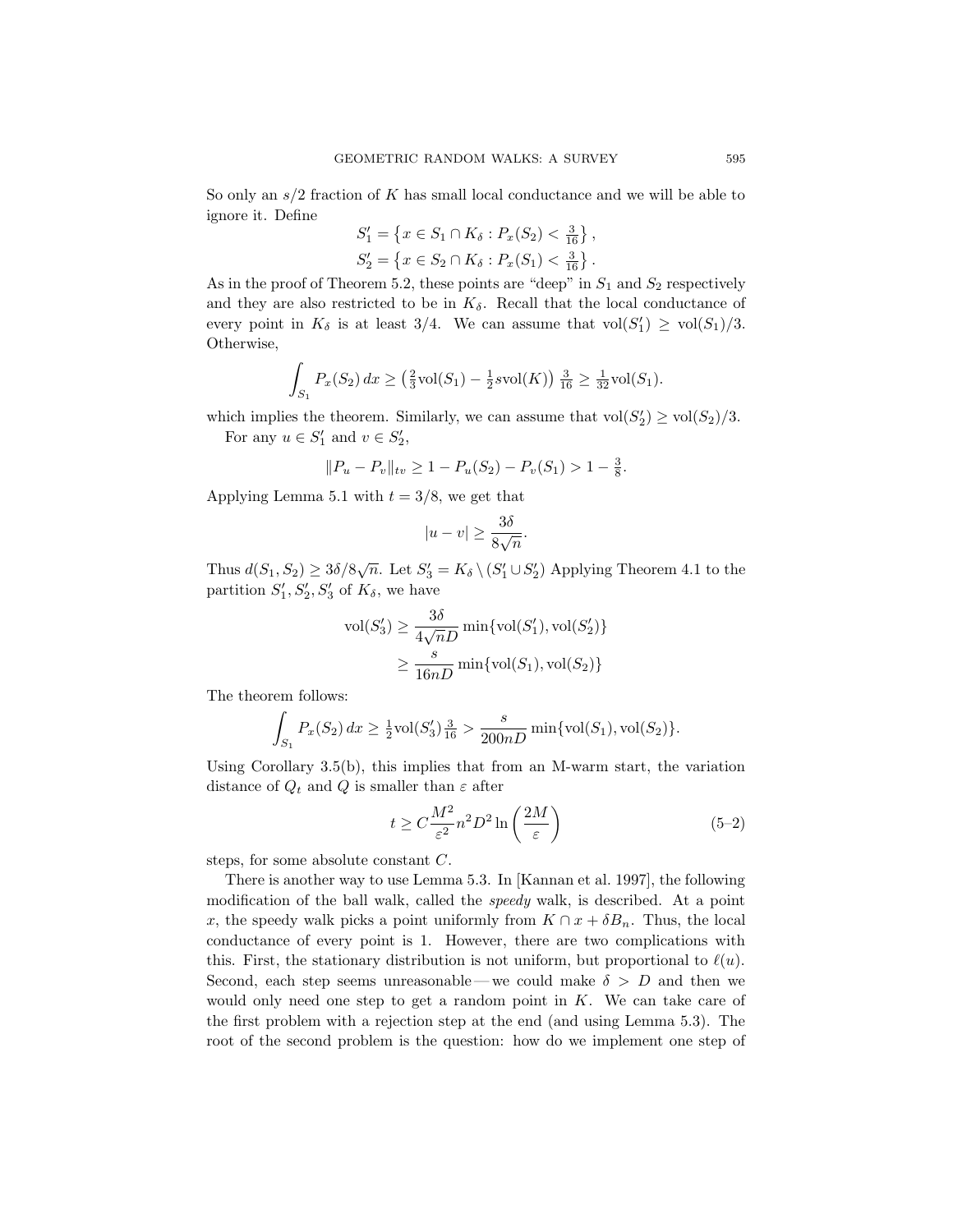the speedy walk? The only general way is to get random points from the ball around the current point till one of them is also in  $K$ . This process is the ball walk and it requires  $1/\ell(u)$  attempts in expectation at a point u. However, if we count only the proper steps, i.e., ones that move away from the current point, then it is possible to show that the mixing rate of the walk is in fact  $O(n^2D^2)$ from *any* starting point [Lovász and Kannan 1999]. Again, the proof is based on an isoperimetric inequality which is slightly sharper than Theorem 4.2. For this bound to be useful, we also need to bound the total number of improper or "wasted" steps. If we start at a random point, then this is the number of proper steps times  $E(1/\ell(u))$ , which can be unbounded. But, if we allow a small overall probability of failure, then with the remaining probability, the expected number of wasted steps is bounded by  $O(n^2D^2)$  as well.

The bound of  $O(n^2D^2)$  on the mixing rate is the best possible in terms of the diameter, as shown by a cylinder. However, if the convex body is isotropic, then the isoperimetry conjecture  $(4-1)$  implies a mixing rate of  $O(n^2)$ .

For the rest of this section, we will discuss how these methods can be extended to sampling more general distributions. We saw already that the ball walk can be used along with a Metropolis filter to sample arbitrary density functions. When is this method efficient? In [Applegate and Kannan 1990] and [Frieze et al. 1994] respectively, it is shown that the ball walk and the lattice walk are rapidly mixing from a warm start, provided that the density is logconcave and it does not vary much locally, i.e., its Lipschitz constant is bounded. In [Lovász] and Vempala 2003c], the assumptions on smoothness are eliminated, and it is shown that the ball walk is rapidly mixing from a warm start for any logconcave function in  $\mathbb{R}^n$ . Moreover, the mixing rate is  $O(n^2D^2)$  (ignoring the dependence on the start), which matches the case of the uniform density on a convex body. Various properties of logconcave functions are developed in [Lovász and Vempala 2003c] with an eye to the proof. In particular, a smoother version of any given logconcave density is defined and used to prove an analogue of Lemma 5.3. For a logconcave density  $f$  in  $\mathbb{R}^n$ , the smoother version is defined as

$$
\hat{f}(x) = \min_{C} \frac{1}{\text{vol}(C)} \int_{C} f(x+u) \, du,
$$

where C ranges over all convex subsets of the ball  $x + rB_n$  with vol $(C)$  = vol $(B_n)/16$ . This function is logconcave and bounded from above by f everywhere (using Theorem 2.2). Moreover, for  $\delta$  small enough, its integral is close to the integral of  $f$ . We get a lemma very similar to Lemma 5.3. The function  $f$ can be thought of as a generalization of  $K_{\delta}$ .

LEMMA 5.5. Let f be any logconcave density in  $\mathbb{R}^n$ . Then

- (i) The function  $\hat{f}$  is logconcave.
- (ii) If f is isotropic, then  $\int_{\mathbb{R}^n} \hat{f}(x) dx \geq 1 64\delta^{1/2} n^{1/4}$ .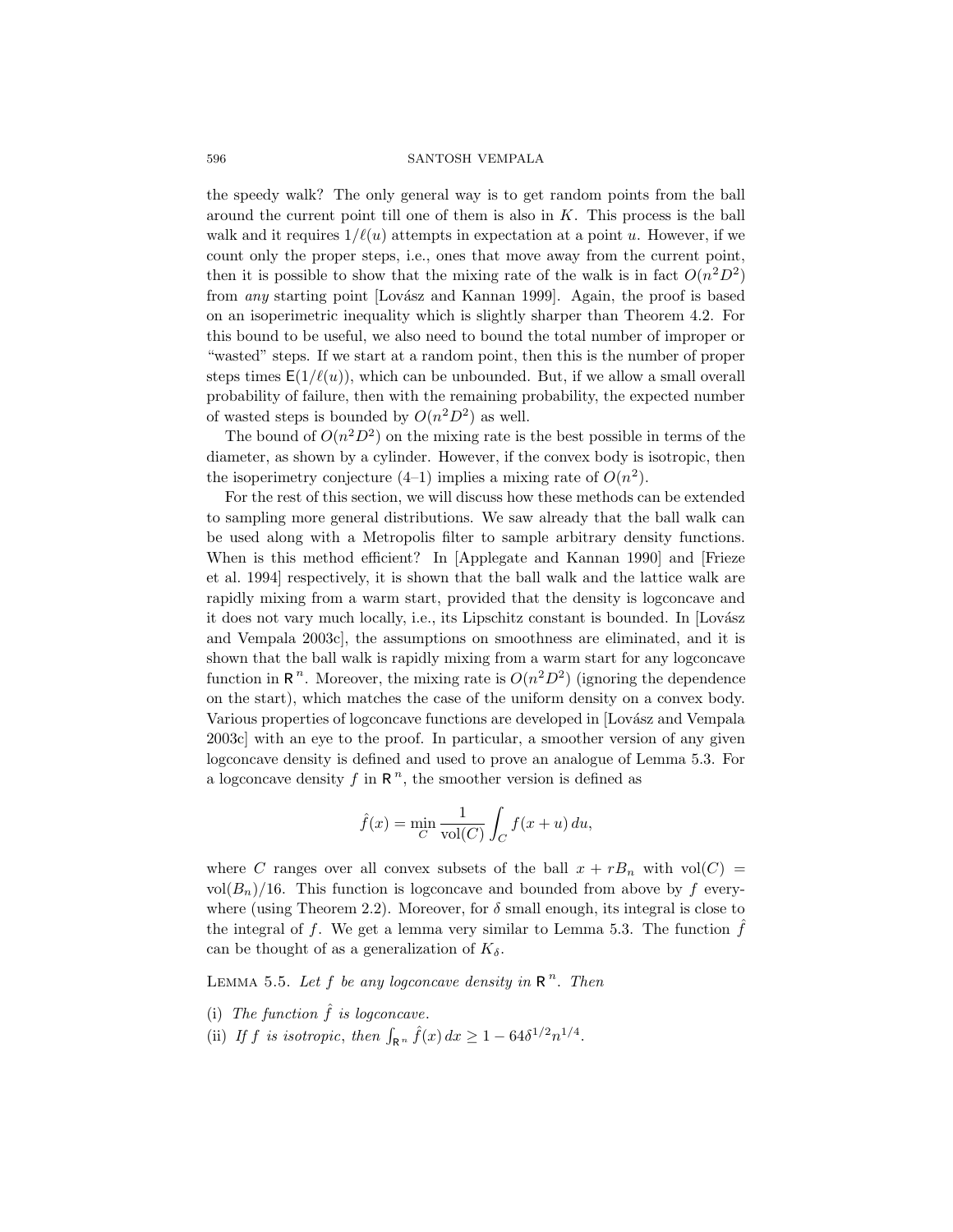Using this along with some technical tools, it can be shown that  $\phi_s$  is large. Perhaps the main contribution of [Lovász and Vempala 2003c] is to move the smoothness conditions from requirements on the input (i.e., the algorithm) to tools for the proof.

In summary, analyzing the ball walk has led to many interesting developments: isoperimetric inequalities, more general methods of proving convergence  $(\phi_s)$  and many tricks for sampling to get around the fact that it is not rapidly mixing from general starting points (or distributions). The analysis of the speedy walk shows that most points are good starting points. However, it is an open question as to whether the ball walk is rapidly mixing from a pre-determined starting point, e.g., the centroid.

### 6. Mixing of Hit-and-Run

Hit-and-run, introduced in [Smith 1984], offers the attractive possibility of long steps. There is some evidence that it is fast in practice [Berbee et al. 1987; Zabinsky et al. 1993].

**Warm start.** Lovász [1999] showed that hit-and-run mixes rapidly from a warm start in a convex body  $K$ . If we start with an  $M$ -warm distribution, then in

$$
O\left(\frac{M^2}{\varepsilon^2}n^2D^2\ln\left(\frac{M}{\varepsilon}\right)\right)
$$

steps, the distance between the current distribution and the stationary is at most  $\varepsilon$ . This is essentially the same bound as for the ball walk, and so hit-and-run is no worse. The proof is based on cross-ratio isoperimetry (Theorem 4.5) for convex bodies and a new lemma about the overlap of one-step distributions. For  $x \in K$ , let y be a random step from x. Then the step-size  $F(x)$  at x is defined as

$$
\mathsf{P}\left(|x-y| \leq F(x)\right) = \frac{1}{8}.
$$

The lemma below asserts that if  $u, v$  are close in Euclidean distance and crossratio distance then their one-step distributions overlap substantially. This is analogous to Lemma 5.1 for the ball walk.

LEMMA 6.1. Let  $u, v \in K$ . Suppose that

$$
d_K(u, v) < \frac{1}{8}
$$
 and  $|u - v| < \frac{2}{\sqrt{n}} \max\{F(u), F(v)\}.$ 

Then

$$
||P_u - P_v||_{tv} < 1 - \frac{1}{500}.
$$

Hit-and-run generalizes naturally to sampling arbitrary functions. The isoperimetry, the one-step lemma and the bound on  $\phi_s$  were all extended to arbitrary logconcave densities in [Lovász and Vempala 2003d]. Thus, hit-and-run is rapidly mixing for any logconcave density from a warm start. While the analysis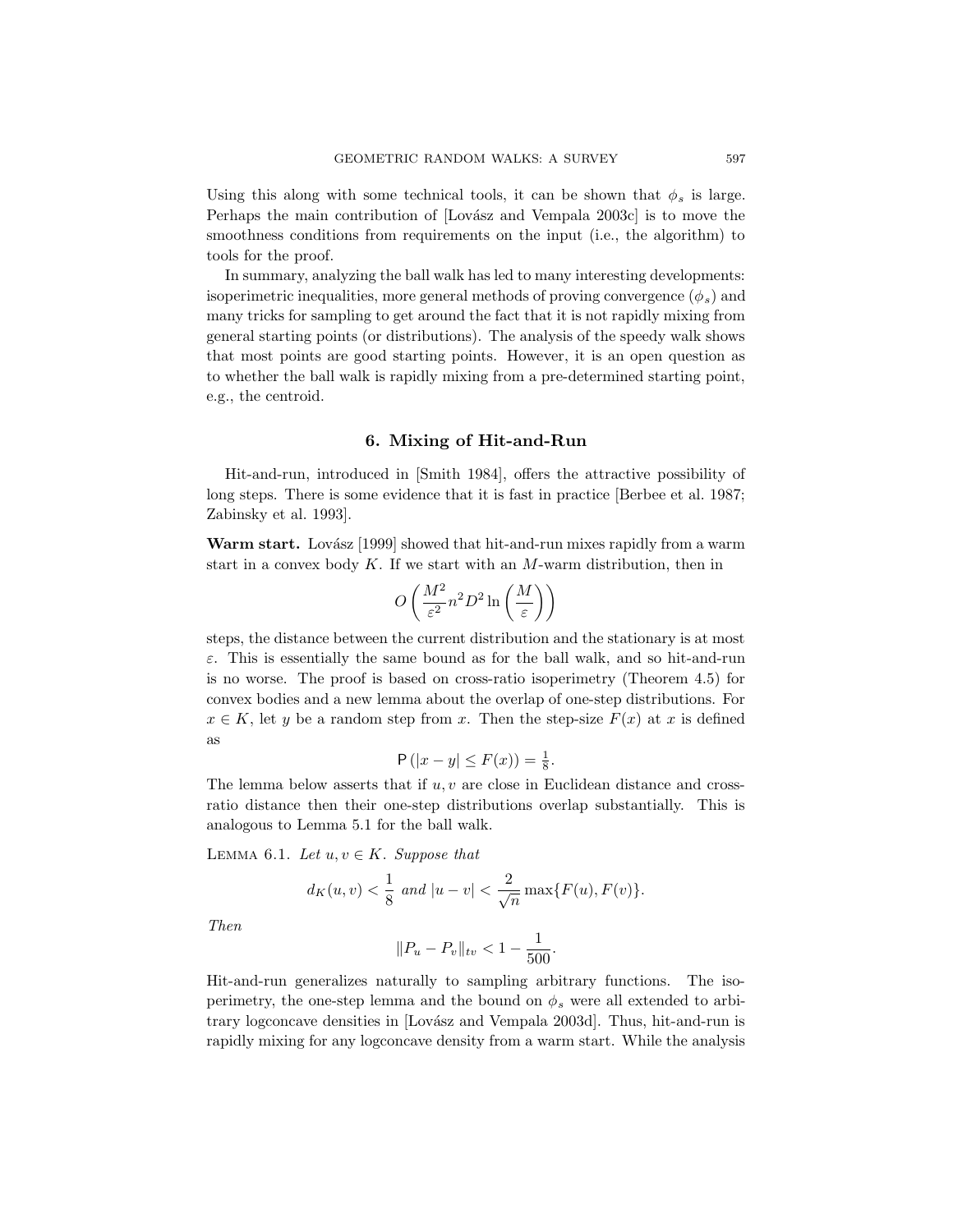is along the lines of that in [Lovász 1999] and uses the tools developed in [Lovász and Vempala 2003c], it has to overcome substantial additional difficulties.

So hit-and-run is at least as fast as the ball walk. But is it faster? Can it get stuck in corners (points of small local conductance) like the ball walk?

Any start. Let us revisit the bad example for the ball walk: starting near the apex of a rotational cone. If we start hit-and-run at any interior point, then it exhibits a small, but inverse polynomial, drift towards the base of the cone. Thus, although the initial steps are tiny, they rapidly get larger and the current point moves away from the apex. This example shows two things. First, the "step-size" of hit-and-run can be arbitrarily small (near the apex), but hit-andrun manages to escape from such regions. This phenomenon is in fact general as shown by the following theorem, proved recently in [Lovász and Vempala 2004].

THEOREM 6.2. The conductance of hit-and-run in a convex body of diameter  $D$ is  $\Omega(1/nD)$ .

Unlike the ball walk, we can bound the conductance of hit-and-run (for arbitrarily small subsets). From this we get a bound on mixing time.

THEOREM  $6.3.$  Let  $K$  be a convex body that contains a unit ball and has centroid  $z_K$ . Suppose that  $\mathsf{E}_K(|x-z_K|^2) \leq R^2$  and  $||Q_0/Q|| \leq M$ . Then after

$$
t \ge Cn^2 R^2 \ln^3 \frac{M}{\varepsilon},
$$

steps, where C is an absolute constant, we have  $||Q_t - Q||_{tv} \leq \varepsilon$ .

The theorem improves on the bound for the ball walk  $(5-2)$  by reducing the dependence on M and  $\varepsilon$  from polynomial (which is unavoidable for the ball walk) to logarithmic, while maintaining the (optimal) dependence on  $R$  and  $n$ . For a body in near-isotropic position,  $R = O(\sqrt{n})$  and so the mixing time is  $O^*(n^3)$ . One also gets a polynomial bound starting from any single interior point. If  $x$  is at distance  $d$  from the boundary, then the distribution obtained after one step from x has  $||Q_1/Q|| \leq (n/d)^n$  and so applying the above theorem, the mixing time is  $O(n^4 \ln^3(n/d\varepsilon)).$ 

The main tool in the proof is a new isoperimetric inequality based on "average" distance (Theorem 4.5). The proof of conductance is on the same lines as shown for Theorem 5.2 in the previous section. It uses Lemma 6.1 for comparing onestep distributions.

Theorems 6.2 and 6.3 have been extended in [Lovász and Vempala 2004] to the case of sampling an exponential density function over a convex body, i.e.,  $f(x)$  is restricted to a convex body and is proportional to  $e^{a^T x}$  for some fixed vector a. It remains open to determine if hit-and-run mixes rapidly from any starting point for arbitrary logconcave functions.

As in the ball walk analysis, it is not known (even in the convex body case) if starting at the centroid is as good as a warm start. Also, while the theorem is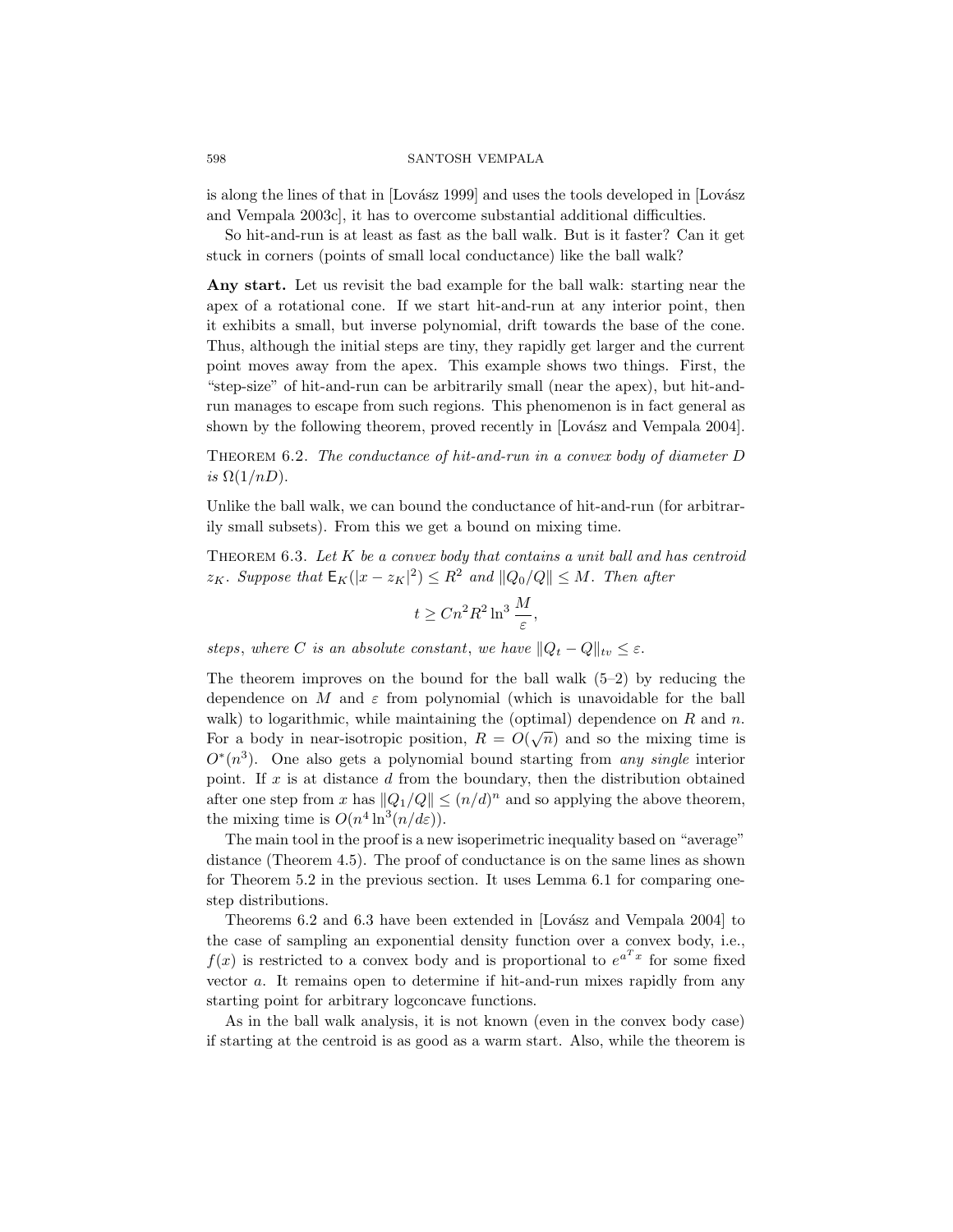the best possible in terms of  $R$ , it is conceivable that for an isotropic body the mixing rate is  $O(n^2)$ .

# 7. Efficient Sampling

Let f be a density in  $\mathbb{R}^n$  with corresponding measure  $\pi_f$ . Sampling f, i.e., generating independent random points distributed according to  $\pi_f$  is a basic algorithmic problem with many applications. We have seen in previous sections that if  $f$  is logconcave there are natural random walks in  $R<sup>n</sup>$  that will converge to  $\pi_f$ . Does this yield an efficient sampling algorithm?

**Rounding.** Take the case when  $f$  is uniform over a convex body  $K$ . The convergence depends on the diameter  $D$  of  $K$  (or the second moment). So the resulting algorithm to get a random point would take  $poly(n, D)$  steps. However, the input to the algorithm is only  $D$  and an oracle. So we would like an algorithm whose dependence on  $D$  is only logarithmic. How can this be done? The ellipsoid algorithm can be used to find a transformation that achieves  $D = O(n^{1.5})$  in  $poly(n, \log D)$  steps.

Isotropic position provides a better solution. For a convex body in isotropic position  $D \leq n$ . For an isotropic logconcave distribution,  $(1 - \varepsilon)$  of its measure lies in a ball of radius  $\sqrt{n} \ln(1/\varepsilon)$ . But how to make f isotropic? One way is by sampling. We get  $m$  random points from  $f$  and compute an affine transformation that makes this set of points isotropic. We then apply this transformation to  $f$ . It is shown in [Rudelson 1999], that the resulting distribution is near-isotropic with  $m = O(n \log^2 n)$  points for convex bodies and and  $m = O(n \log^3 n)$  for logconcave densities [Lovász and Vempala 2003c] with large probability.

Although this sounds cyclic (we need samples to make the sampling efficient) one can bootstrap and make larger and larger subsets of f isotropic. For a convex body  $K$  such an algorithm was given in [Kannan et al. 1997]. Its complexity is  $O^*(n^5)$ . This has been improved to  $O^*(n^4)$  in [Lovász and Vempala 2003b]. The basic approach in [Kannan et al. 1997] is to define a series of bodies,  $K_i =$  $K \cap 2^{i/n}B_n$ . Then  $K_0 = B_n$  is isotropic upto a radial scaling. Given that  $K_i$ is 2-isotropic,  $K_{i+1}$  will be 6-isotropic and so we can sample efficiently from it. We use these samples to compute a transformation that makes  $K_{i+1}$  2-isotropic and continue. The number of samples required in each phase is  $O^*(n)$  and the total number of phases is  $O(n \log D)$ . Since each sample is drawn from a nearisotropic convex body, the sample complexity is  $O^*(n^3)$  on average  $(O^*(n^4))$  for the first point and  $O^*(n^3)$  for subsequent points since we have a warm start). This gives an overall complexity of  $O^*(n^5)$ . The improvement to  $O^*(n^4)$  uses ideas from the latest volume algorithm [Lovász and Vempala 2003b], including sampling from an exponential density and the pencil construction (see Section 9).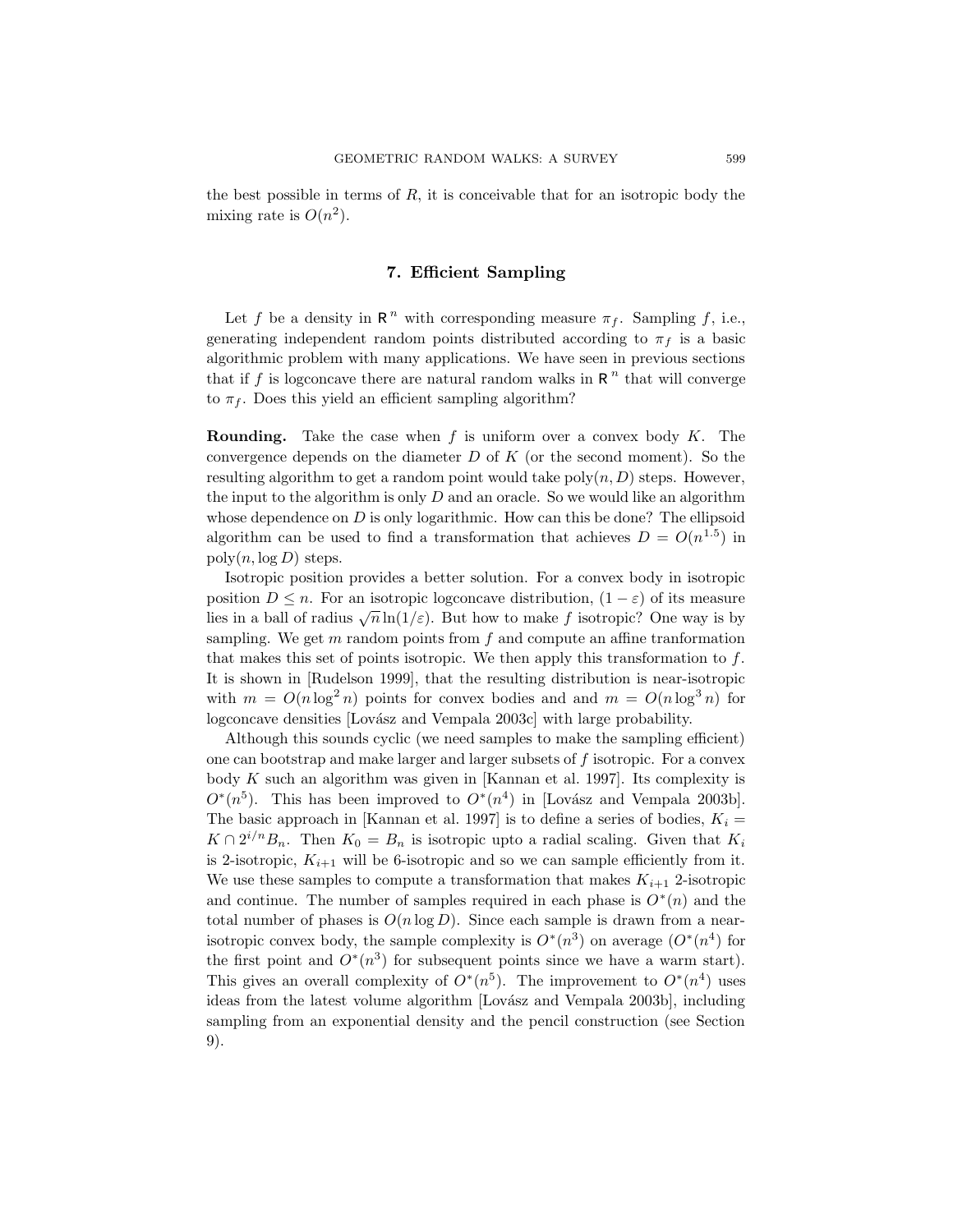A similar method also works for making a logconcave density  $f$  isotropic [Lovász and Vempala 2003c]. We consider a series of level sets

$$
L_i = \left\{ x \in \mathbb{R}^n : f(x) \ge \frac{M_f}{2^{(1+1/n)^i}} \right\}
$$

where  $M_f$  is the maximum value of f. In phase i, we make the restriction of f to  $L_i$  isotropic. The complexity of this algorithm is  $O^*(n^5)$ . It is an open question to reduce this to  $O^*(n^4)$ .

Independence. The second important issue to be addressed is that of independence. If we examine the current point every  $m$  steps for some  $m$ , then are these points independent? Unfortunately, they might not be independent even if  $m$  is as large as the mixing time. Another problem is that the distribution might not be exactly  $\pi_f$ . The latter problem is easier to deal with. Suppose that x is from some distribution  $\pi$  so that  $\|\pi - \pi_f\|_{tv} \leq \varepsilon$ . Typically this affects the algorithm using the samples by some small function of  $\varepsilon$ . There is a general way to handle this (sometimes called *divine intervention*). We can pretend that x is drawn from  $\pi_f$  with probability  $1-\varepsilon$  and from some other distribution with probability at most  $\varepsilon$ . If we draw k samples, then the probability of success (i.e., each sample is drawn from the desired distribution) is at least  $1 - k\varepsilon$ .

Although points spaced apart by  $m$  steps might not be independent, they are "nearly" independent in the following sense. Two random variables  $X, Y$  will be called  $\mu$ -independent  $(0 < \mu < 1)$  if for any two sets A, B in their ranges,

$$
\left|\mathsf{P}(X \in A, \ Y \in B) - \mathsf{P}(X \in A)\mathsf{P}(Y \in B)\right| \leq \mu.
$$

The next lemma summarizes some properties of  $\mu$ -independence.

- LEMMA 7.1. (i) Let X and Y be  $\mu$ -independent, and f, g be two measurable functions. Then  $f(X)$  and  $g(Y)$  are also  $\mu$ -independent.
- (ii) Let X, Y be  $\mu$ -independent random variables such that  $0 \leq X \leq a$  and  $0 \le Y \le b$ . Then

$$
\big|\mathsf{E}(XY) - \mathsf{E}(X)\mathsf{E}(Y)\big| \leq \mu ab.
$$

(iii) Let  $X_0, X_1, \ldots$ , be a Markov chain, and assume that for some  $i > 0$ ,  $X_{i+1}$ is  $\mu$ -independent from  $X_i$ . Then  $X_{i+1}$  is  $\mu$ -independent from  $(X_0, \ldots, X_i)$ .

The guarantee that  $\pi$  is close to  $\pi_f$  will imply the following.

LEMMA 7.2. Let  $Q$  be the stationary distribution of a Markov chain and  $t$  be large enough so that for any starting distribution  $Q_0$  with  $||Q_0/Q|| \leq 4M$  we have  $||Q_t - Q||_{tv} \leq \varepsilon$ . Let X be a random point from a starting distribution  $Q_0$ such that  $||Q_0/Q|| \leq M$ . Then the point Y obtained by taking t steps of the chain starting at X is  $2\varepsilon$ -independent from X.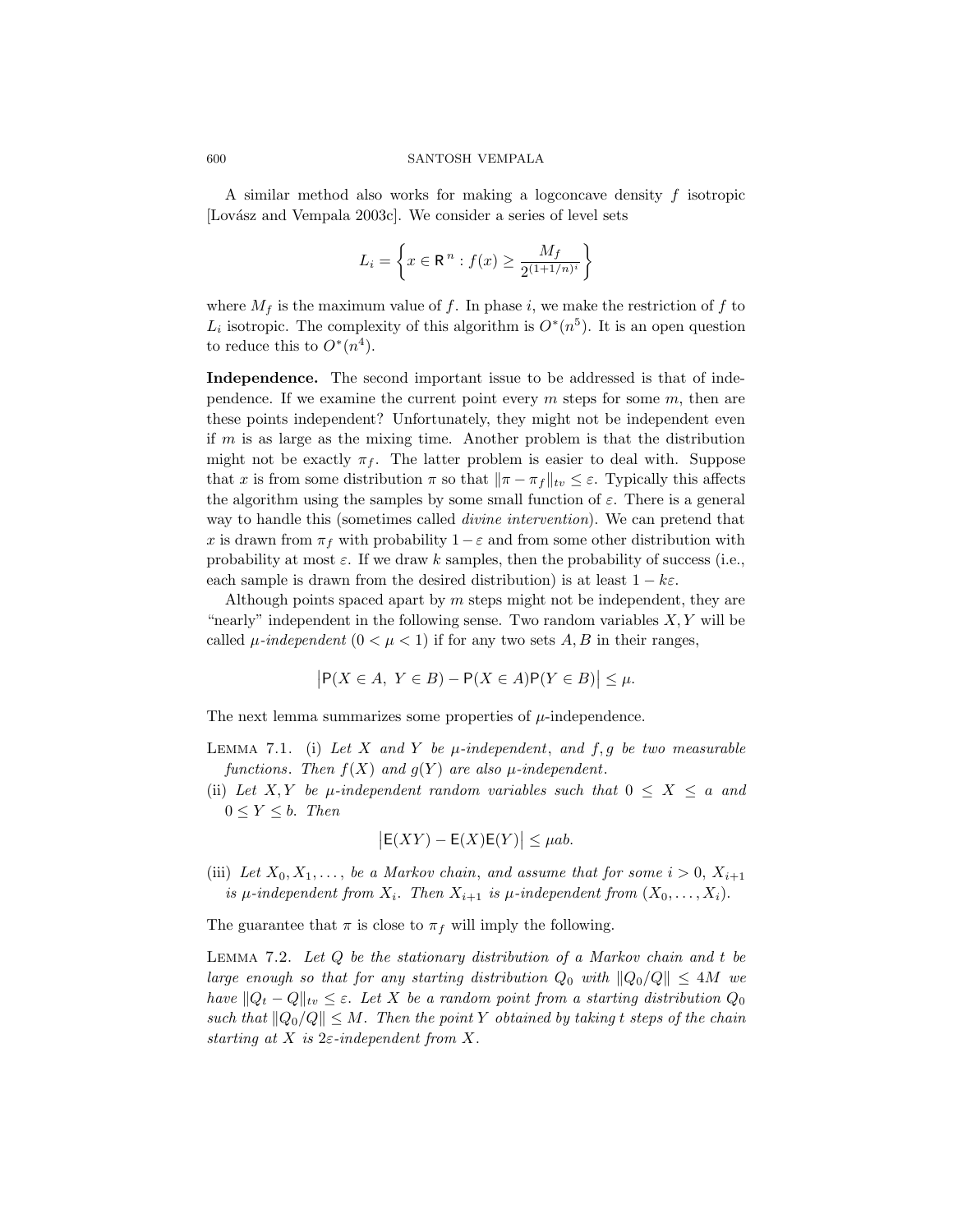PROOF. Let  $A, B \subseteq \mathbb{R}^n$ ; we claim that

$$
|P(X \in A, Y \in B) - P(X \in A)P(Y \in B)|
$$
  
= P(X \in A) |P(Y \in B| X \in A) - P(Y \in B)|  

$$
\leq 2\varepsilon.
$$

Since

$$
|P(X \in A, Y \in B) - P(X \in A)P(Y \in B)|
$$
  
= 
$$
|P(X \in \overline{A}, Y \in B) - P(X \in \overline{A})P(Y \in B)|
$$

we may assume that  $Q_0(A) \geq 1/2$ . Let  $Q'_0$  be the restriction of  $Q_0$  to A, scaled to a probability measure. Then  $Q'_0 \leq 2Q_0$  and so  $||Q'_0/Q|| \leq 4||Q_0/Q|| \leq 4M$ . Imagine running the Markov chain with starting distribution  $Q'_0$ . Then, by the assumption on  $t$ ,

$$
|P(Y \in B | X \in A) - P(Y \in B)| = ||Q'_{t}(B) - Q_{t}(B)||_{tv}
$$
  
\n
$$
\leq ||Q'_{t}(B) - Q(B)||_{tv} + ||Q_{t}(B) - Q(B)||_{tv}
$$
  
\n
$$
\leq 2\varepsilon,
$$

and so the claim holds.

Various versions of this lemma, adapted to the mixing guarantee at hand, have been used in the literature. See [Lovász and Simonovits 1993; Kannan et al. 1997; Lovász and Vempala 2003b] for developments along this line.

We conclude this section with an effective theorem from [Lovász and Vempala] 2003a] for sampling from an arbitrary logconcave density.

THEOREM 7.3. If  $f$  is a near-isotropic logconcave density function, then it can be approximately sampled in time  $O^*(n^4)$  and in amortized time  $O^*(n^3)$  if n or more nearly independent sample points are needed; any logconcave function can be brought into near-isotropic position in time  $O^*(n^5)$ .

# 8. Application I: Convex Optimization

Let  $S \subset \mathbb{R}^n$ , and  $f : S \to \mathbb{R}$  be a real-valued function. Optimization is the following basic problem: min  $f(x)$  s.t.  $x \in S$ , that is, find a point  $x \in S$  which minimizes by f. We denote by  $x^*$  a solution for the problem. When the set S and the function  $f$  are convex<sup>2</sup>, we obtain a class of problems which are solvable in poly $(n, \log(1/\varepsilon))$  time where  $\varepsilon$  defines an optimality criterion. If x is the point found, then  $|x - x^*| \le \varepsilon$ .

The problem of minimizing a convex function over a convex set in  $R^n$  is a common generalization of well-known geometric optimization problems such as linear

<sup>&</sup>lt;sup>2</sup>In fact, it is enough for  $f$  to be quasi-convex.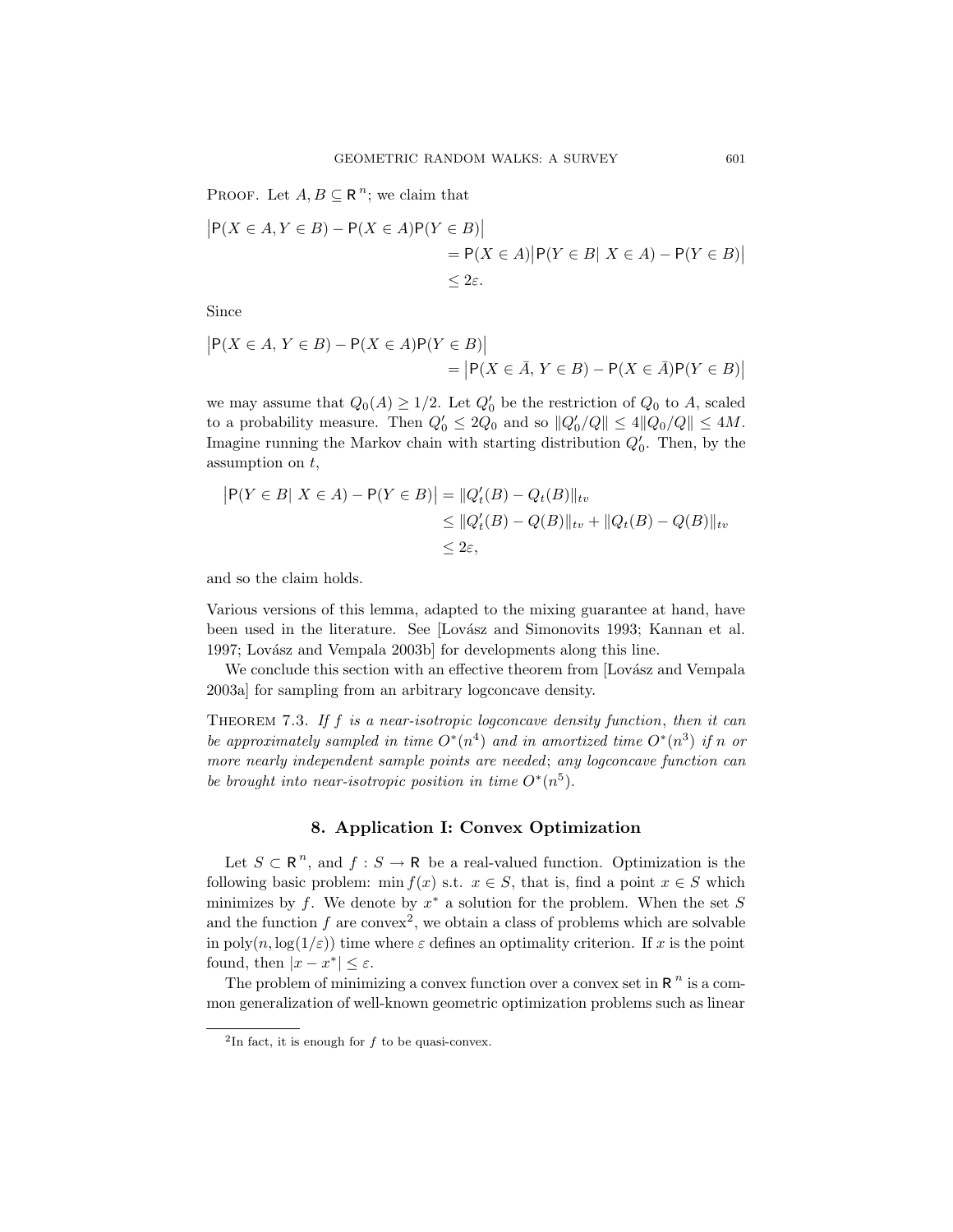programming as well as a variety of combinatorial optimization problems including matchings, flows and matroid intersection, all of which have polynomial-time algorithms [Grötschel et al. 1988]. It is shown in [Grötschel et al. 1988] that the ellipsoid method [Judin and Nemirovskiĭ 1976; Hačijan 1979] solves this problem in polynomial time when  $K$  is given by a separation oracle. A different, more efficient algorithm is given in [Vaidya 1996]. Here, we discuss the recent algorithm of [Bertsimas and Vempala 2004] which is based on random sampling.

Note that minimizing a quasi-convex function is easily reduced to the feasibility problem: to minimize a quasi-convex function  $f(x)$ , we simply add the constraint  $f(x) \leq t$  and search (in a binary fashion) for the optimal t.

In the description below, we assume that the convex set  $K$  is contained in the axis-aligned cube of width R centered at the origin; further if  $K$  is non-empty then it contains a cube of width  $r$ . It is easy to show that any algorithm with this input specification needs to make at least  $n \log(R/r)$  oracle queries. The parameter L is equal to  $\log \frac{R}{r}$ .

### Algorithm.

**Input:** A separation oracle for a convex set  $K$  and  $L$ . **Output:** A point in  $K$  or a guarantee that  $K$  is empty.

- 1. Let P be the axis-aligned cube of side length R and center  $z = 0$ .
- 2. Check if  $z$  is in  $K$ . If so, report  $z$  and stop. If not, set

$$
H = \{ x \mid a^T x \le a^T z \}.
$$

where  $a^T x \leq b$  is the halfspace containing K reported by the oracle.

- 3. Set  $P = P \cap H$ . Pick m random points  $y^1, y^2, \dots, y^m$  from P. Set z to be their average.
- 4. Repeat steps 2 and 3 at most  $2nL$  times. Report K is empty.

The number of samples required in each iteration,  $m$ , is  $O(n)$ . Roughly speaking, the algorithm is computing an approximate centroid in each iteration. The idea of an algorithm based on computing the exact centroid was suggested in [Levin 1965]. Indeed, if we could compute the centroid in each iteration, then by Lemma 2.3, the volume of P falls by a constant factor  $(1 - 1/e)$  in each iteration. But, finding the centroid, is  $\#P$ -hard, i.e., computationally intractable.

The idea behind the algorithm is that an approximate centroid can be computed using  $O(n)$  random points and the volume of P is likely to drop by a constant factor in each iteration with this choice of z. This is formalized in the next lemma. Although we need it only for convex bodies, it holds for arbitrary logconcave densities.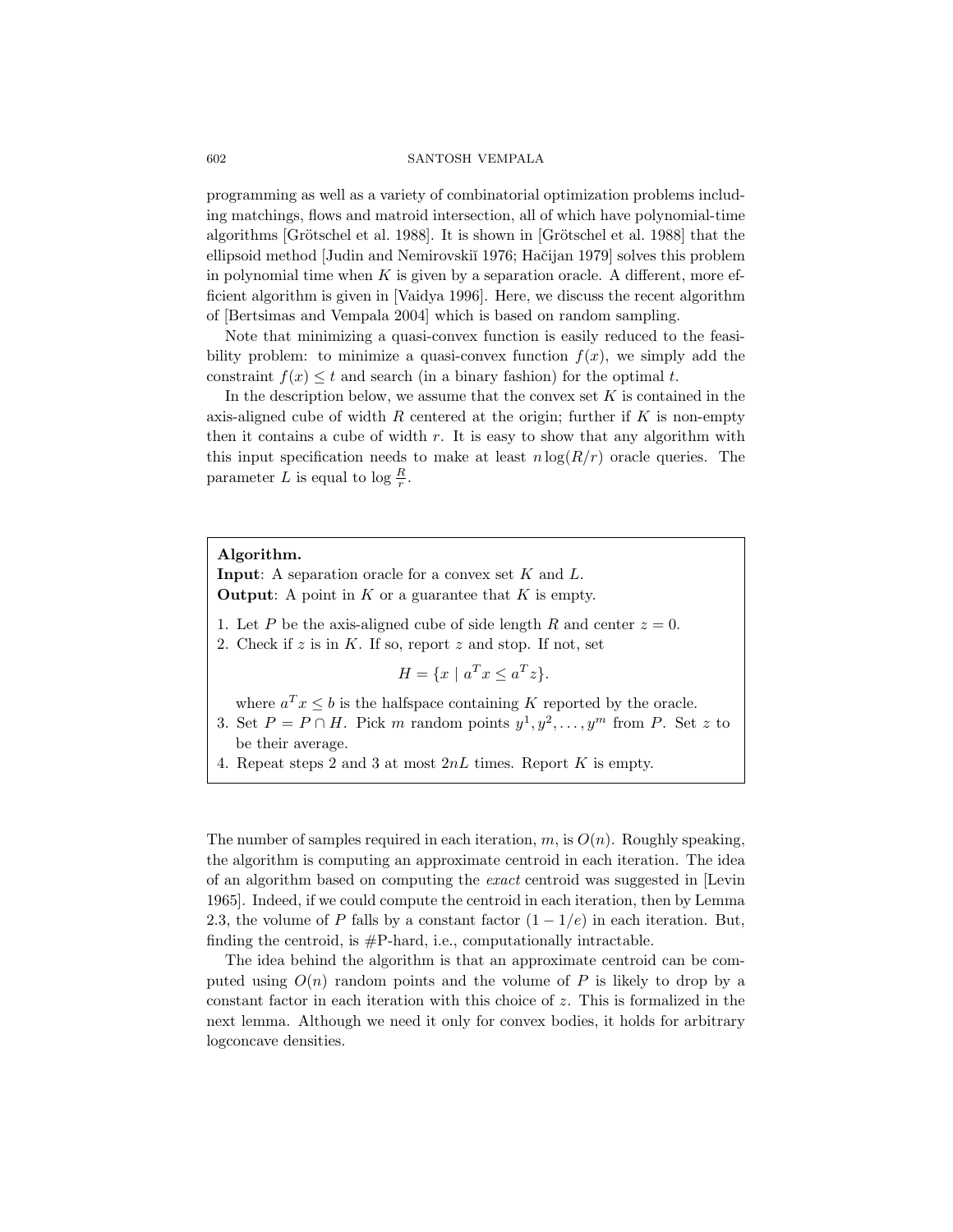

Figure 3. An illustration of the algorithm.

LEMMA 8.1. Let g be a logconcave density in  $\mathbb{R}^n$  and z be the average of m random points from  $\pi_q$ . If H is a halfspace containing z,

$$
\mathsf{E}\left(\pi_g(H)\right)\geq\left(\frac{1}{e}-\sqrt{\frac{n}{m}}\right).
$$

PROOF. First observe that we can assume  $q$  is in isotropic position. This is because a linear transformation A affects the volume of a set S as  $vol(AS)$  =  $|\det(A)|\text{vol}(S)$  and so the ratio of the volumes of two subsets is unchanged by the transformation. Applying this to all the level sets of  $g$ , we get that the ratio of the measures of two subsets is unchanged.

Since  $z = \frac{1}{m} \sum_{i=1}^{m} y^i$ ,

$$
\mathsf{E}\left(|z|^2\right) = \frac{1}{m^2} \sum_{i=1}^m \mathsf{E}\left(|y^i|^2\right) = \frac{1}{m} \mathsf{E}\left(|y^i|^2\right) = \frac{1}{m} \sum_{j=1}^n \mathsf{E}\left((y^i_j)^2\right) = \frac{n}{m},
$$

where the first equality follows from the independence between  $y^{i}$ 's, and equalities of the second line follow from the isotropic position. Let  $h$  be a unit vector normal to H. We can assume that  $h = e_1 = (1, 0, \ldots, 0)$ .

Next, let  $f$  be the marginal of  $g$  along  $h$ , i.e.,

$$
f(y) = \int_{x:x_1=y} g(x) dx.
$$
 (8-1)

It is easy to see that  $f$  is isotropic. The next lemma (from [Lovász and Vempala 2003c]; see [Bertsimas and Vempala 2004] for the case of  $f$  arising from convex bodies) states that its maximum must be bounded.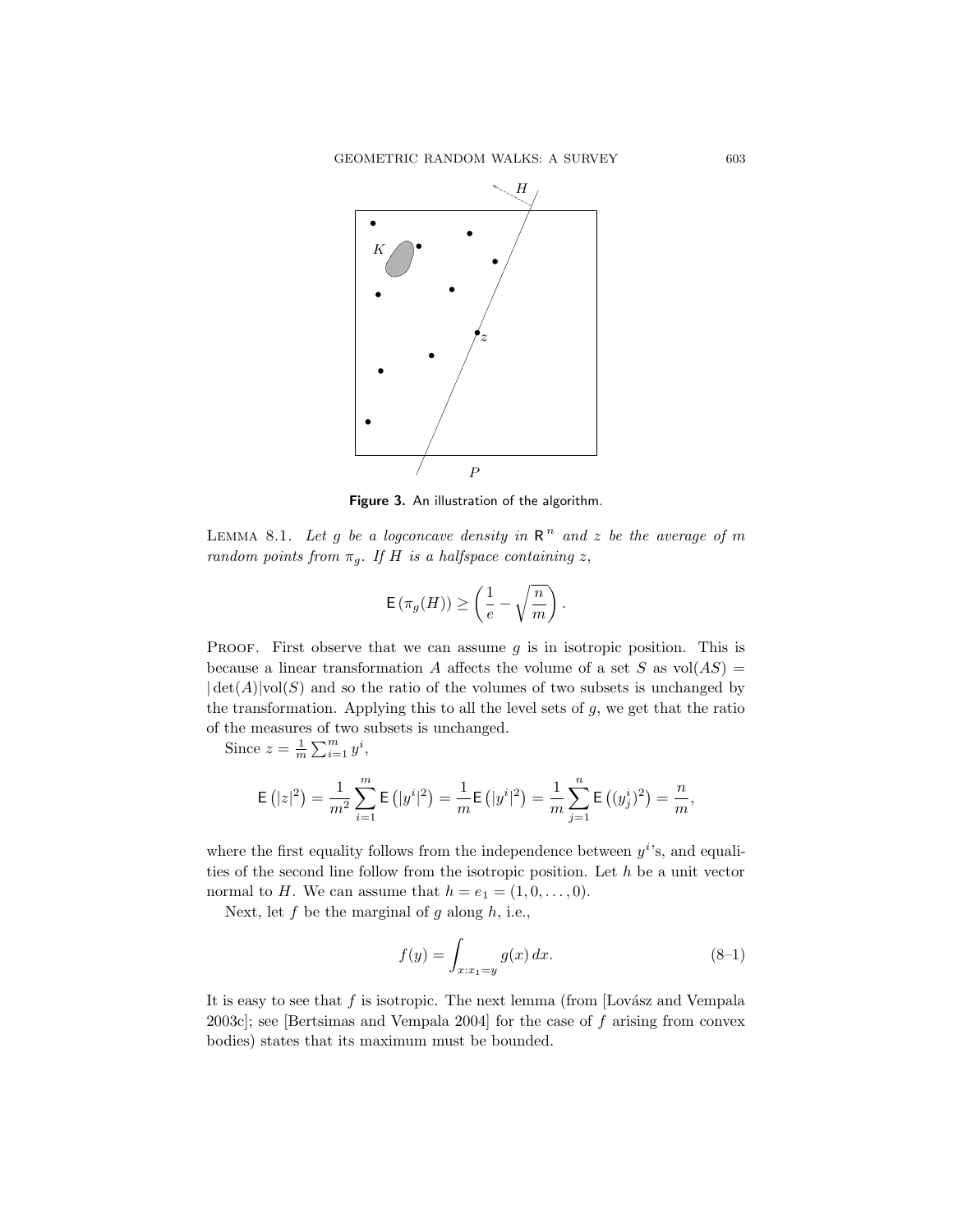LEMMA 8.2. Let  $f : \mathbb{R} \to \mathbb{R}_+$  be an isotropic logconcave density function. Then,

$$
\max_{y} f(y) < 1.
$$

Using Lemma 2.3,

$$
\int_{z_1}^{\infty} f(y) dy = \int_0^{\infty} f(y) dy - \int_0^{z_1} f(y) dy
$$

$$
\geq \frac{1}{e} - |z_1| \max_y f(y)
$$

$$
\geq \frac{1}{e} - |z|.
$$

The lemma follows from the bound on  $E(|z|)$ .

The guarantee on the algorithm follows immediately. This optimal guarantee is also obtained in [Vaidya 1996]; the ellipsoid algorithm needs  $O(n^2L)$  oracle calls.

THEOREM 8.3. With high probability, the algorithm works correctly using at most 2nL oracle calls (and iterations).

The algorithm can also be modified for optimization given a membership oracle only and a point in  $K$ . It has a similar flavor: get random points from  $K$ ; restrict  $K$  using the function value at the average of the random points; repeat. The oracle complexity turns out to be  $O(n^5L)$  which is an improvement on previous methods. This has been improved for linear objective functions using a variant of simulated annealing [Kalai and Vempala 2005].

# 9. Application II: Volume Computation

Finally, we come to perhaps the most important application and the principal motivation behind many developments in the theory of random walks: the problem of computing the volume of a convex body.

Let K be a convex body in  $\mathbb{R}^n$  of diameter D such that  $B_n \subset K$ . The next theorem from [Bárány and Füredi 1987], improving on [Elekes 1986], essentially says that a deterministic algorithm cannot estimate the volume efficiently.

THEOREM 9.1. For every deterministic algorithm that runs in time  $O(n^a)$  and outputs two numbers A and B such that  $A \leq vol(K) \leq B$  for any convex body K, there is some convex body for which the ratio  $B/A$  is at least

$$
\left(\frac{cn}{a\log n}\right)^n
$$

where c is an absolute constant.

So, in polynomial time, the best possible approximation is exponential in  $n$  and to get a factor 2 approximation (say), one needs exponential time. The basic idea of the proof is simple. Consider an oracle that answers "yes" for any point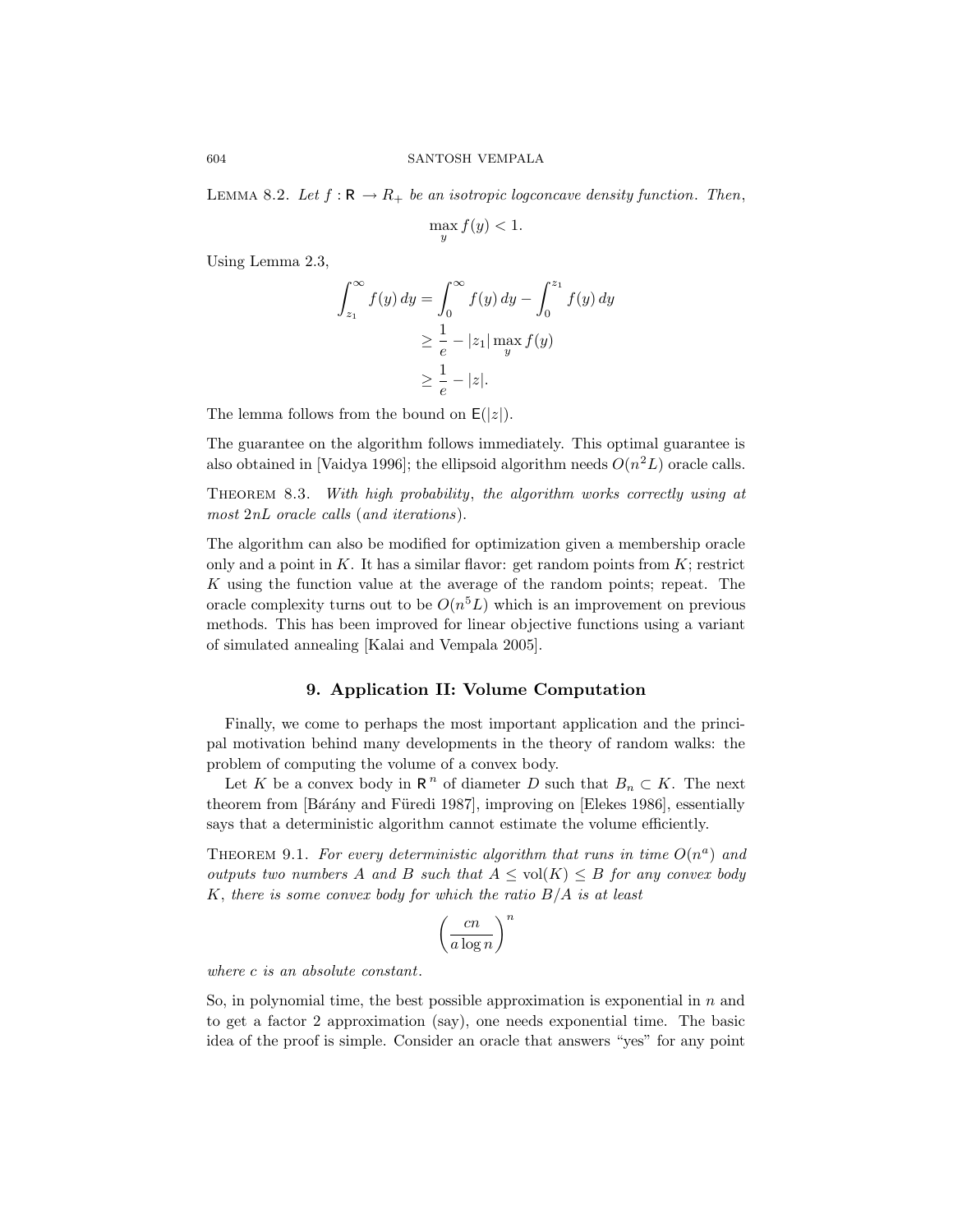| Reference                    | Complexity     | New ingredient $(s)$   |
|------------------------------|----------------|------------------------|
| [Dyer et al. 1991]           | $n^{23}$       | Everything             |
| [Lovász and Simonovits 1990] | $n^{16}$       | Localization lemma     |
| [Applegate and Kannan 1990]  | $n^{10}$       | Logconcave sampling    |
| [Lovász 1990]                | $n^{10}$       | Ball walk              |
| [Dyer and Frieze 1991]       | $n^8$          | Better error analysis  |
| [Lovász and Simonovits 1993] | $n^7$          | Many improvements      |
| [Kannan et al. 1997]         | n <sup>5</sup> | Isotropy, speedy walk  |
| [Lovász and Vempala 2003b]   | n <sup>4</sup> | Annealing, hit-and-run |

|  |  | Table 1. Complexity comparison |
|--|--|--------------------------------|

in a unit ball and "no" to any point outside. After  $m$  "yes" answers, the convex body  $K$  could be anything between the ball and the convex hull of the  $m$  query points. The ratio of these volumes is exponential in  $n$ .

Given this lower bound, the following result of Dyer, Frieze and Kannan [Dyer et al. 1991] is quite remarkable.

THEOREM 9.2. For any convex body K and any  $0 \le \varepsilon, \delta \le 1$ , there is a randomized algorithm which computes an estimate  $V$  such that with probability at least  $1 - \delta$ , we have  $(1 - \varepsilon) \text{vol}(K) \leq V \leq (1 + \varepsilon) \text{vol}(K)$ , and the number of oracle calls is  $poly(n, 1/\varepsilon, \log(1/\delta)).$ 

Using randomness, we can go from an exponential approximation to an arbitrarily small one!

The main tool used in [Dyer et al. 1991] is sampling by a random walk. They actually used the grid walk and showed that by "fixing up"  $K$  a bit without changing its volume by much, the grid walk can sample nearly random points in polynomial time. Even though the walk is discrete, its analysis relies on a continuous isoperimetric inequality, quite similar to the one used for the analysis of the ball walk. The original algorithm of Dyer, Frieze and Kannan had complexity  $O^*(n^{23})$ . In the years since, there have been many interesting improvements. These are summarized in Table 9. In this section, we describe the latest algorithm from [Lovász and Vempala 2003b] whose complexity is  $O^*(n^4)$ .

Let us first review the common structure of previous volume algorithms. Assume that the diameter  $D$  of  $K$  is poly $(n)$ . All these algorithms reduce volume computation to sampling from a convex body, using the "Multi-Phase Monte-Carlo" technique. They construct a sequence of convex bodies  $K_0 \subseteq K_1 \subseteq \cdots \subseteq$  $K_m = K$ , where  $K_0 = B_n$  or some body whose volume is easily computed. They estimate the ratios  $vol(K_{i-1})/vol(K_i)$  by generating sufficiently many independent (nearly) uniformly distributed random points in  $K_i$  and counting the fraction that lie in  $K_{i-1}$ . The product of these estimates is an estimate of  $vol(K_0)/vol(K)$ .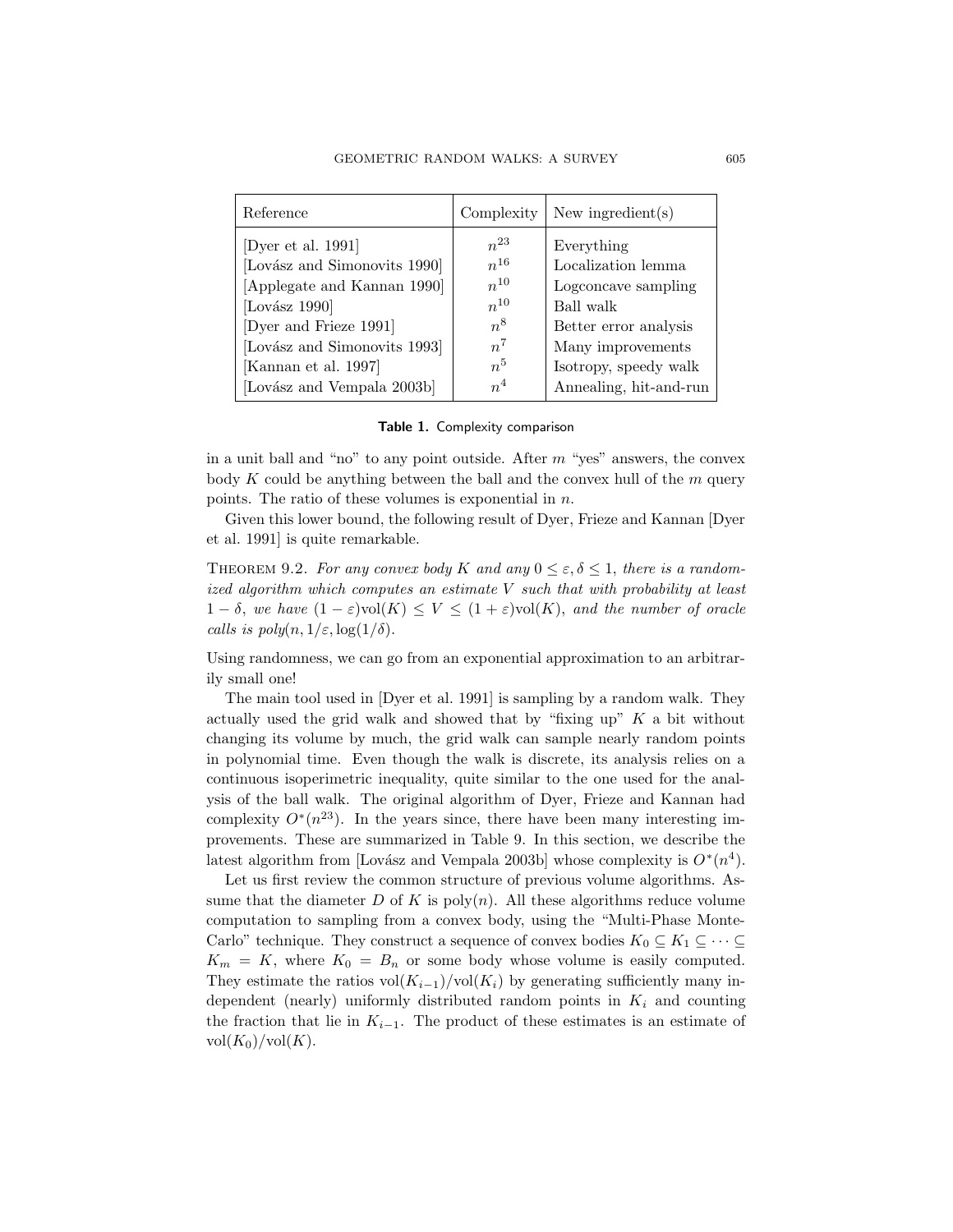In order to get a sufficiently good estimate for the ratio vol $(K_{i-1})/\text{vol}(K_i)$ , one needs about  $mvol(K_i)/vol(K_{i-1})$  random points. So we would like to have the ratios vol $(K_i)/\text{vol}(K_{i-1})$  be small. But, the ratio of vol $(K)$  and vol $(K_0)$  could be  $n^{\Omega(n)}$  and so m has to be  $\Omega(n)$  just to keep the ratios vol $(K_i)/\text{vol}(K_{i-1})$  polynomial. The best choice is to keep these ratios bounded; this can be achieved, for instance, if  $K_0 = B_n$  and  $K_i = K \cap (2^{i/n}B_n)$  for  $i = 1, 2, ..., m = \Theta(n \log n)$ . Thus, the total number of random points used is  $O(m^2) = O^*(n^2)$ . Since vol( $K_i$ ) ≤ 2vol( $K_{i-1}$ ) for this sequence, a random point in  $K_{i-1}$  provides a warm start for sampling from  $K_i$ . So each sample takes  $O^*(n^3)$  steps to generate, giving an  $O^*(n^5)$  algorithm. In [Applegate and Kannan 1990; Lovász and Simonovits 1993, sampling uniformly from  $K_i$  was replaced by sampling from a smooth logconcave function to avoid bad local conductance and related issues.

The number of phases,  $m$ , enters the running time as its square and one would like to make it as small as possible. But, due to the reasons described above,  $m = \Theta(n \log n)$  is optimal for this type of algorithm and reducing m any further (i.e.,  $o(n)$ ) seems to be impossible for this type of method.

The algorithm in [Lovász and Vempala 2003b] can be viewed as a variation of simulated annealing. Introduced in [Kirkpatrick et al. 1983], simulated annealing is a general-purpose randomized search method for optimization. It walks randomly in the space of possible solutions, gradually adjusting a parameter called "temperature". At high temperature, the random walk converges to the uniform distribution over the whole space; as the temperature drops, the stationary distribution becomes more and more biased towards the optimal solutions.

Instead of a sequence of bodies, the algorithm in [Lovász and Vempala 2003b] constructs a sequence of functions  $f_0 \leq f_1 \leq \ldots \leq f_m$  that "connect" a function  $f_0$  whose integral is easy to find to the characteristic function  $f_m$  of K. The ratios  $(\int f_{i-1})/(\int f_i)$  can be estimated by sampling from the distribution whose density function is proportional to  $f_i$ , and averaging the function  $f_{i-1}/f_i$  over the sample points. Previous algorithms can be viewed as the special case where the functions  $f_i$  are characteristic functions of the convex bodies  $K_i$ . By choosing a different set of  $f_i$ , the algorithm uses only  $m = O^*(\sqrt{n})$  phases, and  $O^*(\sqrt{n})$ sample points in each phase. In fact, it uses exponential functions of the form  $f(x) = e^{-a^T x/T}$  restricted to some convex body. The temperature T will start out at a small value and increase gradually. This is the reverse of what happens in simulated annealing.

Besides annealing, the algorithm uses a pre-processing step called the pencil construction. We describe it next.

Let K be the given body in  $\mathbb{R}^n$  and  $\varepsilon > 0$ . Let C denote the cone in  $\mathbb{R}^{n+1}$ defined by

$$
C = \left\{ x \in \mathbb{R}^{n+1} : x_0 \ge 0, \sum_{i=1}^n x_i^2 \le x_0^2 \right\}
$$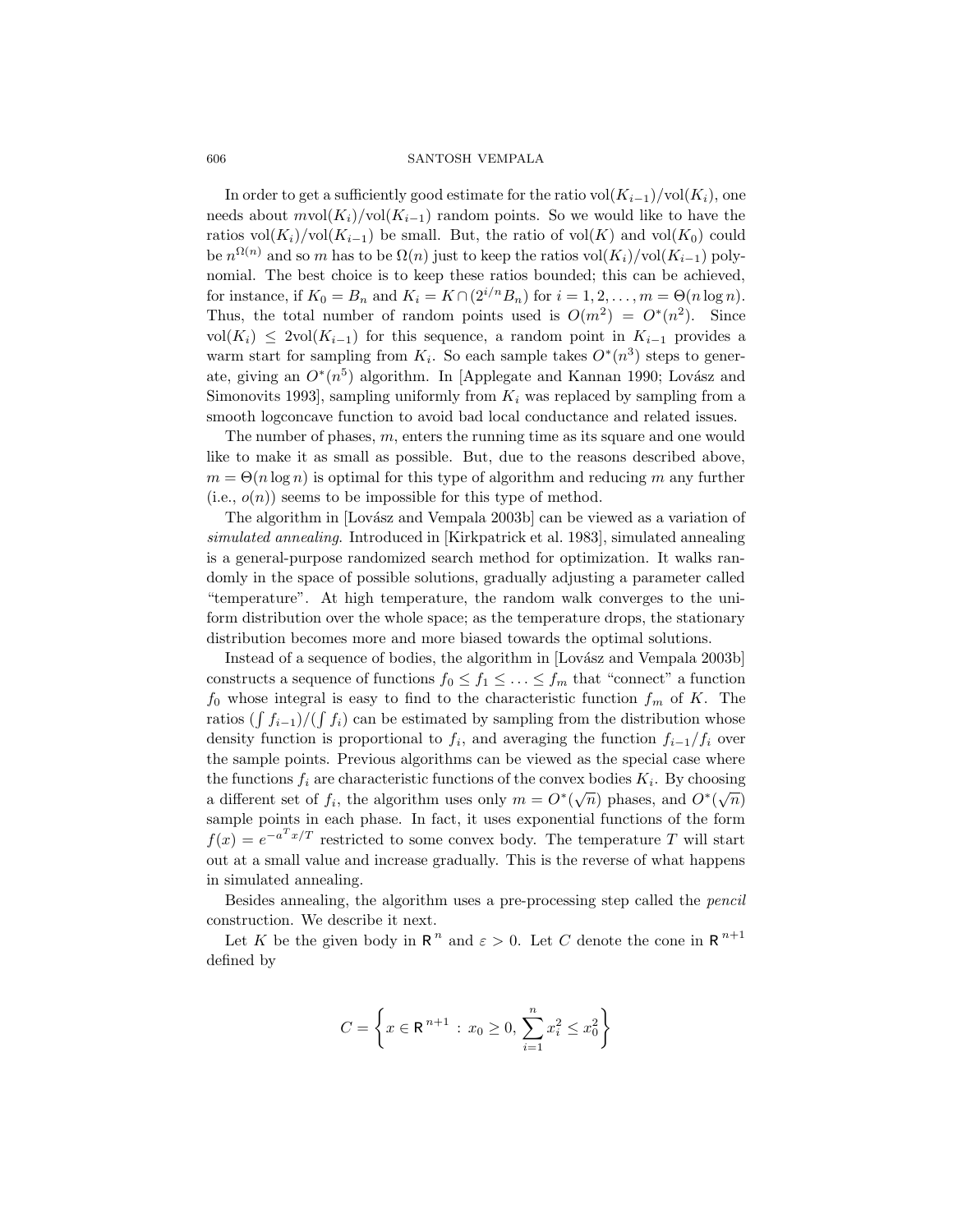where  $x = (x_0, x_1, \dots, x_n)^\mathsf{T}$ . We define a new convex body  $K' \in \mathbb{R}^{n+1}$  as follows:

 $K' = ([0, 2D] \times K) \cap C.$ 

In words,  $K'$  is a sharpened  $(n + 1)$ -dimensional "pencil" whose cross-section is  $K$  and its tip is at the origin. See Figure 4. The idea of the algorithm is to start



Figure 4. The pencil construction when  $K$  is a square.

with a function that is concentrated near the tip of the pencil, and is thus quite close to an exponential over a cone, and gradually move to a nearly constant function over the whole pencil, which would give us the volume of the pencil. The integral of the starting function is easily estimated. The sharpening takes less than half of the volume of the pencil away. Hence, if we know the volume of K', it is easy to estimate the volume of K by generating  $O(1/\varepsilon^2)$  sample points from the uniform distribution on  $[0, 2D] \times K$  and then counting how many of them fall into  $K'$ .

We describe the annealing part of the algorithm in a bit more detail. For each real number  $a > 0$ , let

$$
Z(a) = \int_{K'} e^{-ax_0} dx
$$

where  $x_0$  is the first coordinate of x. For  $a \leq \varepsilon^2/D$ , an easy computation shows that

 $(1 - \varepsilon) \text{vol}(K') \leq Z(a) \leq \text{vol}(K).$ 

On the other hand, for  $a \geq 2n$  the value of  $Z(a)$  is essentially the same as the integral over the whole cone which is easy to compute. So, if we select a sequence  $a_0 > a_1 > \ldots > a_m$  for which  $a_0 \geq 2n$  and  $a_m \leq \varepsilon^2/D$ , then we can estimate  $vol(K')$  by

$$
Z(a_m) = Z(a_0) \prod_{i=0}^{m-1} \frac{Z(a_{i+1})}{Z(a_i)}
$$

.

The algorithm estimates each ratio  $R_i = Z(a_{i+1})/Z(a_i)$  as follows. Let  $\mu_i$  be the probability distribution over K' with density proportional to  $e^{-a_ix_0}$ , i.e., for  $x \in K',$ 

$$
\frac{d\mu_i(x)}{dx} = \frac{e^{-a_i x_0}}{Z(a_i)}.
$$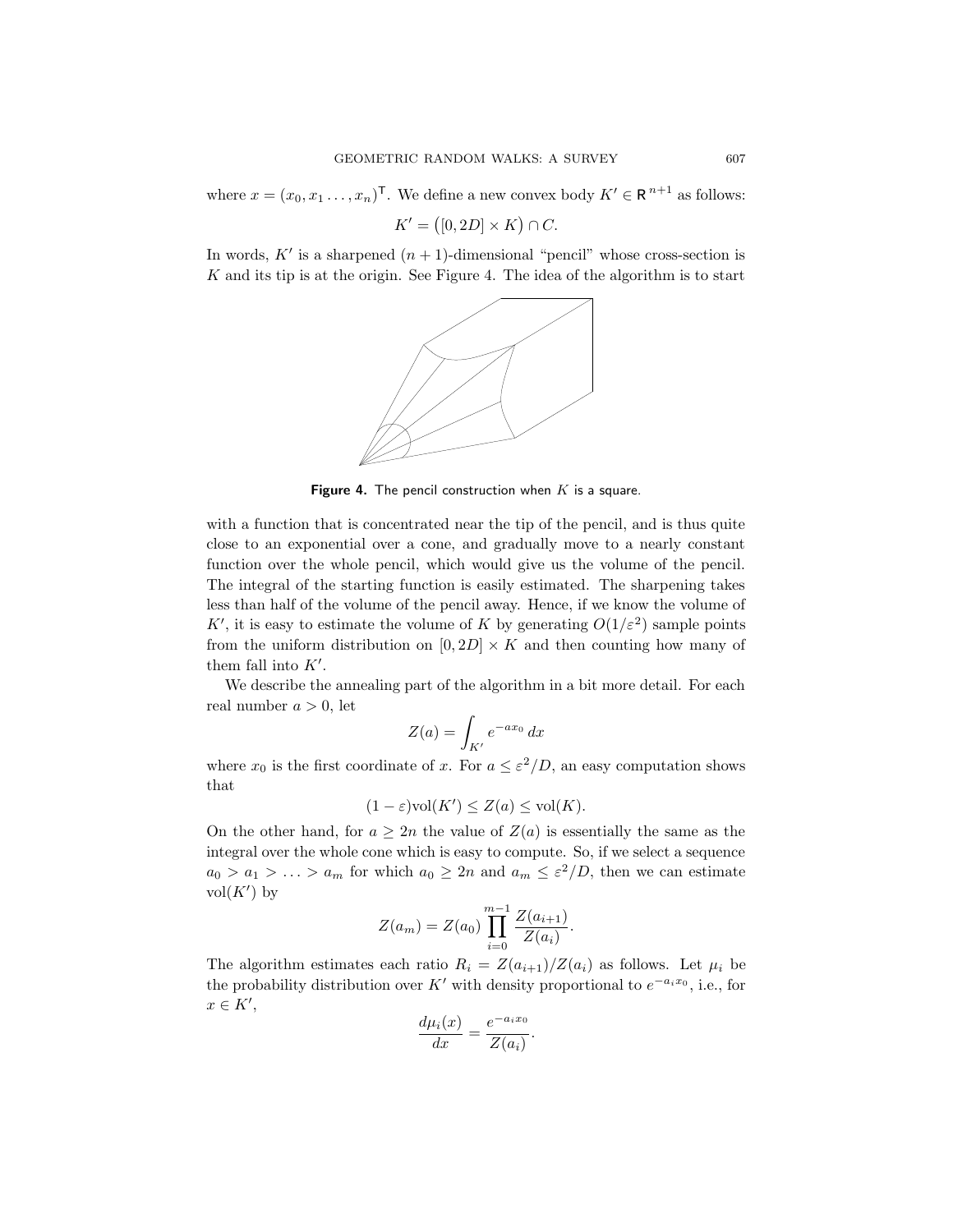To estimate the ratio  $R_i$ , the algorithm draws random samples  $X^1, \ldots, X^k$  from  $\mu_i$ , and computes

$$
W_i = \frac{1}{m} \sum_{j=1}^{m} e^{(a_i - a_{i+1})(X^j)_0}.
$$

It is easy to see that  $E(W_i) = R_i$ . The main lemma in the analysis is that the second moment of  $W_i$  is small.

LEMMA 9.3. Let X be a random sample from  $d\mu_i$  and

$$
Y = e^{(a_i - a_{i+1})X_0}.
$$

Then,

$$
\frac{\mathsf{E}(Y^2)}{\mathsf{E}(Y)^2} \le \frac{a_{i+1}^2}{a_i(2a_{i+1} - a_i)}.
$$

From the lemma, it follows that with

$$
a_{i+1} = a_i \left( 1 - \frac{1}{\sqrt{n}} \right)
$$

we get that  $E(Y^2)/E(Y)^2$  is bounded by a constant. So with k samples,

$$
\frac{\mathsf{E}(W_i^2)}{\mathsf{E}(W_i)^2} \leq \left(1 + \frac{O(1)}{k}\right).
$$

Hence, the standard deviation of the estimate  $Z = W_1 W_2 \dots W_m$  is at most  $\varepsilon$ times  $E(W_1 W_2 ... W_m) = vol(K)$ , for  $k = O(m/\varepsilon^2)$ . Further, the number of phases needed to go from  $a_0 = 2n$  to  $a_m \leq \varepsilon^2/D$  is only  $\sqrt{n} \log(D/\varepsilon^2)$ . So the total number of sample points needed is only  $O^*(n)$  (it would be interesting to show that this is a lower bound for any algorithm that uses a blackbox sampler).

As mentioned earlier, the samples obtained are not truly independent. This introduces technical complications. In previous algorithms, the random variable estimating the ratio was bounded (between 1 and 2) and so we could directly use Lemma 7.1. For the new algorithm, the individual ratios being estimated could be unbounded. To handle this further properties of  $\mu$ -independence are developed in [Lovász and Vempala 2003b]. We do not go into the details here.

How fast can we sample from  $\mu_i$ ? Sampling from  $\mu_0$  is easy. But each  $\mu_{i-1}$  no longer provides a warm start for  $\mu_i$ , i.e.,  $d\mu_{i-1}(x)/d\mu_i(x)$  could be unbounded. However, as the next lemma asserts, the  $L_2$  distance is bounded.

LEMMA 9.4.  $\|\mu_{i-1}/\mu_i\| < 8$ .

The proof of this lemma and that of Lemma 9.3 are both based on the following property of logconcave functions proved in [Lovász and Vempala 2003b].

LEMMA 9.5. For  $a > 0$ , any convex body K and logconcave function f in  $\mathbb{R}^n$ , the function

$$
Z(a) = a^n \int_K f(ax) \, dx
$$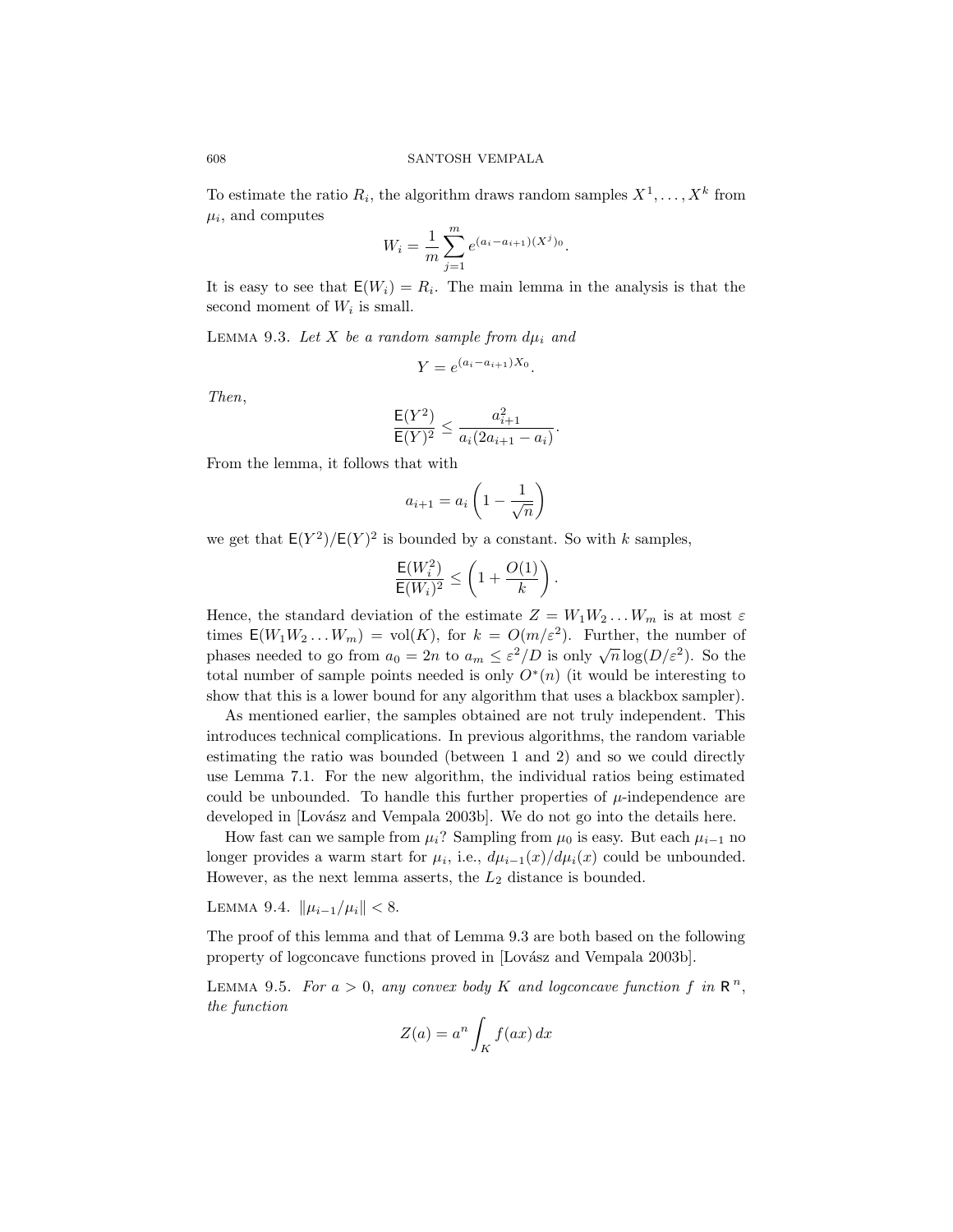is logconcave.

Finally, hit-and-run only needs bounded  $L_2$  norm to sample efficiently, and by the version of Theorem 6.3 for the exponential density, we get each sample in  $O<sup>*</sup>(n<sup>3</sup>)$  time. Along with the bound on the number of samples, this gives the complexity bound of  $O \ast (n^4)$  for the volume algorithm.

It is apparent that any improvement in the mixing rate of random walks will directly affect the complexity of volume computation. Such improvements seem to consistently yield interesting new mathematics as well.

### References

- [Aldous and Fill  $\geq 2005$ ] D. Aldous and J. Fill, "Reversible Markov chains and random walks on graphs". Available at http://stat-www.berkeley.edu/users/aldous/ RWG/book.html.
- [Alon 1986] N. Alon, "Eigenvalues and expanders", *Combinatorica* 6:2 (1986), 83-96.
- [Applegate and Kannan 1990] D. Applegate and R. Kannan, "Sampling and integration of near log-concave functions", pp. 156–163 in Proc. 23th ACM STOC, 1990.
- [Bárány and Füredi 1987] I. Bárány and Z. Füredi, "Computing the volume is difficult", Discrete Comput. Geom. 2:4 (1987), 319–326.
- [Berbee et al. 1987] H. C. P. Berbee, C. G. E. Boender, A. H. G. Rinnooy Kan, C. L. Scheffer, R. L. Smith, and J. Telgen, "Hit-and-run algorithms for the identification of nonredundant linear inequalities", Math. Programming 37:2 (1987), 184–207.
- [Bertsimas and Vempala 2004] D. Bertsimas and S. Vempala, "Solving convex programs by random walks", J. Assoc. Comput. Mach. 51:4 (2004), 540–556.
- [Bollobás 1997] B. Bollobás, "Volume estimates and rapid mixing", pp. 151-182 in Flavors of geometry, edited by S. Levy, Math. Sci. Res. Inst. Publ. 31, Cambridge Univ. Press, Cambridge, 1997.
- [Diaconis and Saloff-Coste 1996] P. Diaconis and L. Saloff-Coste, "Logarithmic Sobolev inequalities for finite Markov chains", Ann. Appl. Probab. 6:3 (1996), 695–750.
- [Dinghas 1957] A. Dinghas, "Über eine Klasse superadditiver Mengenfunktionale von Brunn-Minkowski-Lusternikschem Typus", Math. Z. 68 (1957), 111-125.
- [Dodziuk and Kendall 1986] J. Dodziuk and W. S. Kendall, "Combinatorial Laplacians and isoperimetric inequality", pp. 68–74 in From local times to global geometry, control and physics (Coventry, 1984/85), edited by K. D. Ellworthy, Pitman Res. Notes Math. Ser. 150, Longman Sci. Tech., Harlow, 1986.
- [Dyer and Frieze 1991] M. Dyer and A. Frieze, "Computing the volume of convex bodies: a case where randomness provably helps", pp. 123–169 in Probabilistic combinatorics and its applications (San Francisco, CA, 1991), edited by B. Bollobás, Proc. Sympos. Appl. Math. 44, Amer. Math. Soc., Providence, RI, 1991.
- [Dyer et al. 1991] M. Dyer, A. Frieze, and R. Kannan, "A random polynomial-time algorithm for approximating the volume of convex bodies", J. Assoc. Comput. Mach. 38:1 (1991), 1–17.
- [Elekes 1986] G. Elekes, "A geometric inequality and the complexity of computing volume", Discrete Comput. Geom. 1:4 (1986), 289–292.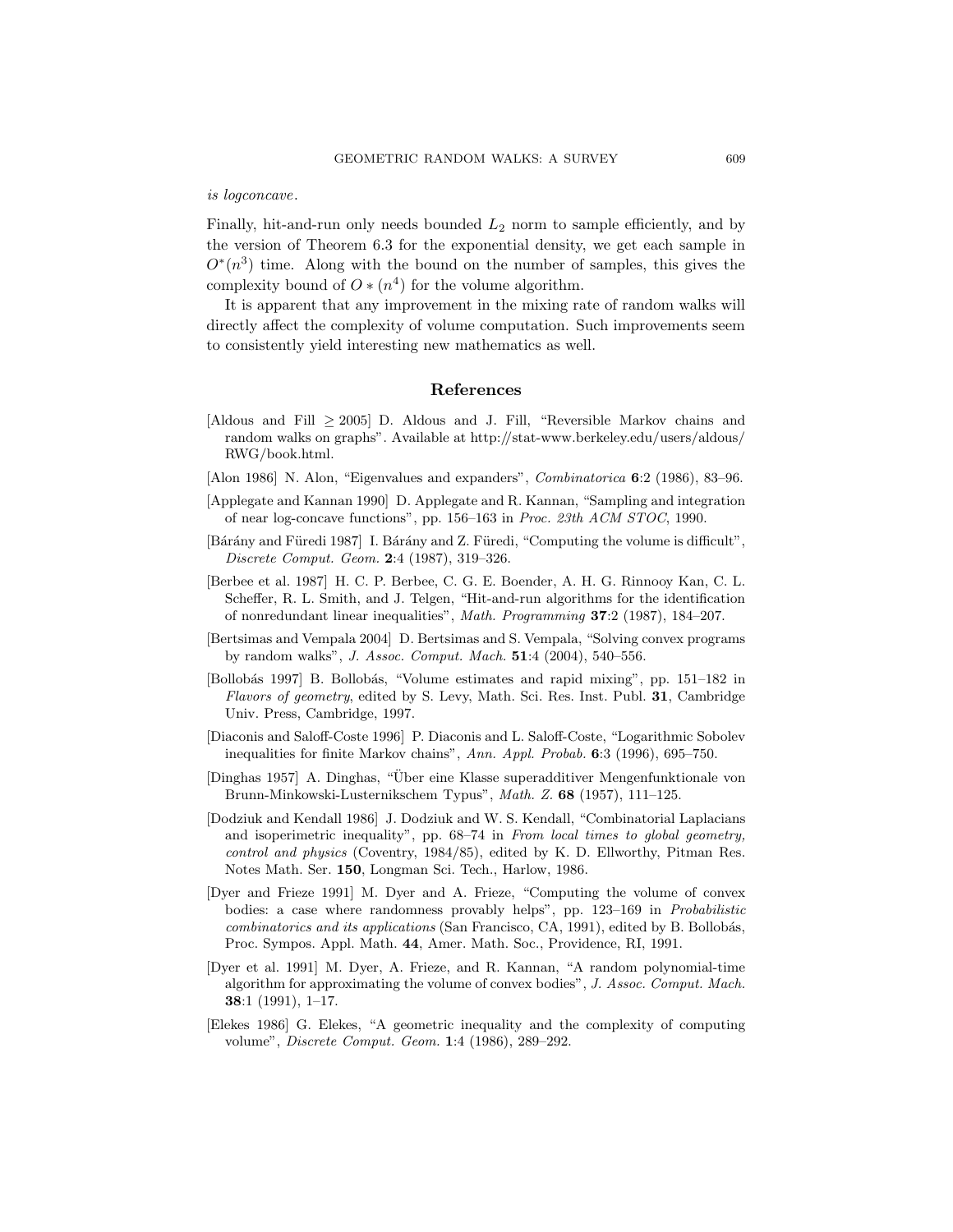- [Frieze et al. 1994] A. Frieze, R. Kannan, and N. Polson, "Sampling from log-concave distributions", Ann. Appl. Probab. 4:3 (1994), 812–837. Correction in 4 (1994), 1255.
- [Grötschel et al. 1988] M. Grötschel, L. Lovász, and A. Schrijver, *Geometric algorithms* and combinatorial optimization, Algorithms and Combinatorics 2, Springer, Berlin, 1988.
- [Grünbaum 1960] B. Grünbaum, "Partitions of mass-distributions and of convex bodies by hyperplanes.", Pacific J. Math. 10 (1960), 1257–1261.
- [Hačijan 1979] L. G. a. Hačijan, "A polynomial algorithm in linear programming", Dokl. Akad. Nauk SSSR 244:5 (1979), 1093–1096.
- [Jerrum and Sinclair 1989] M. Jerrum and A. Sinclair, "Approximating the permanent", SIAM J. Comput. 18:6 (1989), 1149–1178.
- [Judin and Nemirovskiĭ 1976] D. B. Judin and A. S. Nemirovskiĭ, "Estimation of the informational complexity of mathematical programming problems",  $Ekonom. i Mat.$ Metody 12:1 (1976), 128–142. Translated in Matekon 13:2 (1976), 3–45.
- [Kalai and Vempala 2005] A. Kalai and S. Vempala, "Simulated annealing for convex optimization", Preprint, 2005. Available at http://www-math.mit.edu/~vempala/ papers/anneal.ps.
- [Kannan 1994] R. Kannan, "Markov chains and polynomial time algorithms", pp. 656– 671 in 35th Annual Symposium on Foundations of Computer Science (Santa Fe, NM, 1994), IEEE Comput. Soc. Press, Los Alamitos, CA, 1994.
- [Kannan et al. 1995] R. Kannan, L. Lovász, and M. Simonovits, "Isoperimetric problems for convex bodies and a localization lemma", Discrete Comput. Geom. 13:3-4 (1995), 541–559.
- [Kannan et al. 1997] R. Kannan, L. Lovász, and M. Simonovits, "Random walks and an  $O^*(n^5)$  volume algorithm for convex bodies", Random Structures Algorithms 11:1 (1997), 1–50.
- [Kannan et al. 2004] R. Kannan, L. Lovász, and R. Montenegro, "Blocking conductance and mixing in random walks", 2004.
- [Kirkpatrick et al. 1983] S. Kirkpatrick, C. D. Gelatt, Jr., and M. P. Vecchi, "Optimization by simulated annealing", Science 220:4598 (1983), 671–680.
- [Leindler 1972] L. Leindler, "On a certain converse of Hölder's inequality", pp. 182-184 in Linear operators and approximation (Oberwolfach, 1971), Internat. Ser. Numer. Math. 20, Birkhäuser, Basel, 1972.
- [Levin 1965] A. J. Levin, "An algorithm for minimizing convex functions", Dokl. Akad. Nauk SSSR 160 (1965), 1244–1247.
- [Lovász 1990] L. Lovász, "How to compute the volume?", pp. 138–151 in *Jber. d. Dt.* Math.-Verein, Jubiläumstagung 1990, B. G. Teubner, Stuttgart, 1990.
- [Lovász 1996] L. Lovász, "Random walks on graphs: a survey", pp. 353-397 in Combinatorics: Paul Erdős is eighty (Keszthely, Hungary, 1993), vol. 2, edited by D. Miklós et al., Bolyai Soc. Math. Stud. 2, János Bolyai Math. Soc., Budapest, 1996.
- [Lovász 1999] L. Lovász, "Hit-and-run mixes fast", Math. Program. 86:3, Ser. A (1999), 443–461.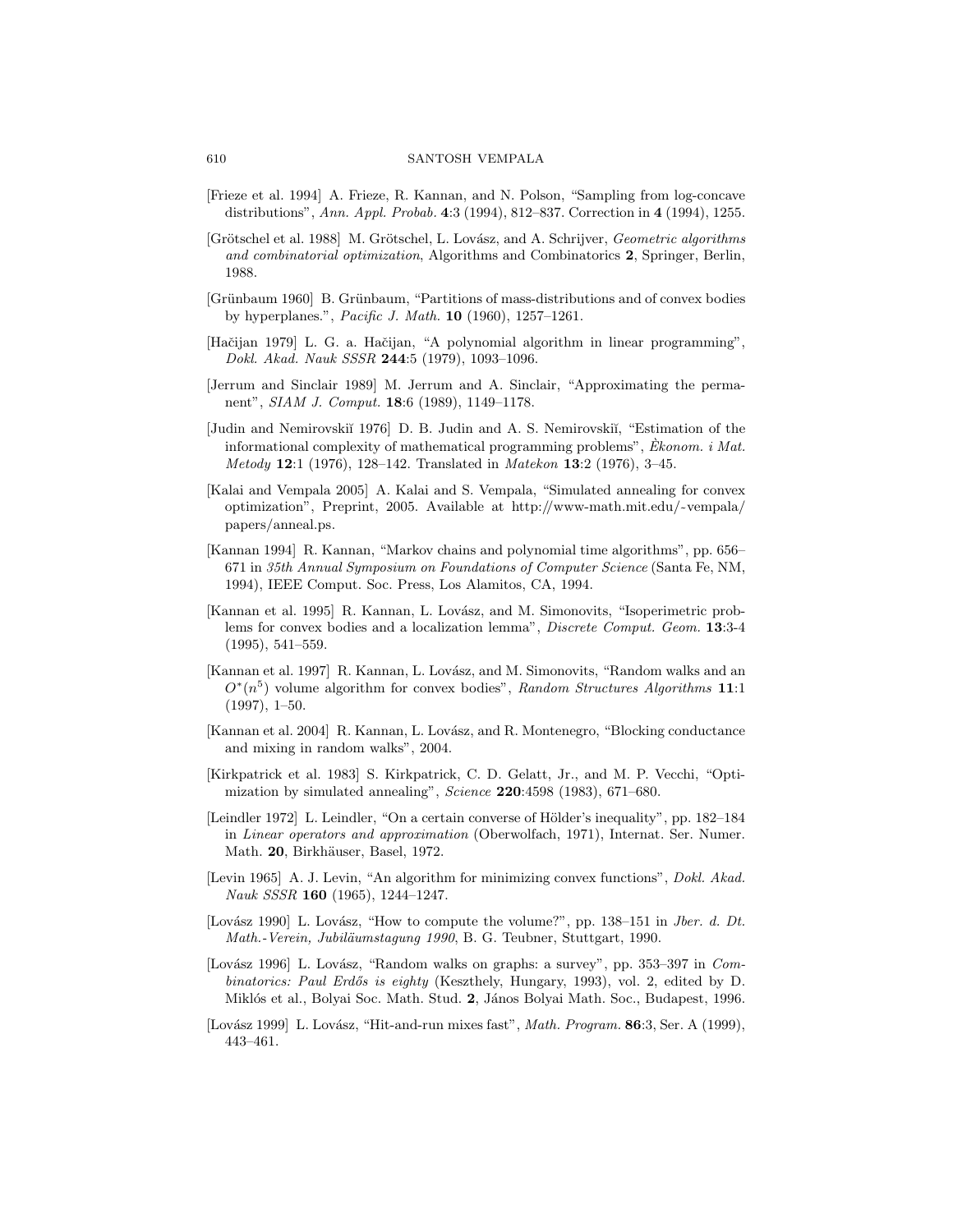- [Lovász and Kannan 1999] L. Lovász and R. Kannan, "Faster mixing via average conductance", pp. 282–287 in Annual ACM Symposium on Theory of Computing (Atlanta, 1999), ACM, New York, 1999.
- [Lovász and Simonovits 1990] L. Lovász and M. Simonovits, "The mixing rate of Markov chains, an isoperimetric inequality, and computing the volume", pp. 346– 354 in 31st Annual Symposium on Foundations of Computer Science (St. Louis, MO, 1990), IEEE Comput. Soc. Press, Los Alamitos, CA, 1990.
- [Lovász and Simonovits 1992] L. Lovász and M. Simonovits, "On the randomized complexity of volume and diameter", pp. 482-491 in 33st Annual Symposium on Foundations of Computer Science (Pittsburg, 1992), IEEE Comput. Soc. Press, Los Alamitos, CA, 1992.
- [Lovász and Simonovits 1993] L. Lovász and M. Simonovits, "Random walks in a convex body and an improved volume algorithm", Random Structures Algorithms 4:4 (1993), 359–412.
- [Lovász and Vempala 2003a] L. Lovász and S. Vempala, "Logconcave functions: Geometry and efficient sampling algorithms", pp. 640–649 in 44th Annual Symposium on Foundations of Computer Science (Cambridge, MA, 2003), IEEE Comput. Soc. Press, Los Alamitos, CA, 2003. Available at http://www-math.mit.edu/~vempala/ papers/logcon.ps.
- [Lovász and Vempala 2003b] L. Lovász and S. Vempala, "Simulated annealing in convex bodies and an  $O^*(n^4)$  volume algorithm", pp. 650–659 in 44th Annual Symposium on Foundations of Computer Science (Cambridge, MA, 2003), IEEE Comput. Soc. Press, Los Alamitos, CA, 2003. Available at http://www-math.mit.edu/~vempala/ papers/vol4.ps. Also to appear in JCSS.
- [Lovász and Vempala 2003c] L. Lovász and S. Vempala, "The geometry of logconcave functions and an  $O^*(n^3)$  sampling algorithm", Technical report MSR-TR-2003-04, 2003. Available at http://www-math.mit.edu/~vempala/papers/logcon-ball.ps.
- [Lovász and Vempala 2003d] L. Lovász and S. Vempala, "Hit-and-run is fast and fun" Technical report MSR-TR-2003-05, 2003. Available at http://www-math.mit.edu/ ˜ vempala/papers/logcon-hitrun.ps.
- [Lovász and Vempala 2004] L. Lovász and S. Vempala, "Hit-and-run from a corner", in 36th Annual Symposium on the Theory of Computing (Chicago, 2004), ACM, New York, 2004. Available at http://www-math.mit.edu/~vempala/papers/start.ps.
- [Norris 1998] J. R. Norris, Markov chains, Cambridge University Press, Cambridge, 1998.
- [Prékopa 1971] A. Prékopa, "Logarithmic concave measures with application to stochastic programming", Acta Sci. Math. (Szeged) 32 (1971), 301–316.
- [Prékopa 1973] A. Prékopa, "On logarithmic concave measures and functions", Acta Sci. Math. (Szeged) 34 (1973), 335–343.
- [Revuz 1975] D. Revuz, Markov chains, North-Holland, Amsterdam, 1975.
- [Rudelson 1999] M. Rudelson, "Random vectors in the isotropic position", J. Funct. Anal. **164**:1 (1999), 60-72.
- [Simonovits 2003] M. Simonovits, "How to compute the volume in high dimension?", Math. Program. 97:1-2, Ser. B (2003), 337–374.